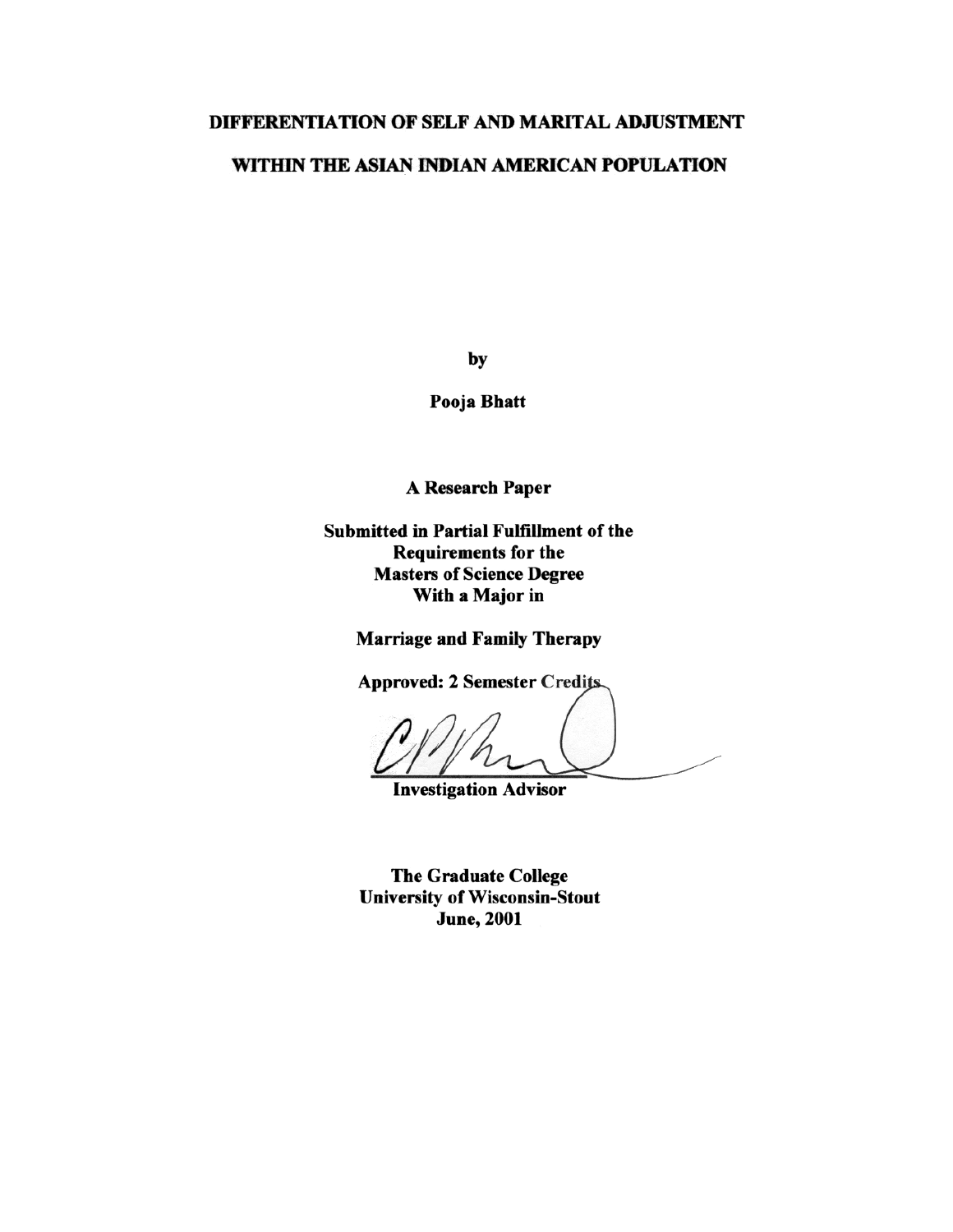# The Graduate College University of Wisconsin-Stout Menomonie, WI 54751

## ABSTRACT

|                                    | <b>Bhatt</b> | Pooja                                                                           |           |                             |
|------------------------------------|--------------|---------------------------------------------------------------------------------|-----------|-----------------------------|
| (Writer)                           | (Last Name)  | (First)                                                                         | (Initial) |                             |
|                                    |              | Differentiation of Self and Marital Adjustment Within the Asian Indian American |           |                             |
| (Title)                            |              |                                                                                 |           |                             |
| Population                         |              |                                                                                 |           |                             |
|                                    |              |                                                                                 |           |                             |
| <b>Marriage and Family Therapy</b> |              | Dr. Charles Barnard                                                             | 6/01      | 67                          |
| (Graduate Major)                   |              | (Research Advisor)                                                              |           | (Month/Year) (No. of Pages) |
|                                    |              | American Psychological Association (APA) Publication Manual                     |           |                             |
|                                    |              | (Name and Style of Manual Used in this Study)                                   |           |                             |

 This study was designed to examine the universality of Murray Bowen's theory of differentiation of self. Bowen believed that the level of differentiation a person achieves in their family of origin plays a crucial role in the types of adult relationships they form. He also believed that this theory of differentiation cut across, race, ethnicity, gender, and socioeconomic barriers. To test this claim, a sample population of Asian Indian Americans was tested. The sample population, consisting of 13 participants, was based in a small midwestern town. Due to the small sample size statistically significant results were not able to be generated, although impressionistic observations and conclusions were.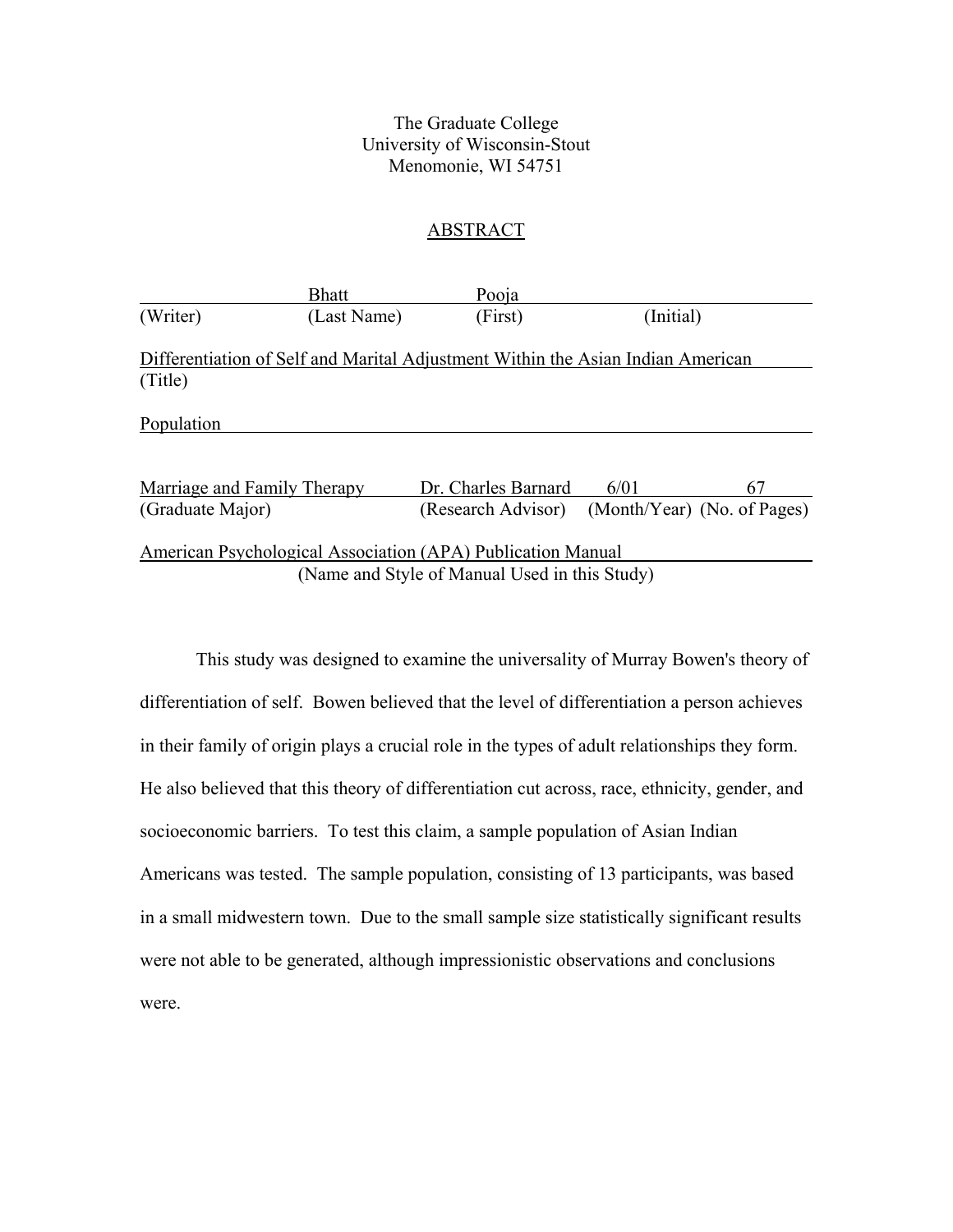# TABLE OF CONTENTS

| <b>CHAPTER I</b> Introduction               | $\mathbf{1}$   |  |
|---------------------------------------------|----------------|--|
| Significance of the Study                   | 3              |  |
| Purpose of the Study                        | 3              |  |
| <b>CHAPTER II Review of the Literature</b>  |                |  |
| Bowen Theory                                | 4              |  |
| Background of Bowen Theory                  | $\overline{4}$ |  |
| Concepts of Bowen Theory                    | 5              |  |
| 1) Differentiation of Self                  | 5              |  |
| Solid Self and Pseudo Self                  | 7              |  |
| Profiles of Levels of Differentiation       | 10             |  |
| 2) Triangles                                | 15             |  |
| 3) Nuclear Family Emotional System          | 17             |  |
| 4) Family Projection Process                | 19             |  |
| 5) Emotional Cutoff                         | 20             |  |
| 6) Multigenerational Transmission Process   | 21             |  |
| 7) Sibling Position                         | 22             |  |
| 8) Societal Regression                      | 22             |  |
| <b>Empirical Studies of Bowenian Theory</b> | 24             |  |
| Asian Indian Culture                        | 29             |  |
| Marriage and Family in Asian Culture        | 35             |  |
| Bowen Theory and Asian Indian Culture       | 37             |  |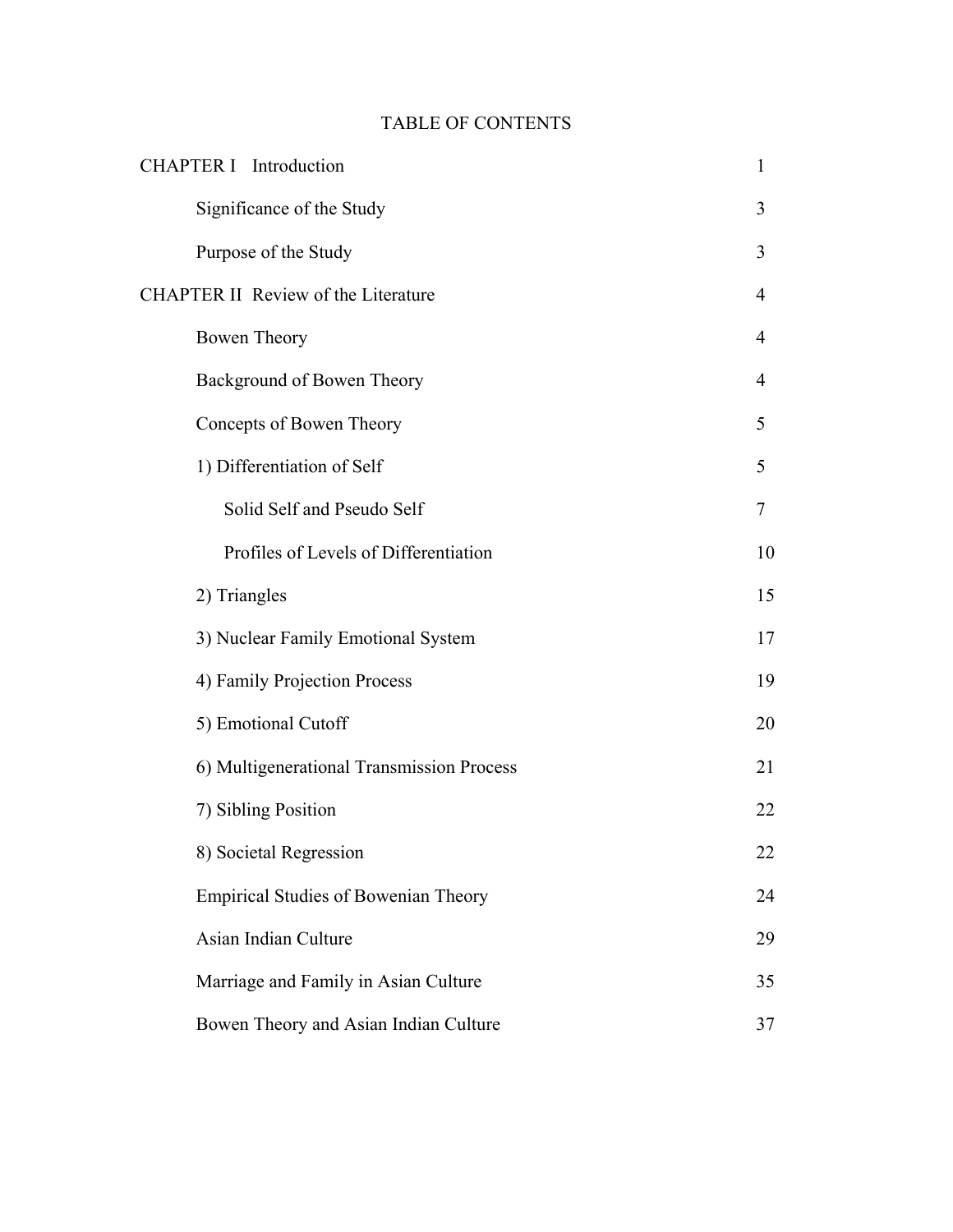| <b>CHAPTER III Methodology</b>                     |    |
|----------------------------------------------------|----|
| Hypothesis                                         | 39 |
| Participants                                       | 39 |
| Instruments                                        | 40 |
| Family Systems Personality Profile (FSPP)          | 40 |
| Reliability of the FSPP                            | 41 |
| Validity of the FSPP                               | 41 |
| Dyadic Adjustment Scale (DAS)                      | 44 |
| Reliability of the DAS                             | 45 |
| Validity of the DAS                                | 46 |
| Procedure                                          | 48 |
| Limitations                                        | 48 |
| <b>CHAPTER IV Results</b>                          | 50 |
| Overview                                           | 50 |
| Summary of Data Collection                         | 50 |
| <b>Summary of Descriptive Statistics</b>           | 50 |
| Discussion                                         | 54 |
| CHAPTER V Summary, Conclusion, and Recommendations |    |
| Summary                                            | 55 |
| Conclusion                                         | 56 |
| Recommendations                                    | 59 |
| References                                         |    |
| Appendices                                         |    |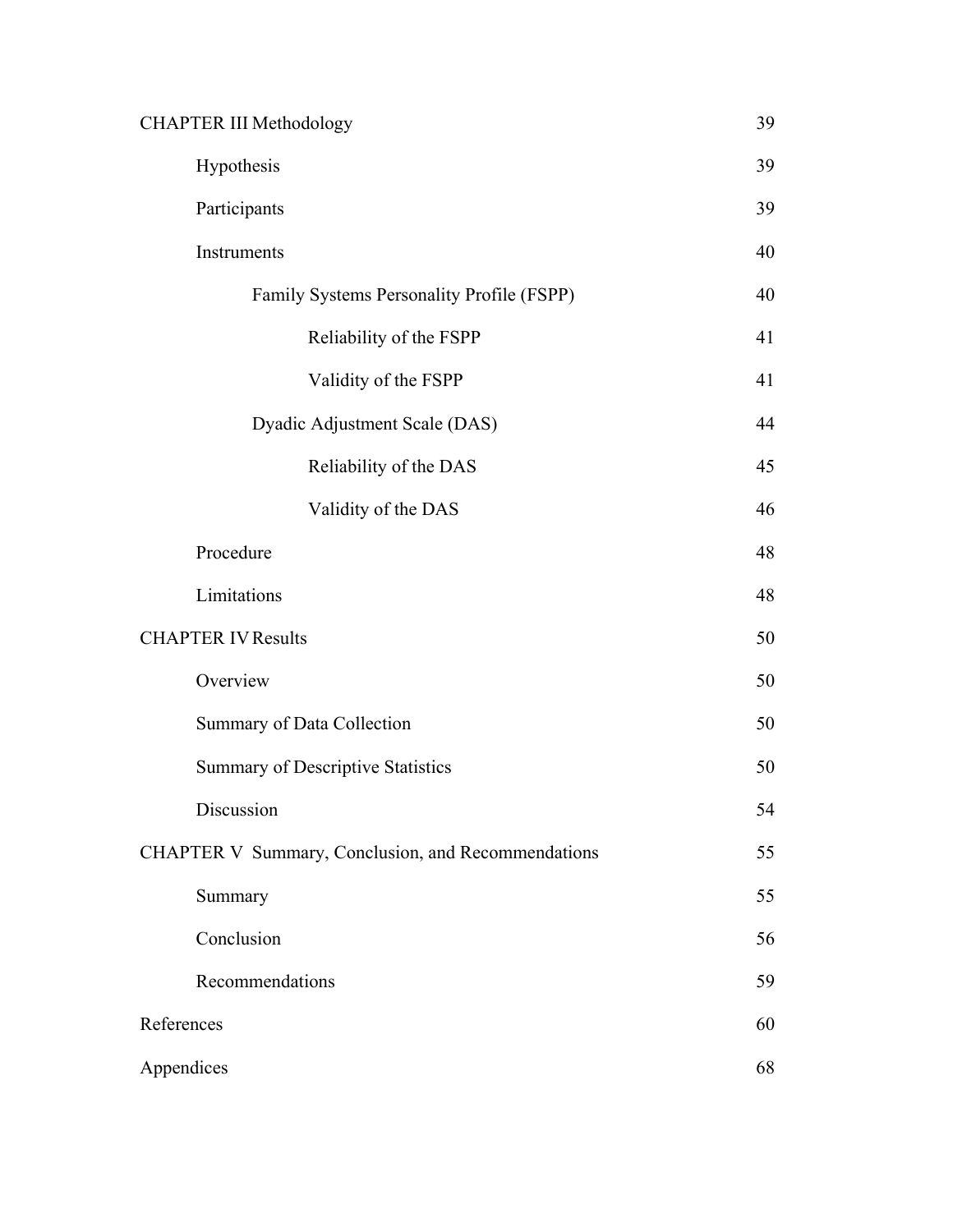|        | Appendix A – Participant Cover Letter                       | 68 |
|--------|-------------------------------------------------------------|----|
|        | Appendix B – Demographic Information Form                   | 69 |
|        | Appendix C – Family Systems Personality Profile (FSPP)      | 70 |
|        | Appendix D – Dyadic Adjustment Scale (DAS)                  | 73 |
| Tables |                                                             |    |
|        | Table 1 – Descriptive Statistics for Demographic Variables  | 51 |
|        | Table 2 – Frequency Distributions for Demographic Variables | 52 |
|        | Table 3 – Descriptive Statistics for Study Variables        | 54 |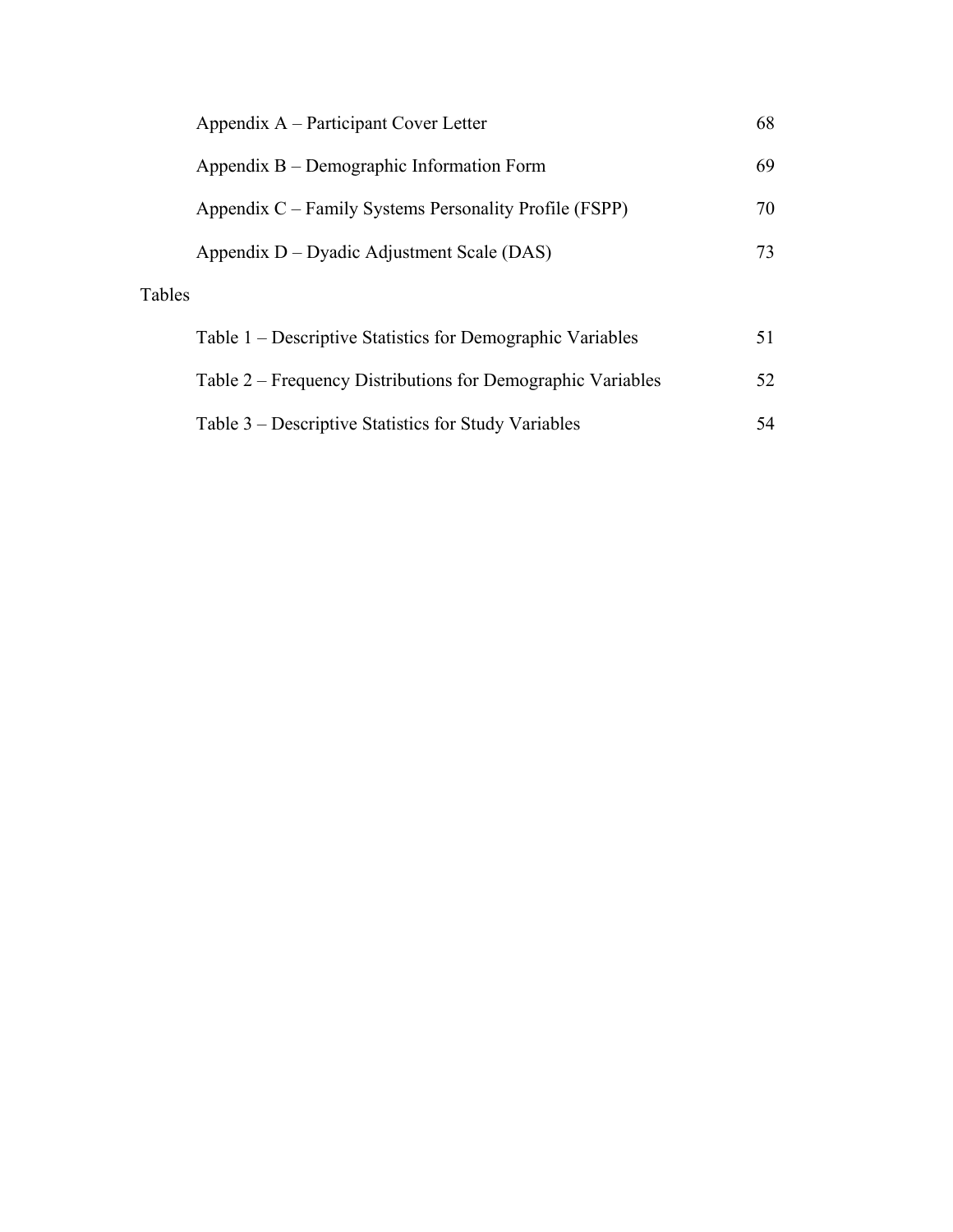#### Chapter I

# Introduction

One of the biggest influences in a person's development is their family of origin. The roles and relationships a person is assigned and experiences in their families lay the foundation for future relationships. "People often pursue relationships that resemble the pattern of relating they witnessed in their own family. The family's modeling can also affect a person's adjustment in relationships, particularly intimate relationships, like marriage (Murphy 1999, p.1)." It is natural that people recreate what they have learned in their lifetime. The roles and rules they learned as developing persons dictate as they create new relationships.

There are theories, like the one developed by Murray Bowen, that attempt to explain the way family functioning affects relationship choice and adjustment of an individual, however cultural differences are not considered. Culture affects individuals as they develop within it. Therefore, culture has a great impact on family patterns and functioning. It is necessary to study specific cultures when attempting to apply to it theories developed in another.

#### Problem Statement

 Murray Bowen, M.D. believed that the level of differentiation a person achieves in their family of origin has an important and lasting effect on their life. The quality of relationships is one of the areas most impacted by the level of differentiation. Bowen also claimed that his theory was "universal" (1978), however, little research has addressed the issue of culture (Murphy, 1999).

Bowen developed his theory between 1957 to 1963, all the components were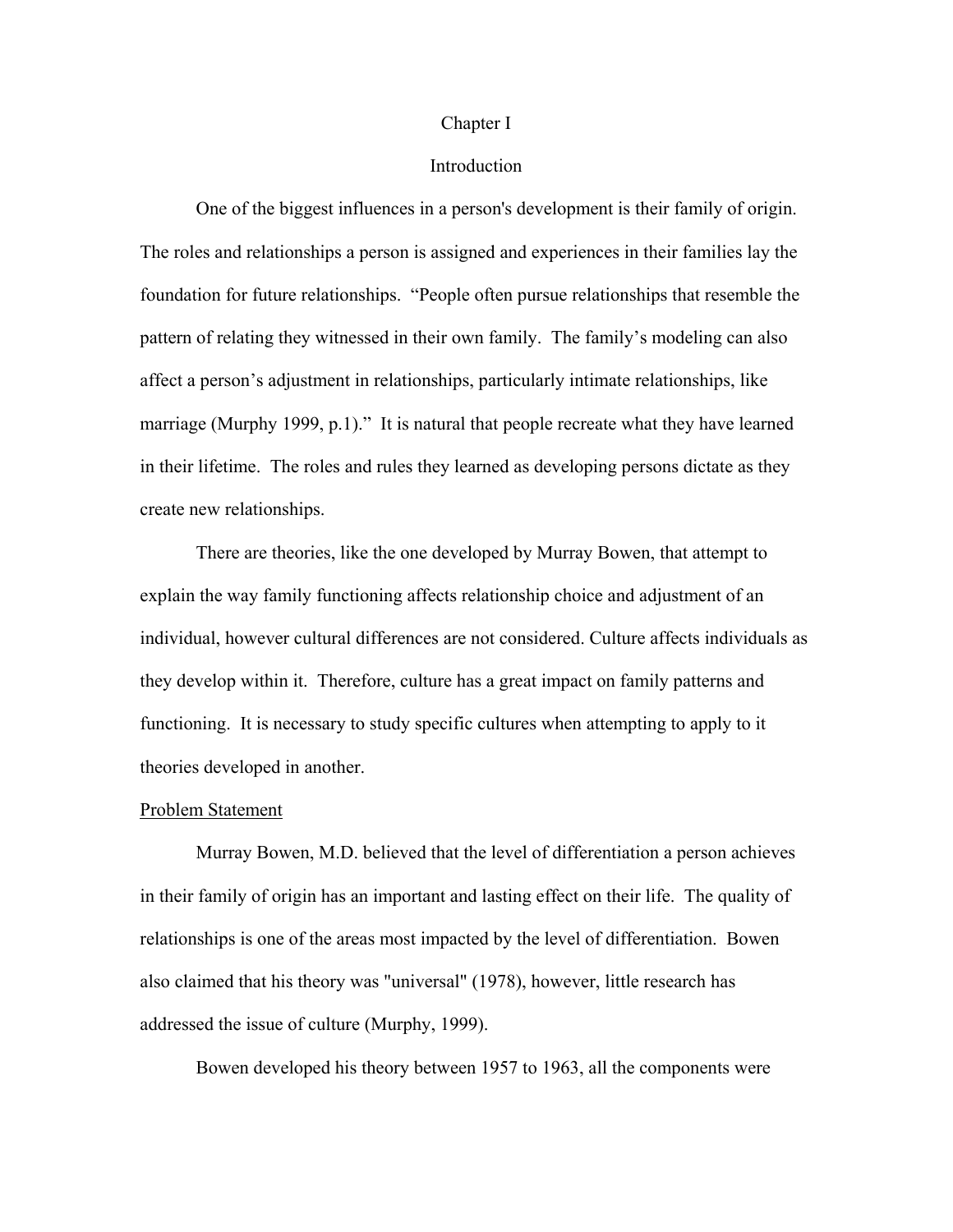added by 1975. Since that time, many clinicians and theoreticians in their work have used Bowenian theory. It is important to reevaluate this theory with various cultures in mind because professionals may not have been doing that in the application of the theory to their work.

 Most of the research done, which has looked at differentiation of self and its relationship with marital adjustment/satisfaction (Lavery, 1985; Berger, 1991; Ng, 1992) has been done with Caucasian samples. There has been one study, which has looked at the Asian American population and level of differentiation with marital adjustment (Murphy, 1999).

 While developing this theory Bowen states that his concept of differentiation of self "transcends categories such as genius, social class, and cultural-ethnic differences" (1978 p.364). Murphy (1999) did a study to test this proposed universality by examining the theory with an Asian American population, the sample for his study consisted of individuals from countries such as China, Taiwan, Korea, Philippines, and Laos. This paper will test the relevance of Bowenian theory to an Asian Indian American population.

 The problem this paper was interested in examining was the level of differentiation of self participants achieved from their family of origin and its apparent relation to marital adjustment for Asian Indian Americans. Even though many minority groups are reluctant to seek mental health services and tends to drop out of treatment at a higher rate than non-minorities, (Chao, 1992; McGoldrick, 1982; Ho, 1992; D.W. Sue, 1981) the services will no doubt be needed. Therefore, it is the responsibility of the professionals in the field to determine what theories and treatment strategies are effective with what cultures.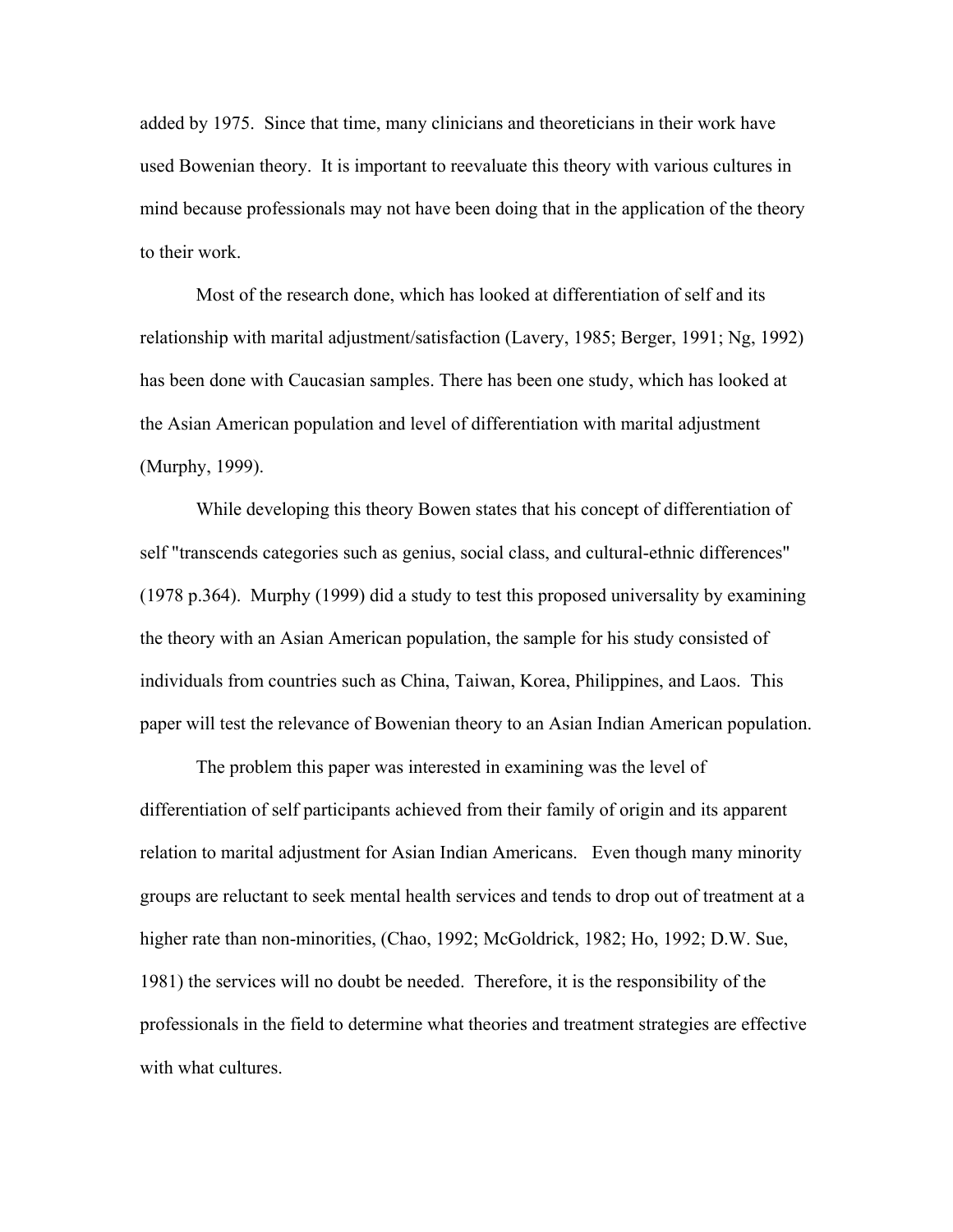Over three decades have passed since the Immigration and Nationality Act of 1965 liberalized the legal channels of Asian Indian migration to the U.S. Since that time, this immigrant minority group has been able to carve a niche for itself as a technical and financial force. Current U.S. demographic accounts declare that Asian Indian immigrants who came to the U.S. after 1965 have successfully acculturated to the North American environment (Agarwal, 1991). But, however well adjusted in the United States, Asian Indian immigrants seem to insist on keeping their ties with their heritage vital. These links are maintained physically through frequent trips to the homeland, while psychological closeness is maintained by reinventing "Indian culture" on foreign soil (Bhattachajee, 1992). In addition, by developing a network of religious institutions, cultural associations, and social gatherings, Asian Indians have adopted a pattern of renewing their commitment to their native culture (Mehra, 1992). One of the main ways of maintaining connection to the native culture has been through the age-old custom of arranged marriages.

### Significance of study

 The importance of this study is in its attempt to examine the universality of Bowen theory. This study contributes to the study of Bowen theory and marriage and family functioning as it applies to Asian Indian culture.

### Purpose of the study

 The purpose of this study is to determine if level of differentiation is related to marital adjustment for Asian Indian Americans.

Chapter II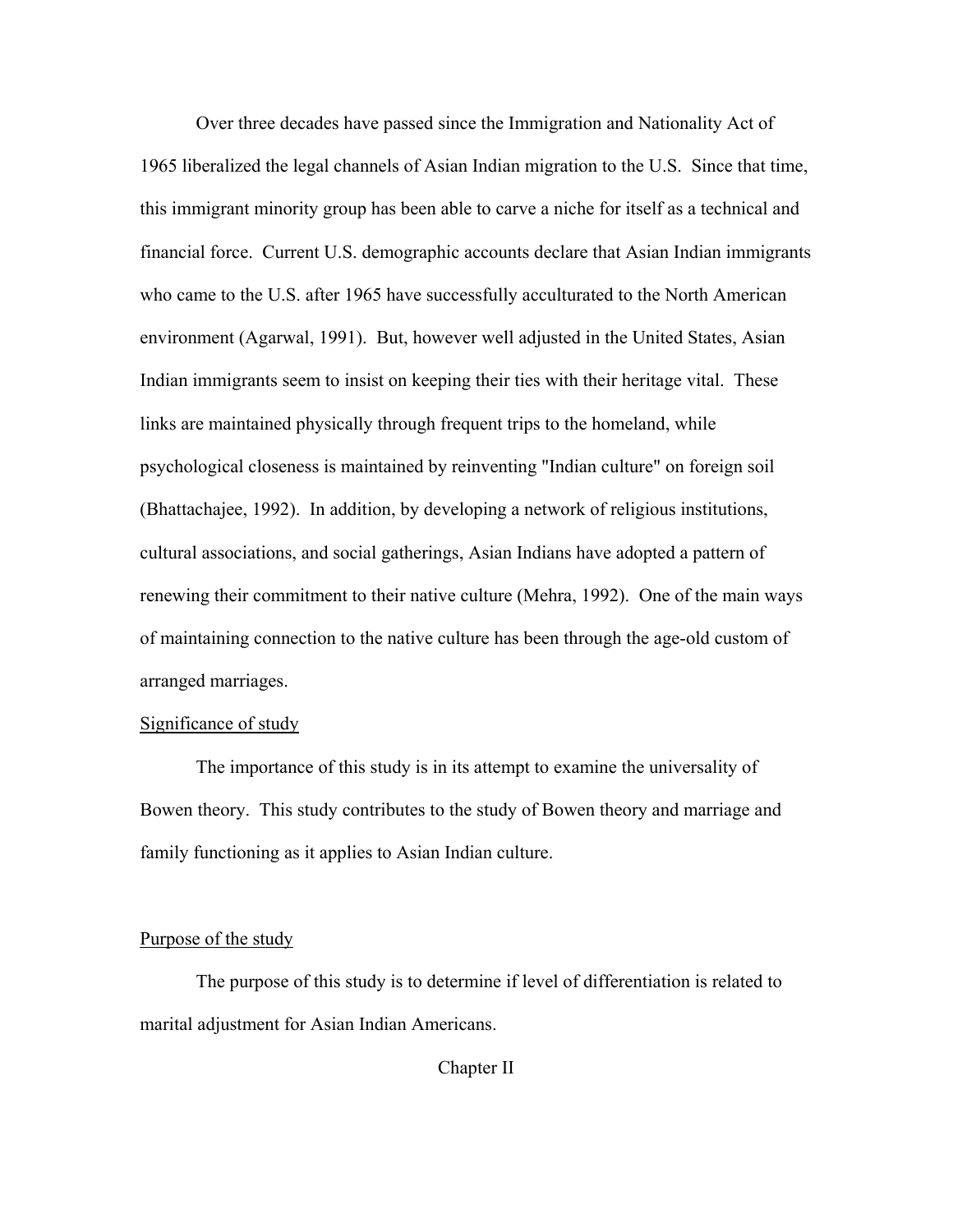#### Review of the Literature

### Bowen Theory

Murray Bowen's professional interest in the family began as a psychiatrist working with individuals suffering from schizophrenia in the 1950's. Like many other family therapists at that time, Bowen worked within the psychoanalytic context. Psychoanalytic theory was formulated from a detailed study of the individual patient. "Concepts about the family were derived more from the patient's perceptions than from direct observation of the family (Bowen, 1978 p.148)." The focus was on the patient with the family on the periphery of theoretical and therapeutic interest. The principles of psychoanalytic therapy discouraged contact between therapist and family members in order to prevent contamination of the therapist-patient transference relationship. Like others at that time Bowen became intrigued with the family of his patients and started studying them. By the mid 50's and onward clinicians started to work with families, most went directly into family therapy from their orientation in individual therapy. This lead to confusion and misunderstanding of the clients and their issues, however it also opened the way for research to develop theories exclusively for families. Unlike the rest of his peers Bowen was more interested in developing theory than technique relating to family therapy. Not only was Bowen interested in nuclear families but also his interest went beyond to extended families, up to three generations.

### Background of Bowen Theory

Bowen family therapy centers around two variables, "fusion/differentiation". The two concepts of togetherness and individuality must remain in balance in order for a healthy functioning, unbalance towards togetherness leads to "fusion", "stuck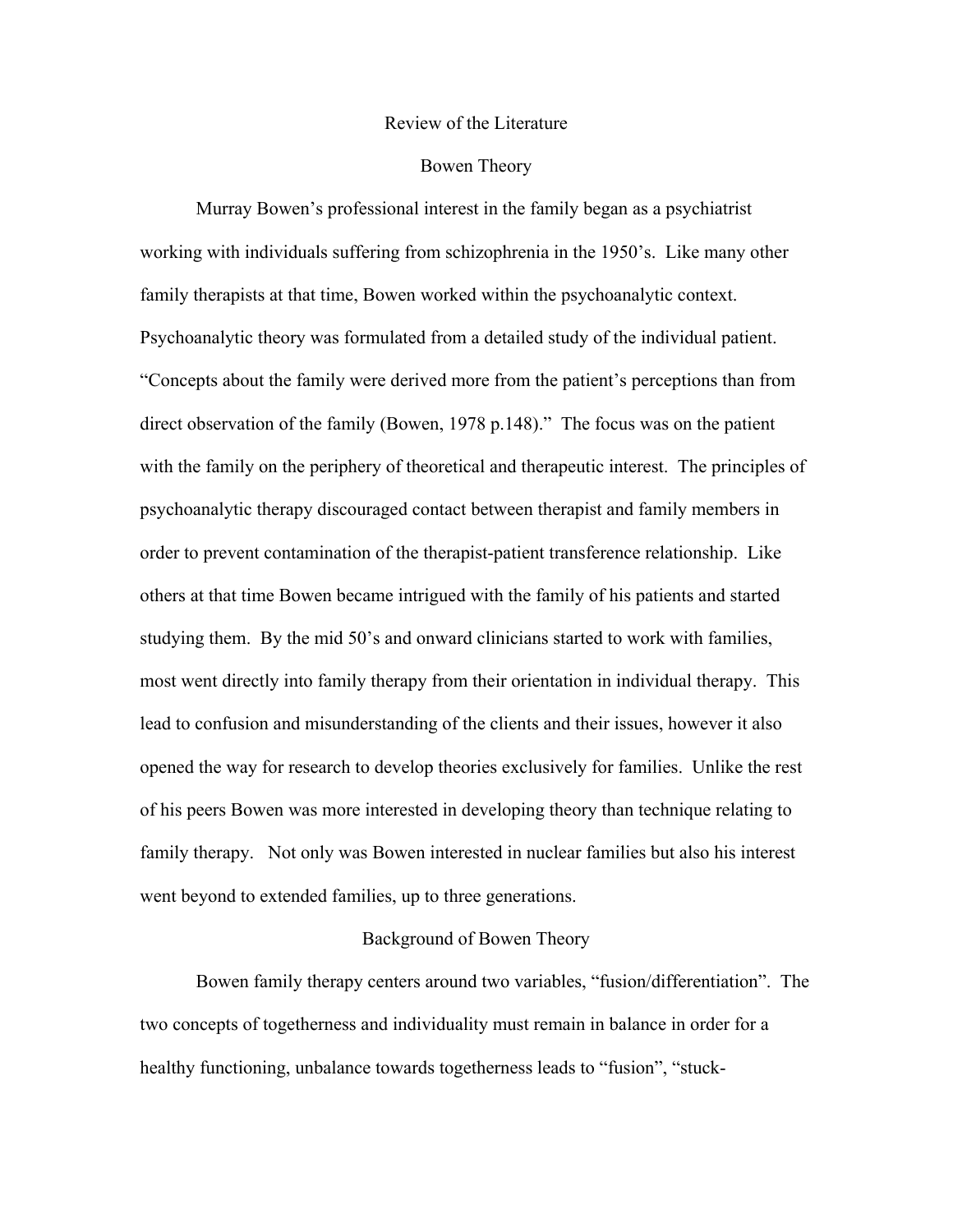togetherness", "undifferentiation". Differentiation, the capacity to function autonomously, helps people avoid getting caught up in reactive polarities, which result in polarized functioning—"pursuer-distancer" and "overfunctioning-underfunctioning". "The central premise is that unresolved emotional attachment to one's family must be resolved rather than passively accepted or reactively rejected, before one can differentiate a mature, healthy personality (Nichols&Schwartz, 1998 p.144)."

 The Bowen theory is comprised of eight interlocking concepts: differentiation of self, triangles, nuclear family emotional process, family projection process, multigenerational transmission process, sibling position, emotional cutoff, and societal emotional process.

#### Concepts of Bowen Theory

#### Differentiation of Self

 Differentiation of self is the primary concept of Bowenian theory. This is complex concept and impact both intrapsychicly and interpersonally. Intrapsychic differentiation is the ability to separate thought from feeling. Undifferentiated people rarely distinguish thoughts from feelings. They are incapable of objective thinking because their intellect is overrun with feelings. Lack of differentiation creates conflict interpersonally because people react emotionally-positively or negatively to the dictates of family members or other authority figures (Nichols&Schwartz, 1998). Poorly differentiated people are caught in a feeling world. Their emphasis on attaining the comfort of emotional closeness can increase their emotional fusion, which can lead to their alienation from others. The effort to balance their emotional life into a comfortable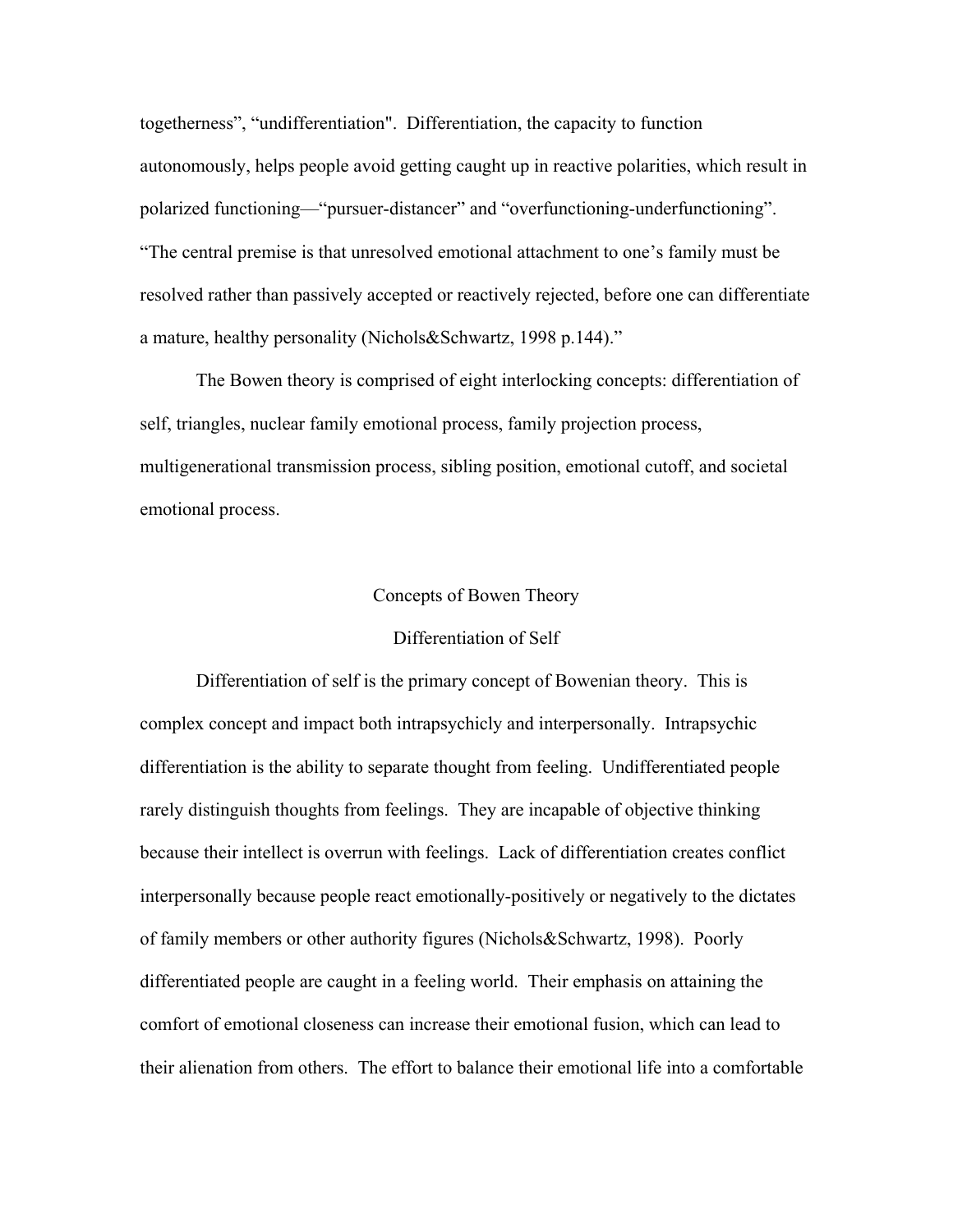situation lasts a lifetime (Murphy, 1999). The person goes from one extreme relationship to another, either they completely devote themselves to a relationship to the point of loosing themselves, or they unattach themselves completely from a fear of getting hurt.

Bowen provided the following concise definition of differentiation of self: "The concept defines people according to the degree of fusion, or differentiation, between emotional and intellectual functioning"(Bowen, 1978 p.362). Bowen saw differentiation and fusion as two ends of continuum. On this scale people can be categorized from an extremely low representing greater fusion to an extreme high representing greater differentiation.

Before further definition is given of this concept it is important to note that Bowen was adamant that others know he was not making a claim for what is "normal." The scale has nothing to do with emotional health or illness or pathology. Bowen recognized people who, while low on the scale, were able to keep their lives in emotional equilibrium without psychological symptoms, while others higher on the scale developed symptoms under severe stress. However, low scale people are more vulnerable to stress and, for them, recovery from symptoms can be slow or impossible while higher scale people tend to recover rapidly. The scale has no direct correlation with intelligence or socioeconomic levels (Bowen, 1978). There are intellectually brilliant people far down the scale and less bright ones far up the scale. A majority of the lower socioeconomic group is far down the scale but there are those in the lower social groups who are well up the scale and those from high social who are far down the scale.

Bowen was quick to differentiate between those individuals who were highly differentiated and those who function intellectually. Intellectuality is a psychological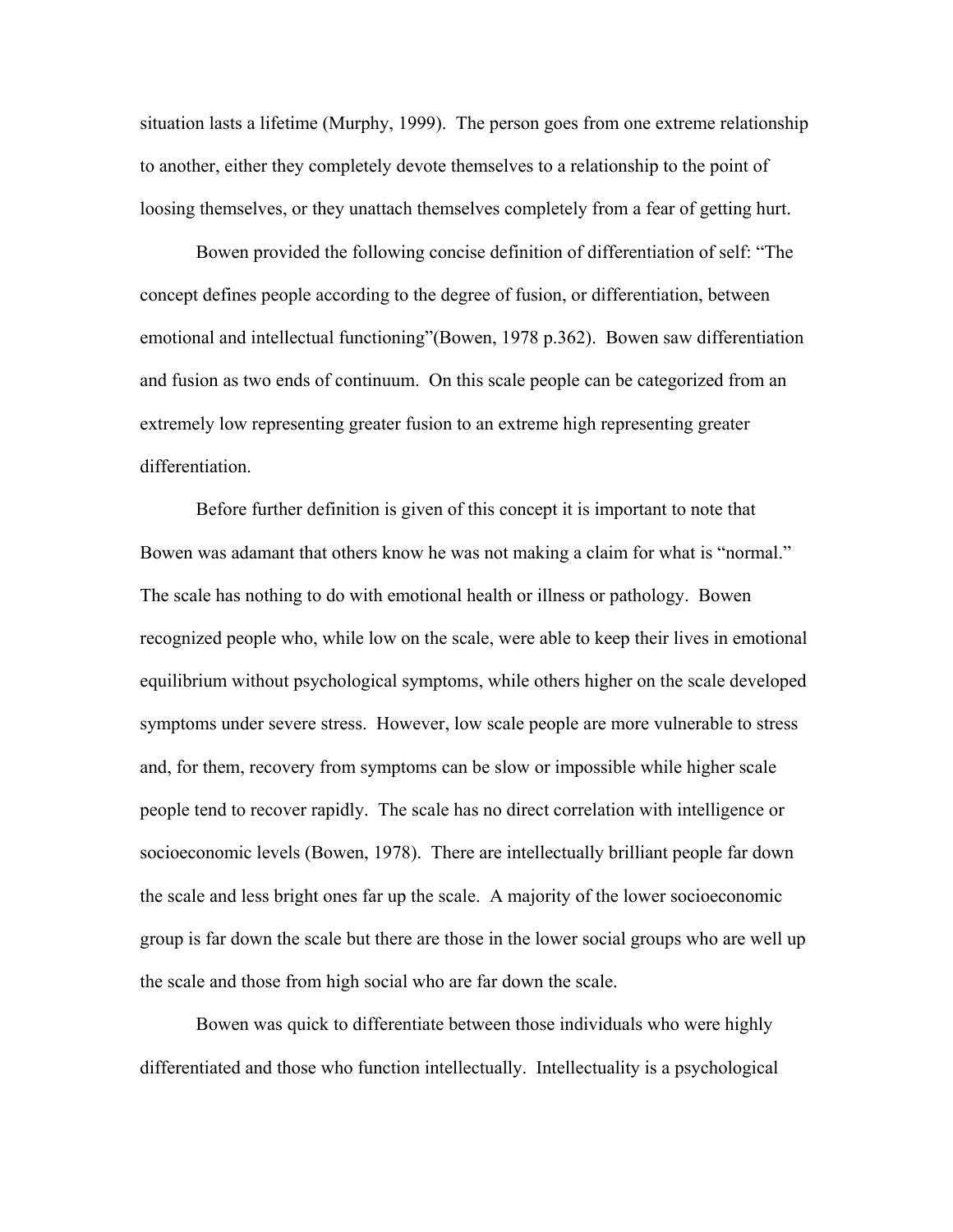defense used to avoid experiencing emotions. Well-differentiated people do not intellectualize their feelings, rather they allow themselves and are able to experience emotions, but these emotions do not override their ability to think logically.

Of course, not all people are on one end of the continuum or the other. Between the two extremes of fusion and differentiation lies the vast majority of combinations of emotional and intellectual functioning. Most people lie in the middle of the range, few are very high or very low (Murphy, 1999).

Bowen's scale of differentiation extends from 0 to 100. 0 represents the lowest possible level of human functioning and 100 represent a hypothetical notion of perfection. Through years of research and practice, Bowen realized that it was not possible to reach a 100, but he did not want to rule it out that it could be possible in the future through the course of evolution. To describe functioning at different levels, Bowen presented profiles of people in the 0 to 25, 25 to 50, 50 to 75, and 75 to 100 ranges.

Bowen was much more interested in the theoretical concept behind the use of a scale than the idea of using the scale to plot a number and, thereby, categorizes individuals according to the number they receive. According to Bowen, the theoretical concept of a scale "eliminates the barriers between schizophrenia, neurosis, and normal; is also transcends categories such as genius, class, and cultural-ethnic differences" (Bowen, 1978 p.364)

#### Solid Self and Pseudo-self

 Two concepts that are an important part of the differentiation of self have to do with the level of solid self and pseudo-self in a person. The solid self is created from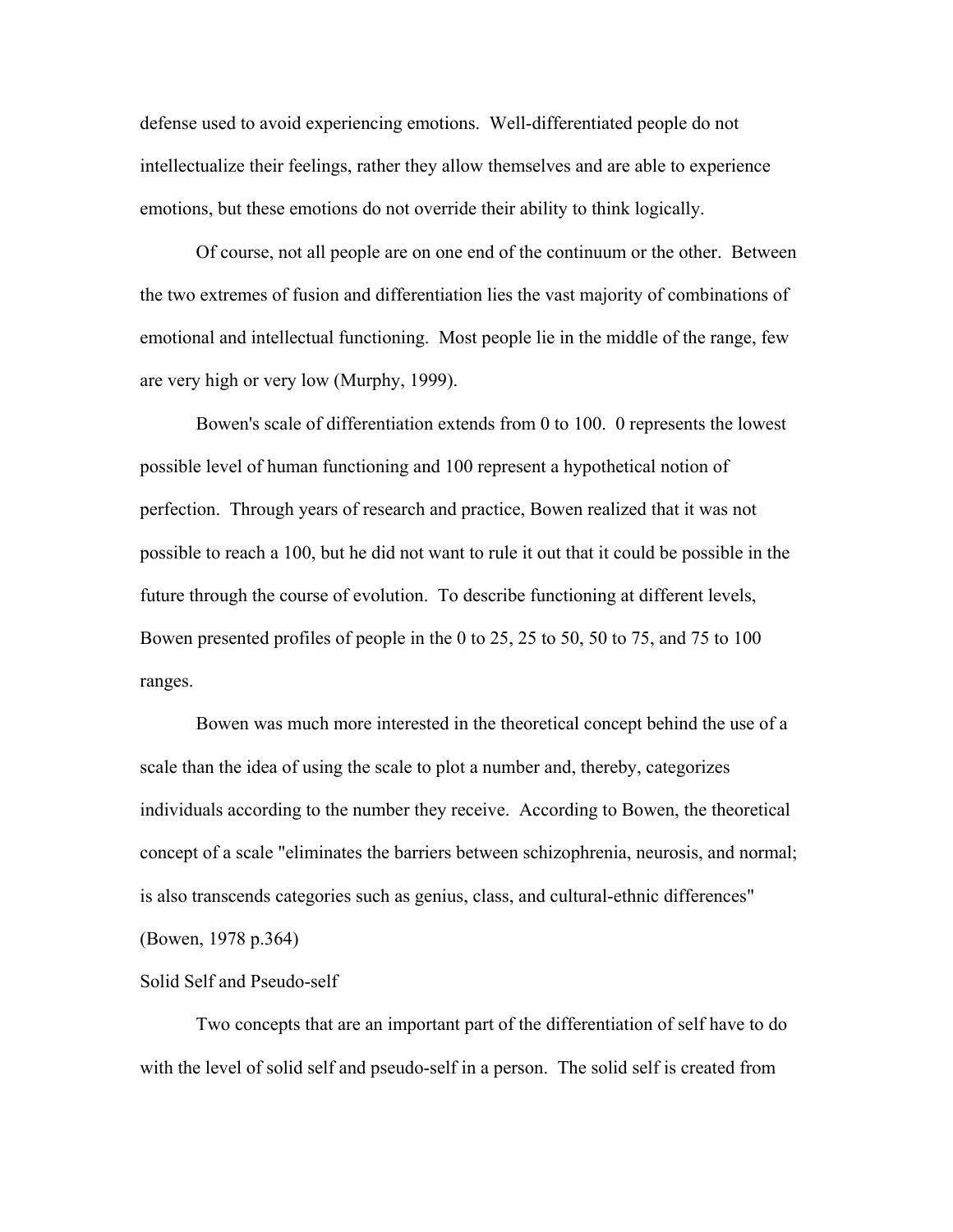clearly defined beliefs, opinions, convictions, and life principles. These elements are incorporated into self from one's own life experiences, by a process of intellectual reasoning, and the careful consideration of alternatives involved in the choice of what to believe in, what to stand for, and what to do or not to do. This allows for one to take responsibility for self and the consequences. There is a consistency in beliefs and life principles, and the self takes action on the principles even in situations of high anxiety and duress (Bowen, 1978).

 Unlike the solid self, the pseudo-self develops under emotional pressure, and it can be modified by emotional pressure. People are always under constant stress to conform to group norms, whether they are from family or the total society. The pseudoself is composed of a myriad of principles, beliefs, philosophies, and knowledge acquired because it is required or considered right by the group. Because these principles and beliefs are acquired under pressure they are random and inconsistent with one another, without the individual's being aware of the discrepancy. The pseudo-self is added onto the self, in contrast to solid self, which is integrated into self after careful, logical reasoning. The pseudo-self is not a genuine self, it is a "pretend" self. It was acquired to conform to the environment, and it contains discrepant and assorted principles that pretend to be in emotional harmony with a variety of social groups, institutions, businesses, political parties, and religious groups, without self's being aware that the groups are inconsistent with each other. It is relationships that motivate the joining of a group versus the principles involved. A person may "feel" that there is something wrong with some of groups, but he is not intellectually aware. The solid self is intellectually aware of the inconsistency between the groups, and the decision to join or reject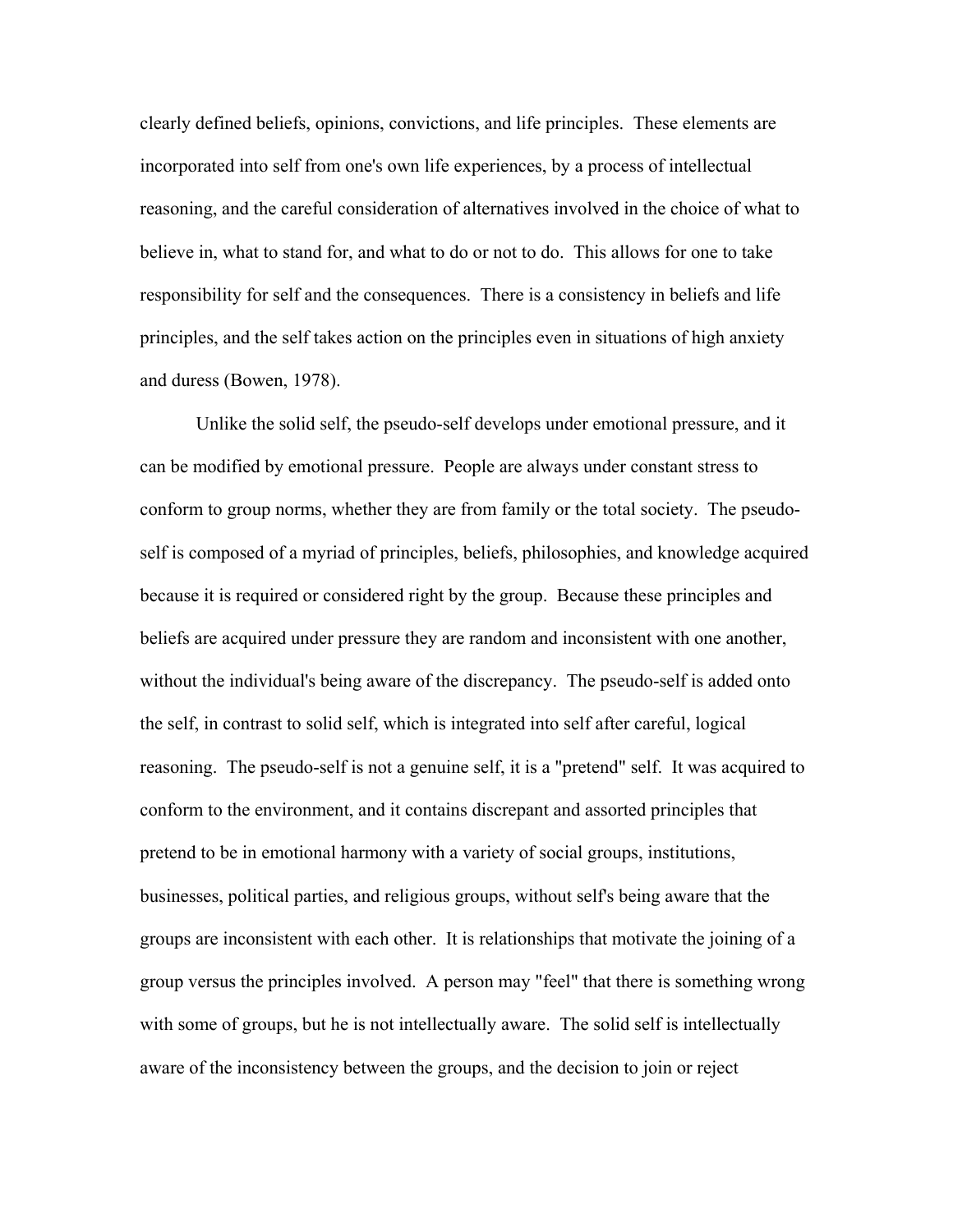membership is an intellectual process based on careful weighing of the advantages and disadvantages (Bowen, 1978).

 Bowen compares the pseudo-self to an actor who can be many different selves. Through a pseudo-self a person can pretend to be more important or less important, stronger or weaker, or more attractive, or less attractive than is realistic (Bowen). Depending on the situation the pseudo-self can be called upon for the self that is needed at that time. Since the pseudo-self was created within a relationship system, it is also negotiable in the relationship system in order to produce a desired outcome.

 In situations that are not emotionally charged, pseudo-self can usually offer effective direction. An attitude or value, even if incorporated unthinkingly, can be an adequate basis for making decisions in low-pressure environments. While pseudo-self can provide a compass that is effective in most work and social situations, the deficiencies of the compass become evident in situations that are emotionally intense (Kerr&Bowen, 1988).

 Bowen believed that the level of the solid self is lower, and the pseudo-self is much higher in all of us than most are aware. He describes the pseudo-self to be involved in fusion and the many ways of giving, receiving, lending, borrowing, trading, and exchanging of self. In any exchange, one gives a little of themselves, who gains an equal amount. Bowen illustrates this occurrence using a love relationship, where each is asking the other to be the way they want them to be, all the while trying to fulfill the other persons desire for them to be the way the other wants them to be. This interaction is seen as pretending and trading in pseudo-self. Bowen claims that in a marriage, two pseudoselfs fuse into a we-ness in which one becomes the dominant decision maker or the most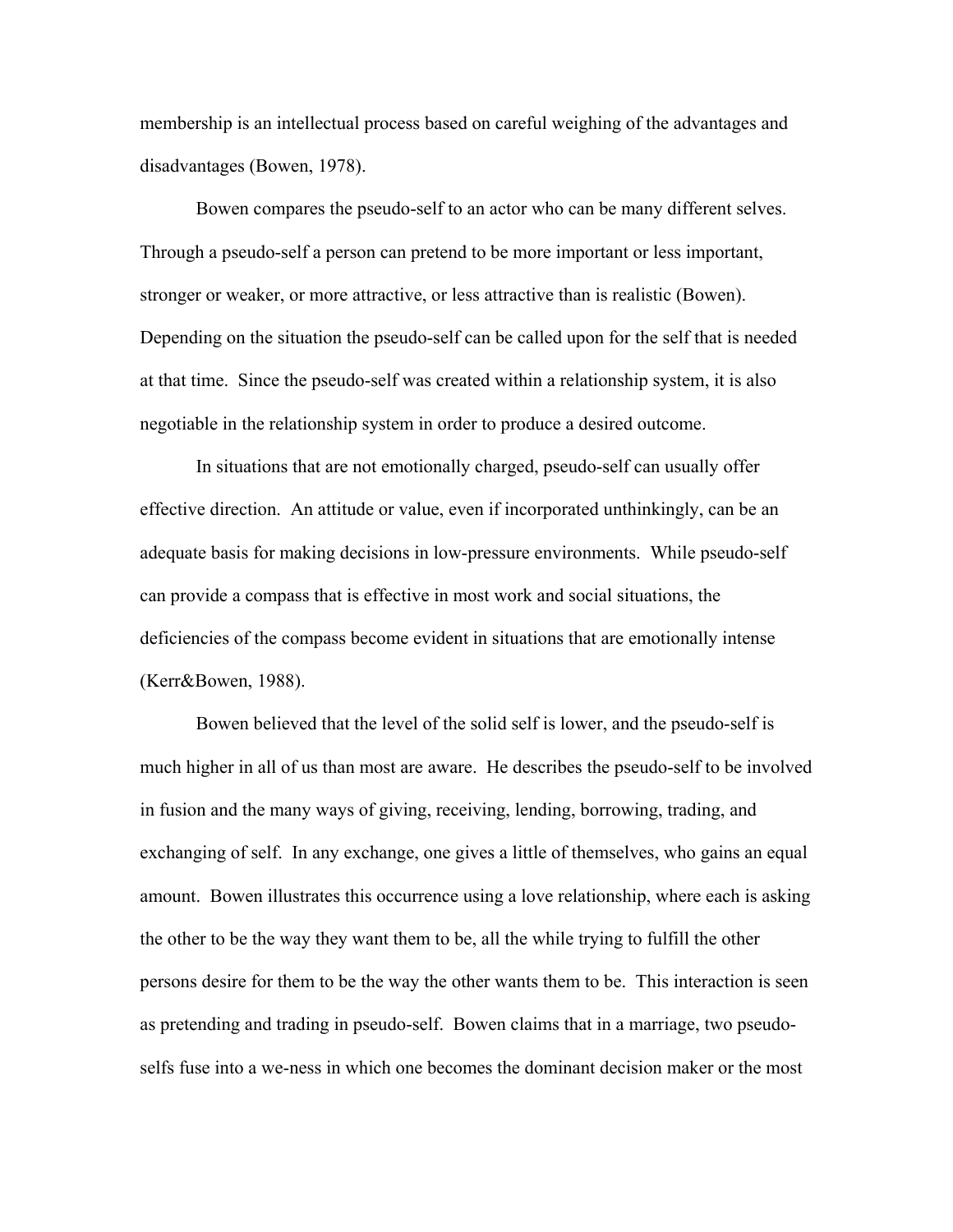active in taking initiative for the we-ness (Bowen, 1978). The dominant partner gains self at the expense of the other, who loses it. The adaptive one may volunteer to give up self to the dominant one, who accepts it; or the exchange may be worked out after bargaining. The borrowing and trading of selves is healthy as long as partners take turns. "This exchanging of pseudo-self is an automatic emotional process that occurs as people manipulate each other in subtle life postures" (Bowen, 1978, p. 366).

 The exchanges of self can be brief, for instance, criticism that makes one feel bad for a few days. It may be a long-term process in which the giving spouse becomes so "de-selfed", he or she is no longer able to make decisions and collapses in selfless dysfunction-psychosis or chronic physical illness. These dynamics are much less intense as a person's level of differentiation increases or when anxiety is low. This process of losing and gaining self in an emotional network is extremely complex for all people. Profiles of Levels of Differentiation

 Bowen divided the scale in four groups ranging from 0 to 100. The groups break down into 4 equal parts, 0 to 25, 25 to 50, 50 to 75, and 75 to 100. He has then described the emotional and intellectual functioning of these four groups.

The group with the lowest level of differentiation falls between 0 to 25 on the scale. Bowen describes people in this subgroup as those who are incapable to distinguish feeling from fact. Individuals in this group are completely relationship oriented. The Individual spends most his time searching for love and approval and in maintaining some sort of harmonious relationships, leaving no time for life-directed goals. If they should fail to secure approval from various relationships, they spend the rest of life either withdrawing or fighting the relationship system. Intellectual functioning is so immersed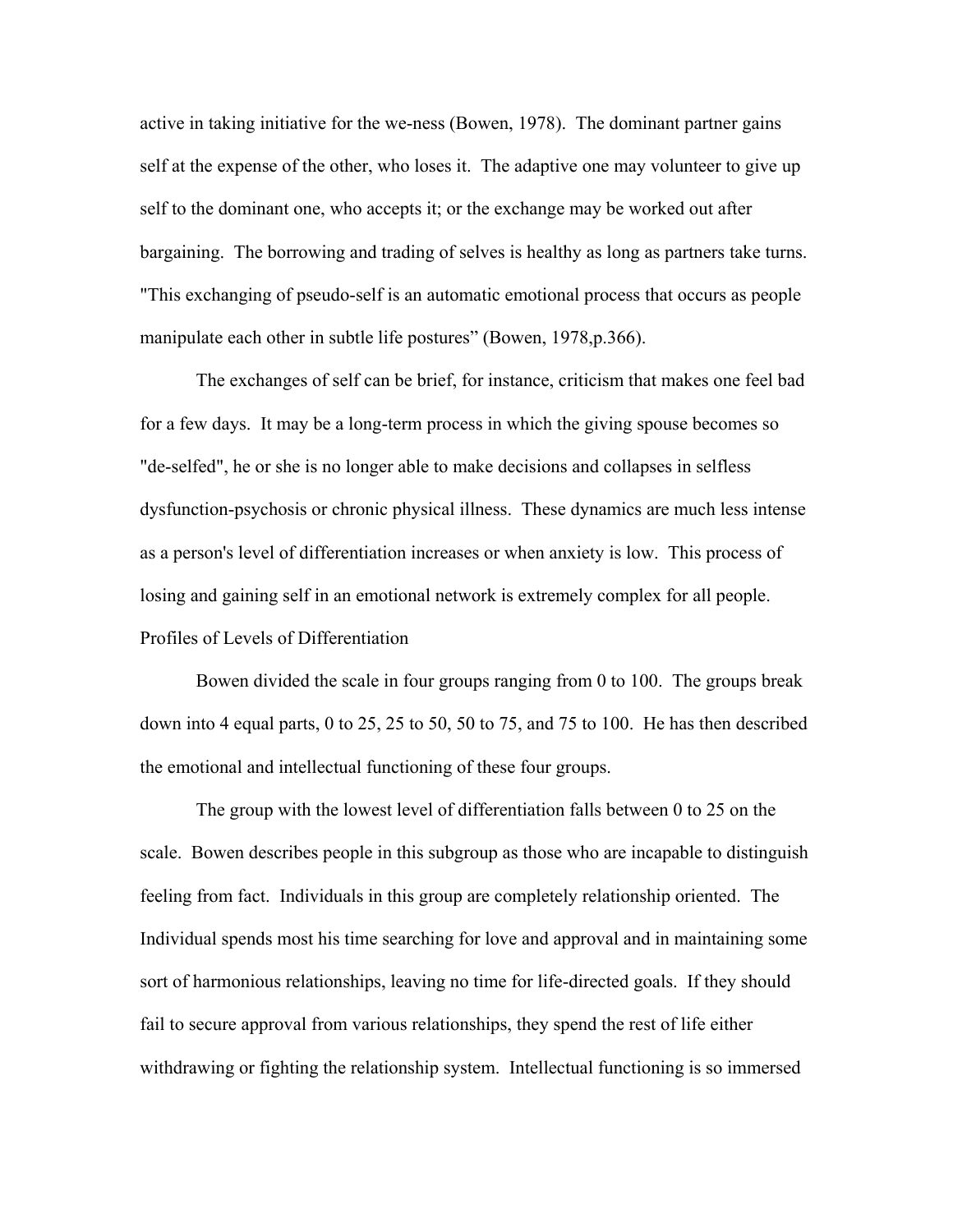in feeling that they are unable to say, "I think that…" or, "I believe…." Instead, They say, "I feel that…" when it would be accurate to express an opinion or belief. They consider it truthful and sincere to say, "I feel," and false and insincere to express an opinion from themselves (Bowen, 1978).

The individual spends most of their lives in a day to day struggle to keep relationship systems in balance, or in an effort to achieve some degree of comfort and freedom from anxiety. Those with this level of differentiation are unable to make long term goals except in vague general terms, such as "I want to be successful, or happy, or have a good job, or have security." They grow up exceedingly dependent on their parents, following which they seek other equally dependent relationships in which they can borrow enough strength to function. Those who fall in the lowest level are unable to live "outside the protective walls of an institution. Bowen describes this group as those who inherit a major portion of the world's serious health, financial, and social problems. For people in this group adjustments in life are strained, and when they fall into dysfunction, the illness can be chronic or permanent (Bowen, 1978).

 The profile of moderate levels of differentiation of self applies to individuals that fall into the 25 to 50 range on the scale. Bowen describes this phase as the first beginnings of differentiation between emotional and intellectual systems, with most of the self expressed as pseudo-self. Emotional systems still guide life, but the life styles are more flexible than the lower levels of differentiation. This flexibility allows for a better view of the interplay between emotionality and intellect. Functioning can resemble good levels of differentiation, when anxiety is low. When anxiety is high, functioning can resemble that of low levels of differentiation. Lives are still quiet relationship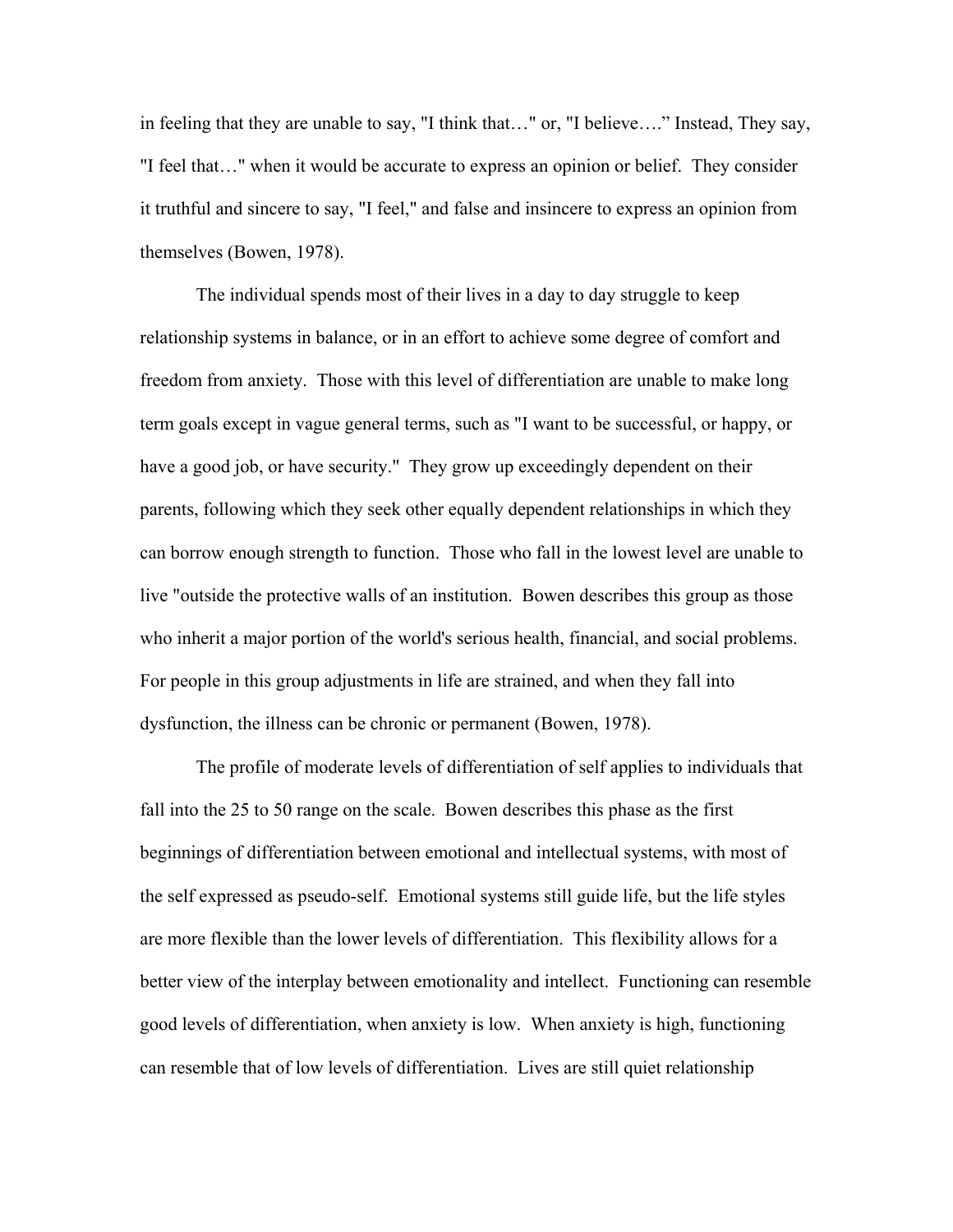oriented, and much of life energy goes to loving and being loved, and seeking approval from others. The focus of life still remains on winning friends and approval than to goaldirected activity. Self-esteem is dependent on others.

 The pseudo-selves of individuals in this group are put together from an assortment of incongruous principles, beliefs, philosophies, and ideologies that are used in pretend postures to blend with different relationship systems. Lacking solid self, they habitually use, "I feel that…" when expressing their pseudo-self philosophies; they avoid, "I think," or "I believe," positions by using another person or body of knowledge as their authority when making statements (Bowen, 1976 p.366). Lacking a solid self-conviction about the world's knowledge, they use pseudo-self statements, such as, "The rule says…" or "Science has proved…" taking information out of context to make their points (Bowen, 1978 p.368).

 The pseudo-self of people in this group can be conforming followers who pretend to be in harmony with a particular philosophy or set of principles, or when frustrated, can assume the opposite stance as a rebel or revolutionary person. The rebel is lacking a self of his own and the position that the pseudo-self maintains is merely the exact opposite of the majority viewpoint. The revolutionary is against the prevailing system, but has nothing to offer in its place. Like the conforming pseudo-self, its position is determined by what the other parties think.

 People in this range have the most intense versions of overt feeling. They are in a lifelong quest for the ideal relationship with emotional closeness to others and direct, open communication of feelings. These individuals are sensitized to reading moods, expressions, and postures of the other, and to responding openly with direct expression of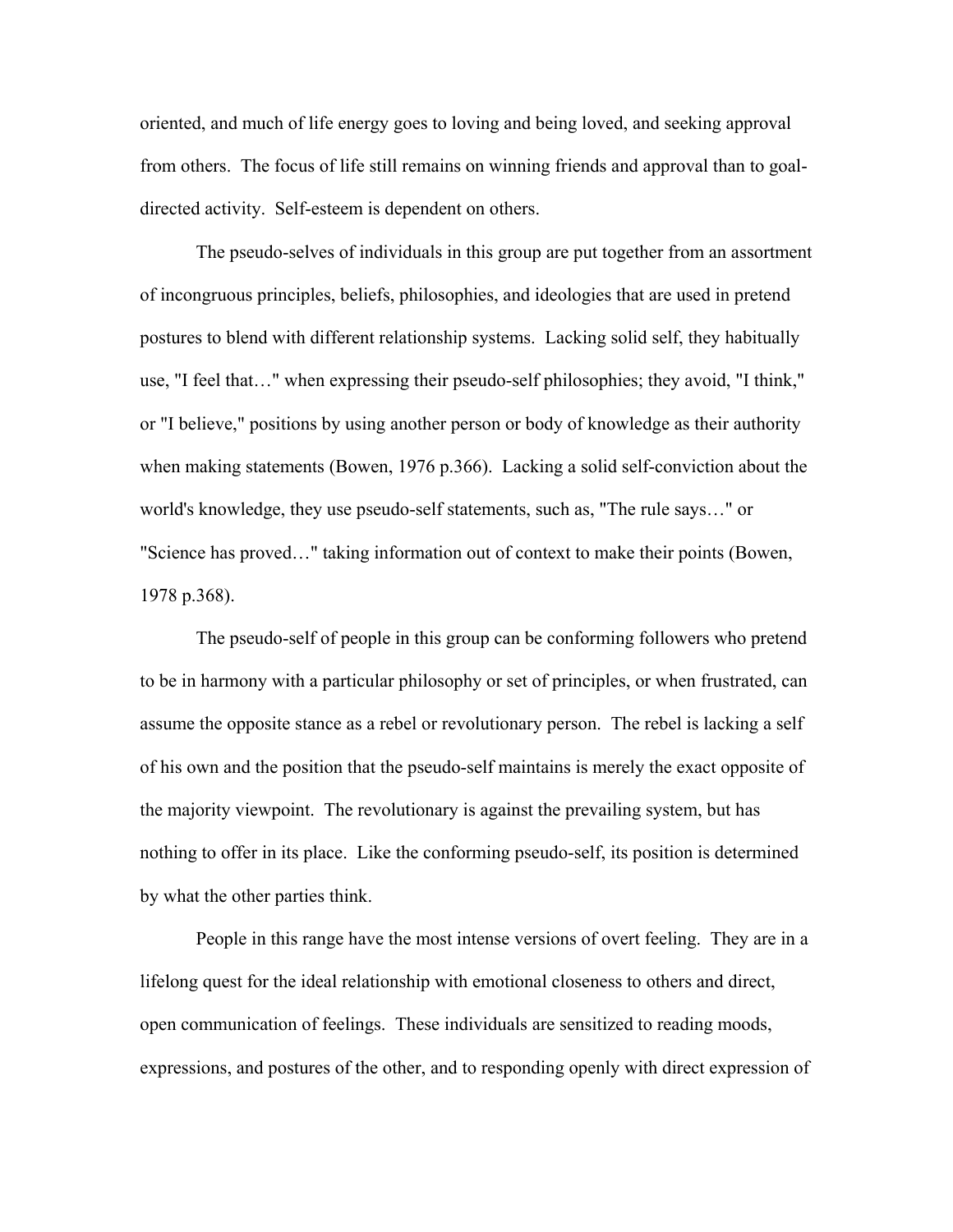feeling or impulsive action due to their overt emotional dependence on others. They are in a lifelong pursuit of the ideal close relationship. When they achieve this goal of closeness, emotional fusion occurs which they react with distance and alienation, which then initiates another closeness cycle. Bowen postulates that people in this group develop a high percentage of human problems, including the full range of physical illness, emotional illness, and social dysfunction's. Their emotional illness includes neuroticlevel internalized problems, depression, and behavior and character disorder type problems; they get involved in the increasing use of alcohol and drugs to relieve the anxiety of the moment. Their social disorders include all levels of impulsive and irresponsible behavior.

 The moderate to good differentiation of self falls between 50 to 75 ranges. People in this group have developed enough differentiation of emotion and though that they function well with one another as a cooperative team. The emotional system has developed enough so that it can function independently without having to rely on feelings for direction when anxiety increases. Those who fall below 50 have their emotional system directing their intellectual systems during critical situations, at this time the intellect is a pretend intellect. When pressure is felt from outside systems, there is not enough of a foundation for thoughts and belief therefore emotional responses are used to guide decisions. The above 50 group recognizes that for uncritical decisions the emotional system functions well and maintains a balanced life. However, during times of crisis the emotional system usually alleviates the immediate stress, but in the long-term emotional system decisions creates complications for the self-system. Recognizing this function, the self in this range chooses to ignore the response of the emotional system for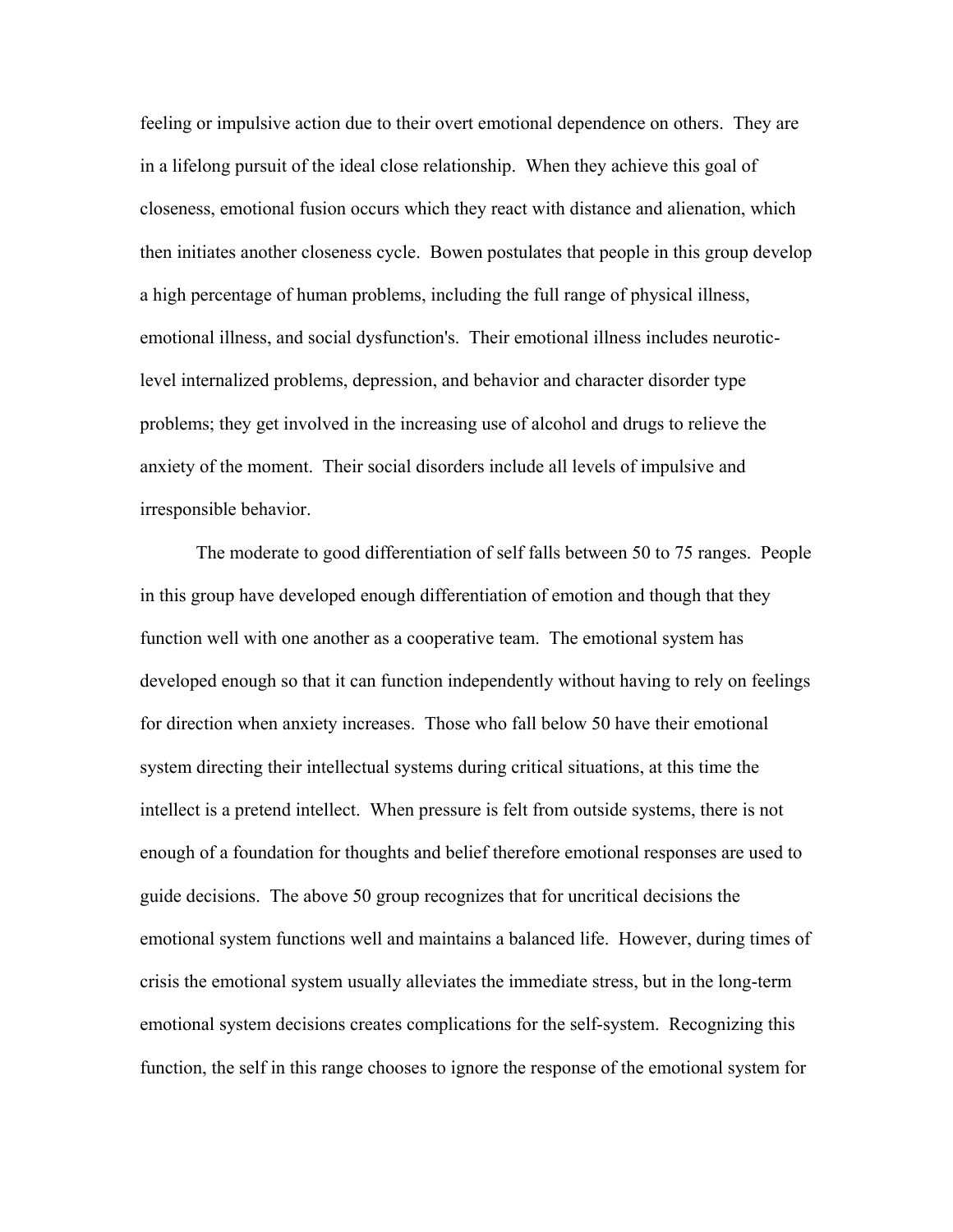that of the intellect. The solid self of those in this range has been able to form "beliefs, principles, and convictions" using logical reasoning during times of calm which they can rely on in critical moments. As in any other group, the level of differentiation ranges between the in-group, causing those at the lower end to look like the group below 50 to 75 in moments of crisis even though they may know there is a better way. Those who are in the upper part of the 50 to 75 range have a greater solid self and are more able to access their intellect in times of crisis. The person in this subgroup can enjoy both the emotional and intellectual systems without one taking over the other. They are able to enjoy deep emotional relationships and at the same time are able to extricate themselves by intellectually processing when needed. They are capable of allowing the emotional system to guide them through life and when the need arises can allow for the intellect to take over to calm the anxiety and avoid life crisis. People in this group are less relationship oriented and can direct more energy in independent life goals. It is not to say that they are unaware of relationships, but they are able to direct the course of their life from within as opposed to from without through various influences. It is the ability of the self to direct the two systems as opposed to being directed by it them that differentiates this group from those who fall lower on the scale. This is similar to the ebb and flow of pseudo-self between two partners. The system functions well when each can give and take the others pseudo-self to complete their own solid self, the healthy system can do this exchange equally so neither partner looses self at the expense of the other gaining a solid self.

 Partners who function with higher levels of differentiation can enjoy a great length of intimacy without being "de-selfed" by the other. They are able to function as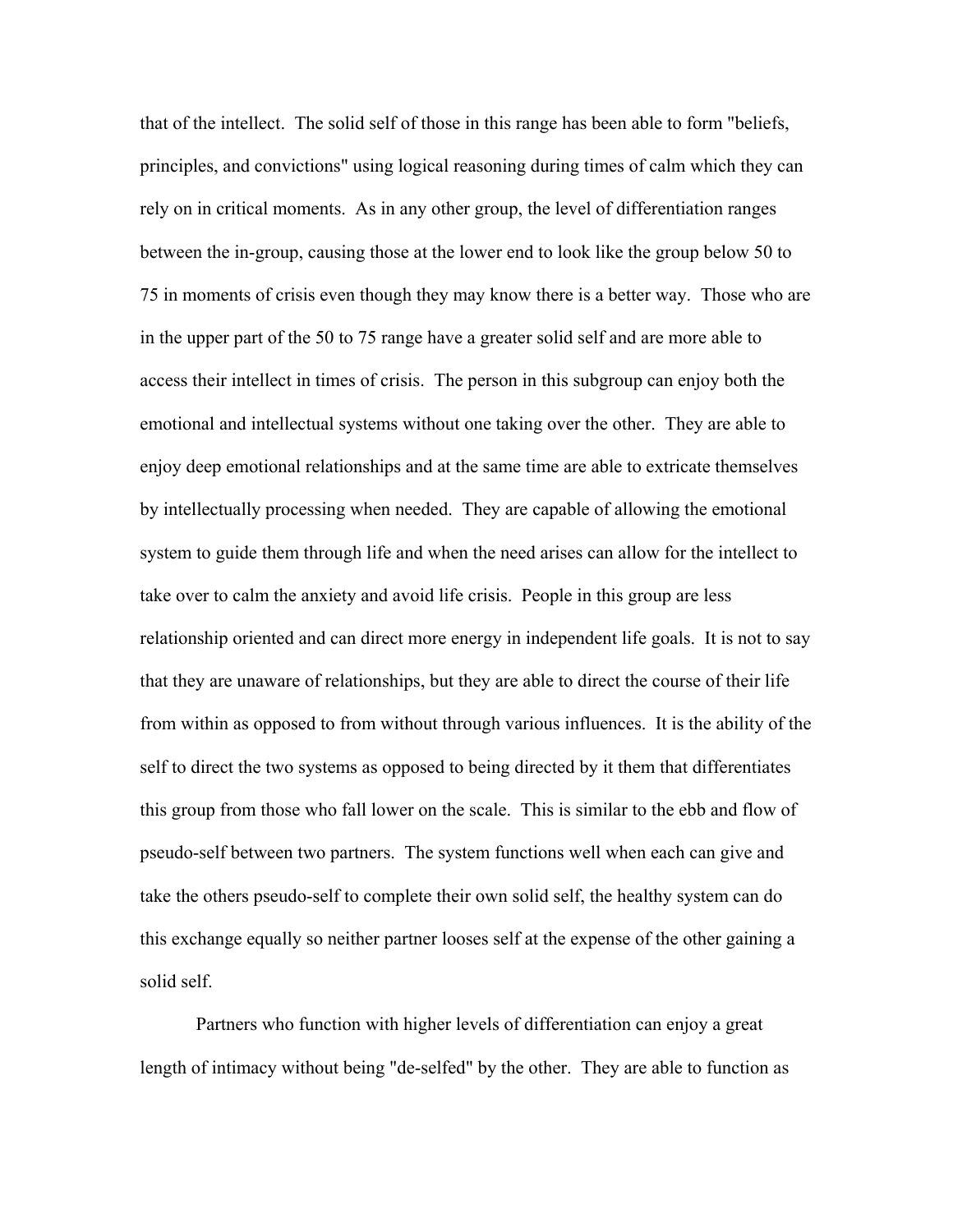independent selves together and alone. Children who grow with well differentiated parents are able to grow and develop their own autonomy without the pressure of being lived through by the parents. Parents and children alike are able to function more responsibly in this group, without blaming others for their failures or crediting others for their successes. They live orderly lives free from a full range of human problems.

 Bowen describes the group, 50 to 75, as more of a hypothetical than a real functioning group. "According to the theory, there is some degree of fusion in close relationships…at every scale level below 100" (Bowen, 1972, p.474). When Bowen first developed the theory, the score of a 100 on the scale was perfect in all levels of emotional, cellular, and physiological functioning. He believed that there might be some historical figure or some living at the time that would fall into the mid-90's range, but after more work and experience with the scale he concluded that all people have areas of good functioning and fundamental areas in which functioning is poor.

#### Triangles

 Bowen describes the triangle as "a three-person emotional configuration, which is the molecule or the basic building block of any emotional system, whether it is in the family or any other group" (1978, p.373). The triangle is seen as the smallest stable relationship. A two person relationship remains stable as long as the system is not under stress, once that occurs the dyad pulls in a third party to help alleviate the initial tension. All relationships fluctuate between moments of connect and disconnect. When the two person relationship experiences anxiety from within, or from outside, a third person gets involved creating the triangle. When the triangle gets over stressed, it involves others thereby creating interlocking triangles (Bowen, 1978).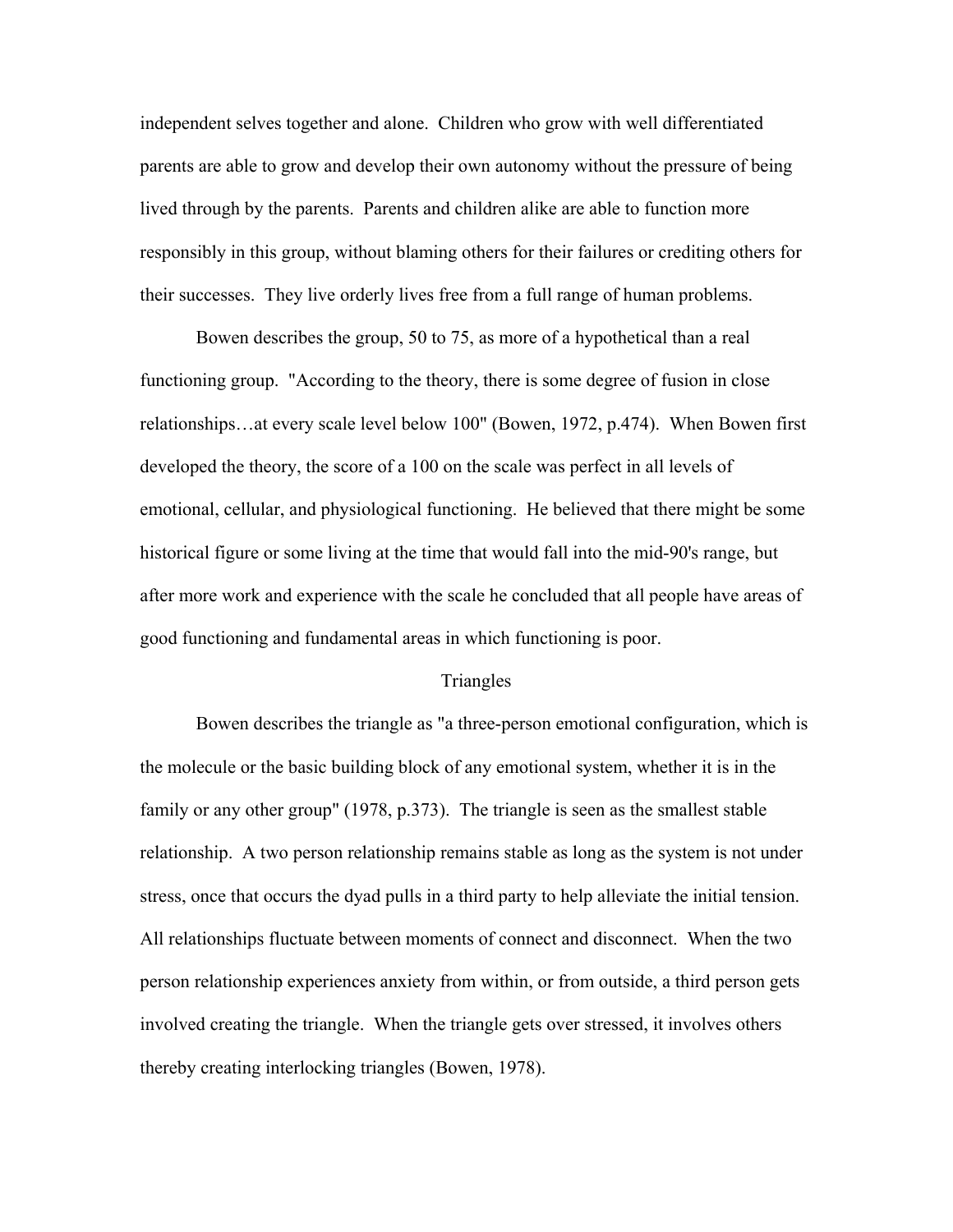These interlocking triangles can also extend out to society once the available triangles within the family are exhausted. Outsiders, such as law enforcement or social agencies in the community, are triangulated to help ease the tension in the family. A family is successful in externalizing their conflict when they have outside agencies in conflict with each other about the family, relieving the family of tension.

 In moderate tension a triangle has two comfortable sides and one side in conflict. The tension causing dilemma is never resolved, but instead diverted. Since patterns arise out of repetition, people come to have fixed roles in relation to each other. Triangles hold a permanent place in families once they are put in and established. Once triangles are established they often outlive family members, recruiting members of the next generation to replace the previous (Kerr & Bowen, 1988). Therefore, its current participants may not have formed a particular triangle. Also, rather than triangles breaking apart, they lay dormant until the anxiety increases and then the triangle is reactivated to help relieve the tension (Kerr & Bowen, 1988).

 Bowen found the concept of triangles proved most beneficial when applied it clinically to work with families. When he initially started working with parents and behavior-problem adolescents, he maintained a position outside the triangle. This tactic seemed to prove beneficial to the extent that symptoms were reduced, but he did not feel that real change had occurred. When he began excluding the child from the treatment and meeting the parents exclusively, he was able to work more effectively with their triangling moves, remaining in emotional contact with them but outside the emotional activity, he achieved a greater therapeutic effect when this adjustment was made.

Nuclear Family Emotional System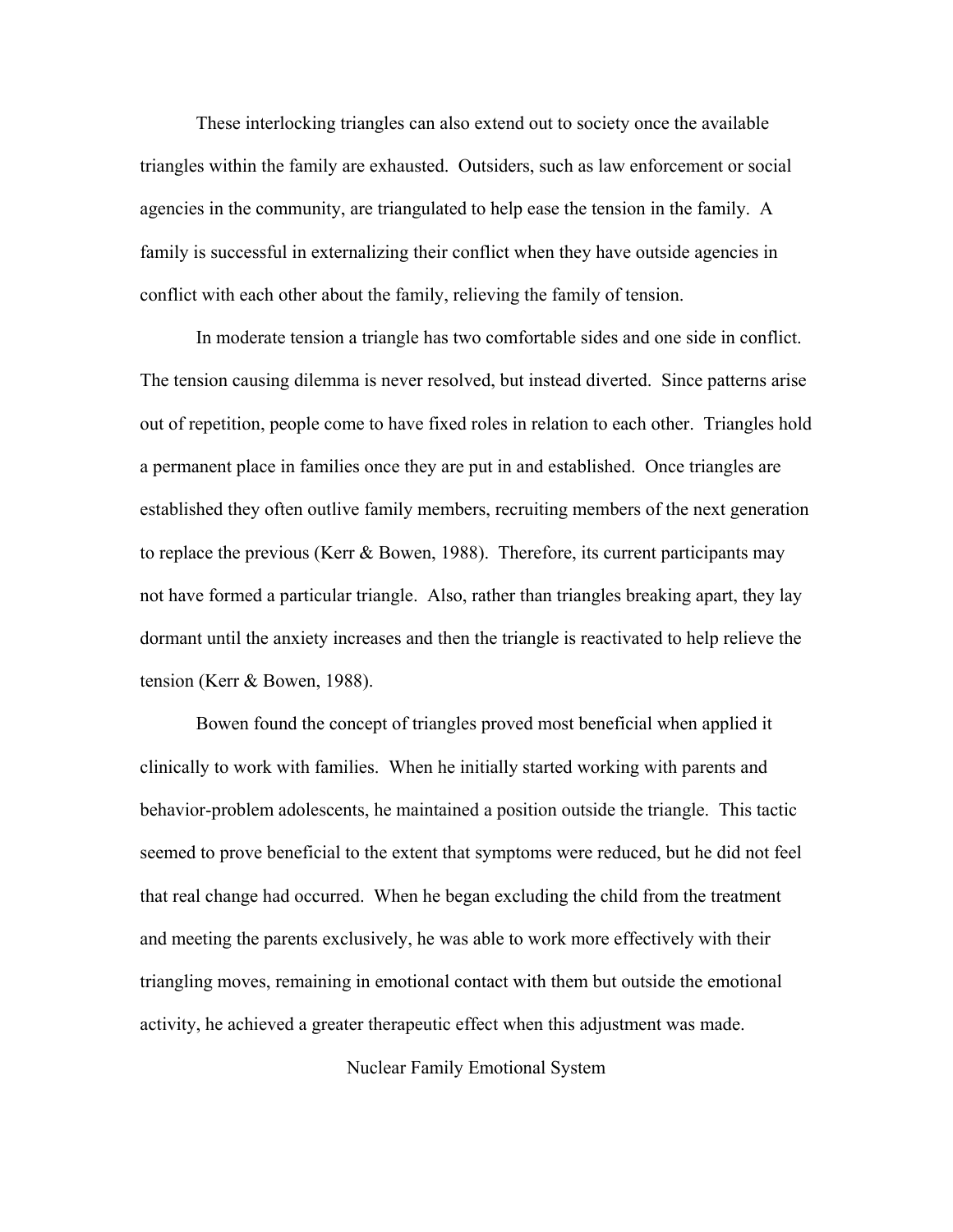This concept describes a family's functioning within a single generation. The flow of patterns from one generation to the next influence the behavior of family members (Bowen, 1978). The flow of patterns starts at the inception of a new partnership. Each partner brings in his own generational patterns from their family of origin. A couple may go through an extensive period of happy open and honest relationship during the time of their courtship. The fusion of the pseudo-selfs into a common self occurs at the time they commit themselves to each other permanently, whether it be the time of engagement, the wedding itself, or the time they establish their first home together. The lower the level of differentiation the greater the level of emotional fusion in the marriage.

 As mentioned in the section discussing solid and pseudo-selves, one person in the relationship may assume the dominant role at the expense of the adaptive partner, who loses self. Both may try to dominate resulting in conflict. On the other hand a relationship may reach a decision paralysis when both attempt at being adaptive. More differentiated spouses have lesser degrees of fusion, and fewer of the complications. The dominant and adaptive roles have no relations to gender, but more on a person's position in their family of origin. The fusion between partners results in various symptoms, the most universal of those is emotional distance from each other.

 Other than the emotional distance there are three major areas in which the amount of undifferentiation in the marriage comes to be manifested in symptoms. The areas are marital conflict, sickness or dysfunction in one spouse, and projection of the problems to children.

Marital conflict arises when neither partner is willing to give in to the other,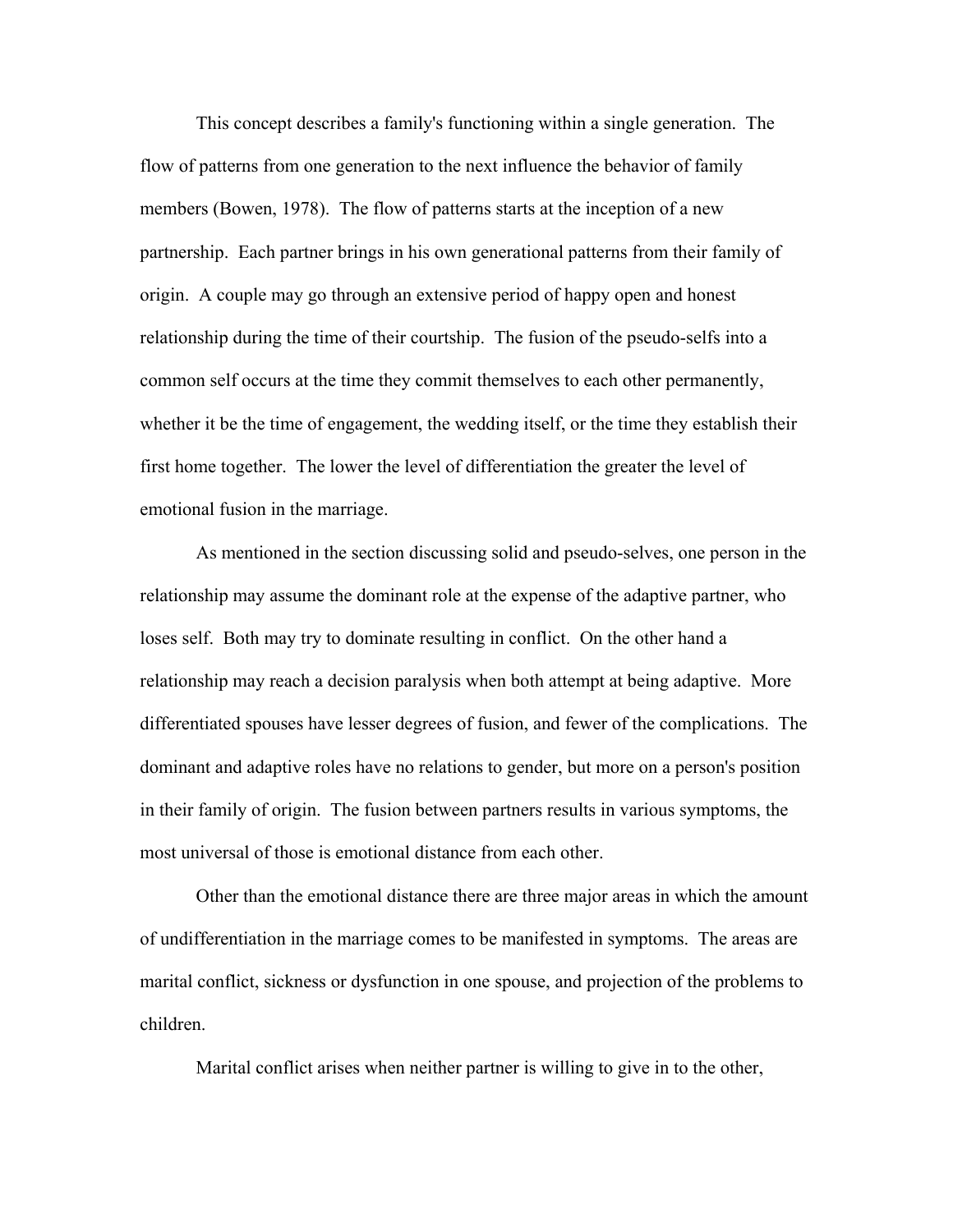neither one is able to perform an adaptive role. This occurs when both strive to take the dominant role. Both partners invest a great deal of thinking or action energy, either positive or negative, focused on the other. The relationship seems to go through intense moments of closeness, only to distance one another due to conflict. This rollercoaster goes on endlessly moving from one extreme to another. "This in itself does not harm the children, the parents are so invested in each other that the children are outside of the emotional process (Bowen, 1978 p.378)."

 The second symptom mentioned above is that of sickness or dysfunction in one spouse. This usually occurs for the one that functions in the adaptive phase for longer and longer frames of time. The spouse that remains in the adaptive position gradually loses the ability to function and make decisions for self. When this happens all that is required is a moderate increase in stress to trigger the adaptive one into dysfunction, which can be physical illness, emotional illness, or social illness, such as drinking, acting out, and irresponsible behavior. These illnesses tend to become chronic, and they are hard to reverse.

 The children in these families can remain almost unaffected as long as there is at least one functioning parent. The main concern for children in these families is inheriting a life pattern as caretaker of the sick parent, which will project into the future.

 The third and last symptom that appears in families with parents who are undifferentiated is the projection process, which can be immensely detrimental to the children in these families. This is the process by which parents project the undifferentiation to one or more children. Bowen saw this process to be so significant in poor family functioning that he singled it out to be discussed as a separate concept.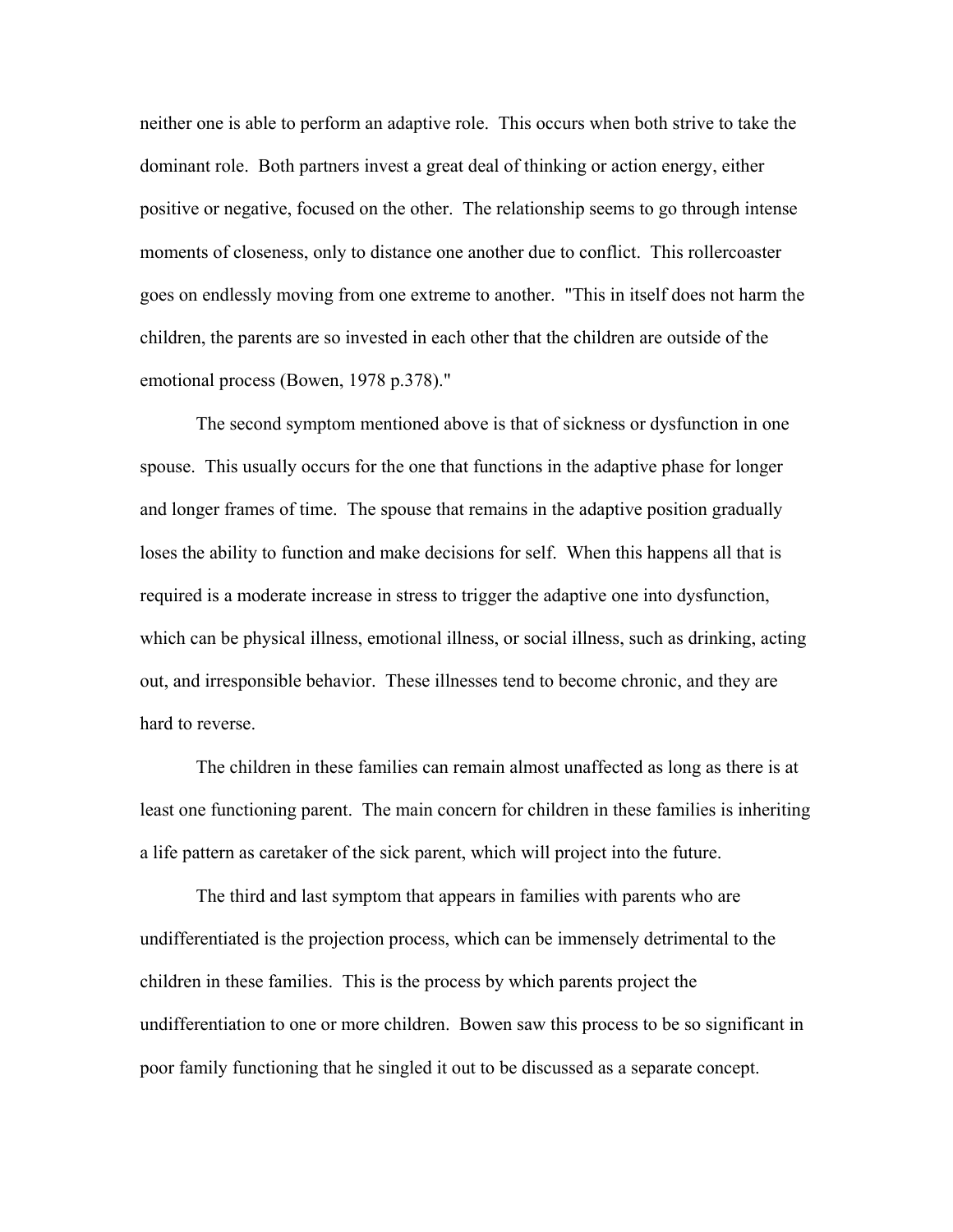There are two main variables that govern the intensity of this process in the nuclear family. The first is the level of the emotional isolation, or cutoff, from the extended family, or from others important in the relationship system. The second important variable is related to the level anxiety. The symptoms mentioned earlier, marital conflict, dysfunction in a spouse, or symptoms in a child, are less intense when anxiety is low and more intense when anxiety is high.

### Family Projection Process

 This concept describes the process by which parental undifferentiation impairs one or more children through the process of mother-father-child triangle. This process exists on many levels in all families, from those in which impairment is minimal to those in which the child is seriously impaired for life. There are few families in which most of the undifferentiation goes into marital conflict, essentially none to sickness in a spouse, and relatively small amounts to the children. Most families use a combination of all three processes. The more the problem moves from one area to another the less chance the process will be crippling in any single area.

 Bowen noted definite patterns to the way that undifferentiation is distributed to children. It usually focuses first on one child, and then if it becomes too overwhelming, it moves on to other children in the family. Through his experience in work with families, Bowen noted that children were never equally involved in the family emotional process, meaning that the level of undifferentiation was distributed unevenly throughout the children (Bowen, 1978).

 Specifically speaking the family projection process revolved around the maternal instinct and the way anxiety permits it to function during pregnancy, and the infancy of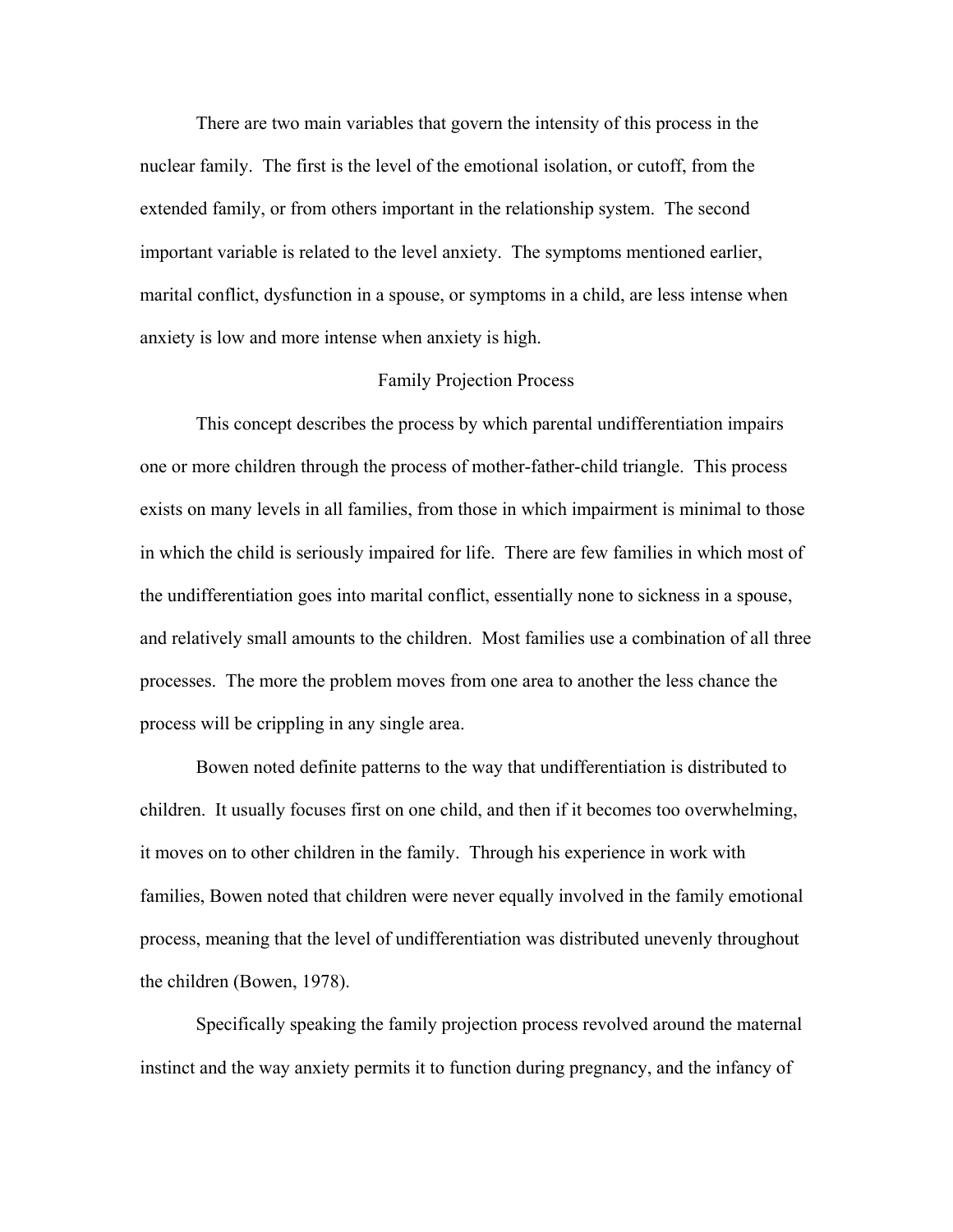the child. The father in this scene responds to the mothers' anxiety and supports her endeavors to mother the child. The cycle begins when the child responds anxiously to the mother's anxiety. The mother becomes aware of the childs anxiety and in response becomes overprotective. The child responds to this by becoming more needy and demanding, causing him to regress further in the infantile stage. Once this process is established it can be started by anxiety in the child or mother. In the average situation, there may be times that symptoms arise at stressful periods during childhood. These episodes can gradually increase to major symptoms during or after adolescence.

 In situations where intense emotional fusion exists between mother and child, the relationship can remain in a positive and symptom-free equilibrium until the adolescent period, when the child attempts to function independently. At that point, the child's relationship with the mother, or with both parent's, can become negative and the child develop severe symptoms. Mother-child relationships that are more intensely fused may remain relatively asymptomatic until young adulthood, when the child can collapse in psychosis after attempting to function away from the parents (Murphy, 1999). Almost every family has one child who was more triangled than the others, and whose life adjustment was not quite as good as the others. Bowen refers to the child who was the main recipient of the family's projection process as the "triangled child" (1978, p.382).

### Emotional Cutoff

This concept is defined as a way people handle their unresolved emotional attachments to their parents. Bowen believed that all people have unresolved emotional attachment to their parents, the lower the level of differentiation, the more intense the unresolved attachment. Cutoff describes the way people detach from their past in order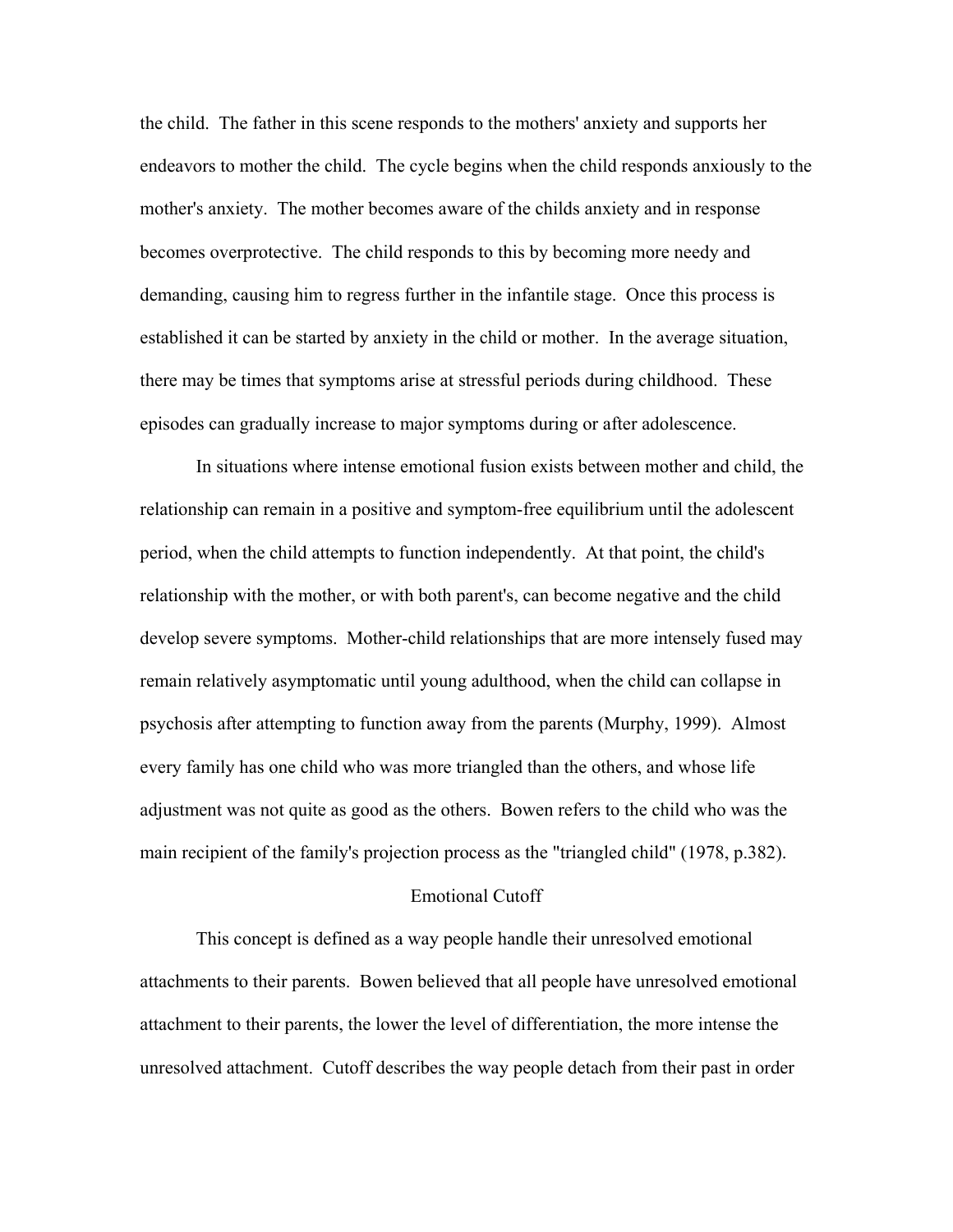to start their lives in the present generation. The level of unresolved attachment to the parents directly reflects the degree of undifferentiation that must somehow be handled in the person's own life and in future generations. The attachment is handled by denial and isolation of self while living close to the parents; or by physically running away; or by a combination of both. "The more intense the cutoff with the past, the more likely the individual to have an exaggerated version of his parental family problem in his own marriage, and the more likely his own children to do a more intense cutoff with him in the next generation (Bowen, 1978 p.382)"

The person who runs away from his family of origin is as emotionally dependent as the one who never leaves home. They both want the closeness but cannot get it in their family of origin. The one who remains in physical proximity and chooses to use intrapsychic mechanisms to handle the attachment tends to have some degree of supportive contact with the parents, to have a less intense over-all process, and to develop more internalized symptoms under stress, such as physical illness and depression. The one who opts for the physical distance is more inclined to impulsive behavior. He tends to see the problem as being in the parents and running away as a method of gaining independence form the parents. The more severe the cutoff the greater the chances of him replicating his family pattern with the first available other person. When the tension builds in their new relationship they physically remove themselves from it as well.

#### Multigenerational Transmission Process

 This concept describes the transmission of the family emotional process through multiple generations. The child who is the primary recipient of the parental projection usually develops a lower level of differentiation than the parents do. As a consequence,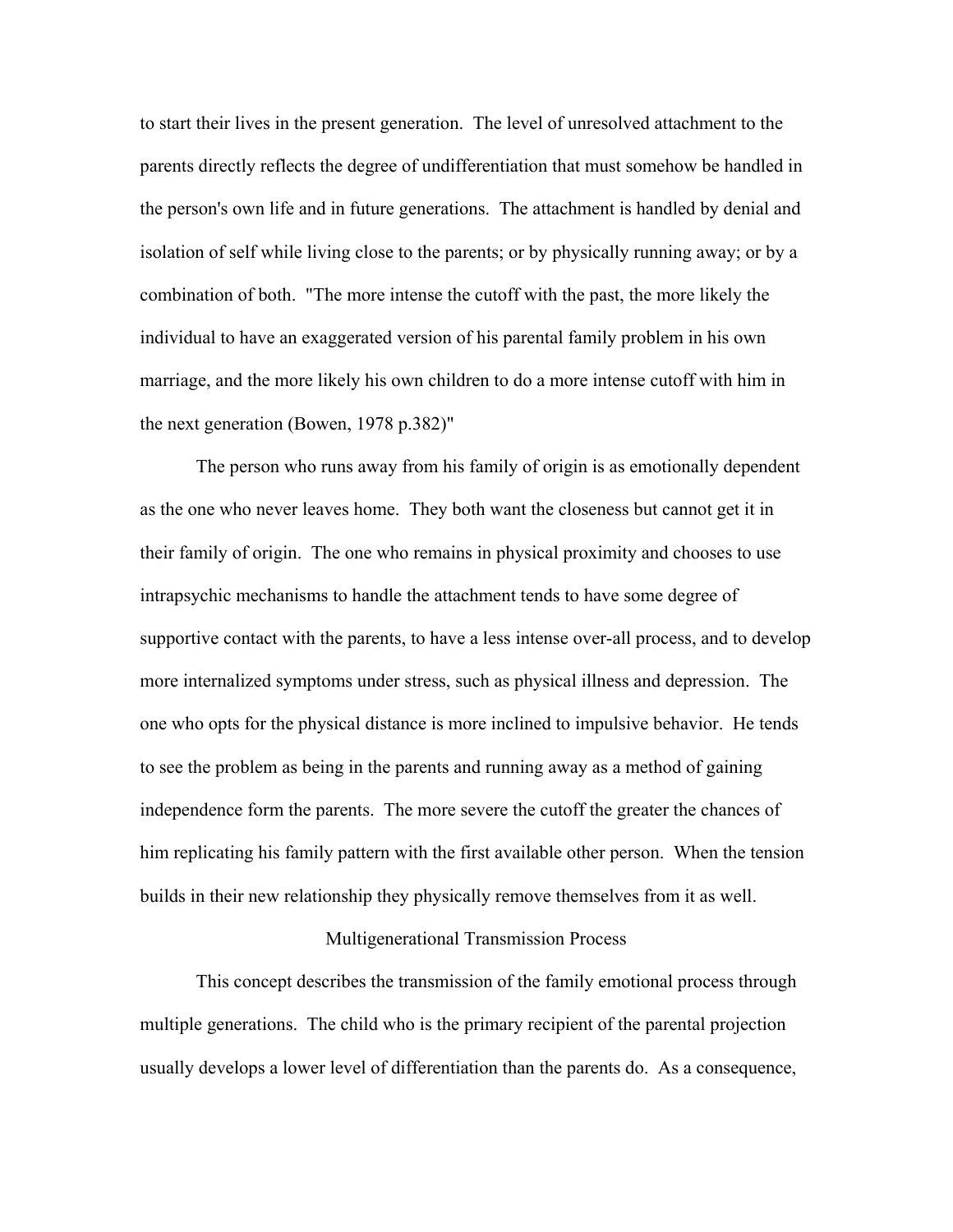the child has a more difficult time adjusting to life than his parents do (Bowen, 1978). Children who were exposed to less levels of projection, come away with a level of differentiation equal to that of the parents. And those who managed to stay out of the family's emotional process have higher levels of differentiation than their parents (Bowen, 1978).

 This concept takes "emotional illness not only beyond the individual in the family, but also beyond the nuclear family to several generations (Nicholas&Schwartz, 1998 p.147)." This helps to alleviate any sort of blame an individual or family may feel for an illness. The illness is seen as a culmination of generations of communication patterns. Because this is a culmination of generational interaction and the process can slow down or stay static a generation or two, there can be a family with a high level of differentiation with one child who starts to slide down the scale, whereas a family low on the differentiation scale can have a child who starts to climb up the scale.

#### Sibling Position

 Bowen integrated Toman's (1961) descriptions of sibling position and personality into his concepts of differentiation of self and the family projection process. Bowen believed that the personality traits for each of the sibling position would help to explain the level of differentiation and the direction of the projection process from generation to generation (Bowen, 1978).

#### Societal Regression

 The concept describes the affects society has on the family functioning. The assumption is that prolonged increase in social anxiety can result in a gradual lowering of the functional level of differentiation in families. "The concept states that when a family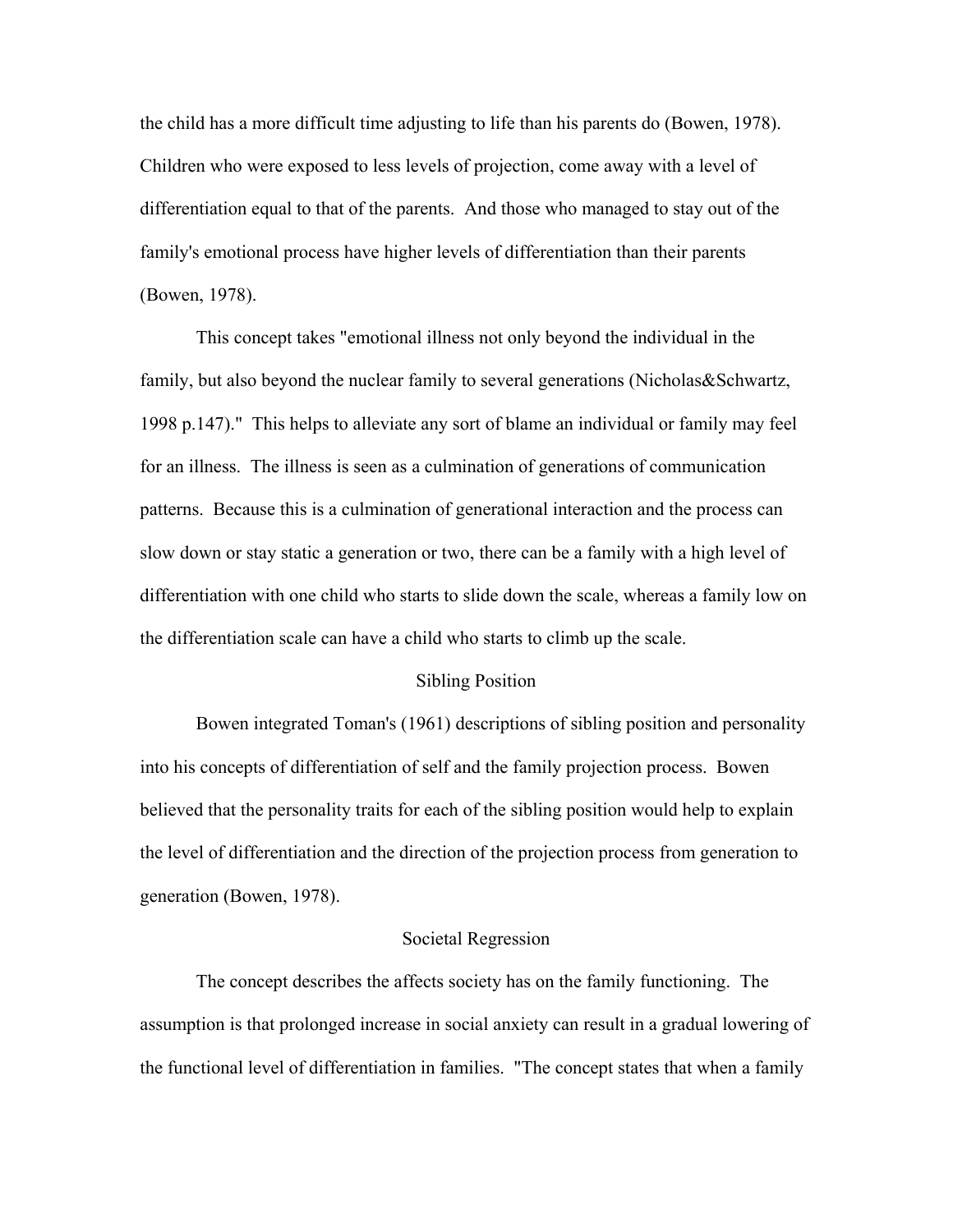is subjected to chronic, sustained anxiety, the family begins to lose contact with its intellectually determined principles, and to resort more and more to emotionally determined decisions to allay the anxiety of the moment (Bowen, 1978 p.386)". Like in an individual this emotional functioning leads to a lower level of differentiation. For society the symptoms of this lower level of differentiation are high rate of crime and chaos.

Empirical Studies of Bowenian Theory

There have been many studies that have examined the various aspects of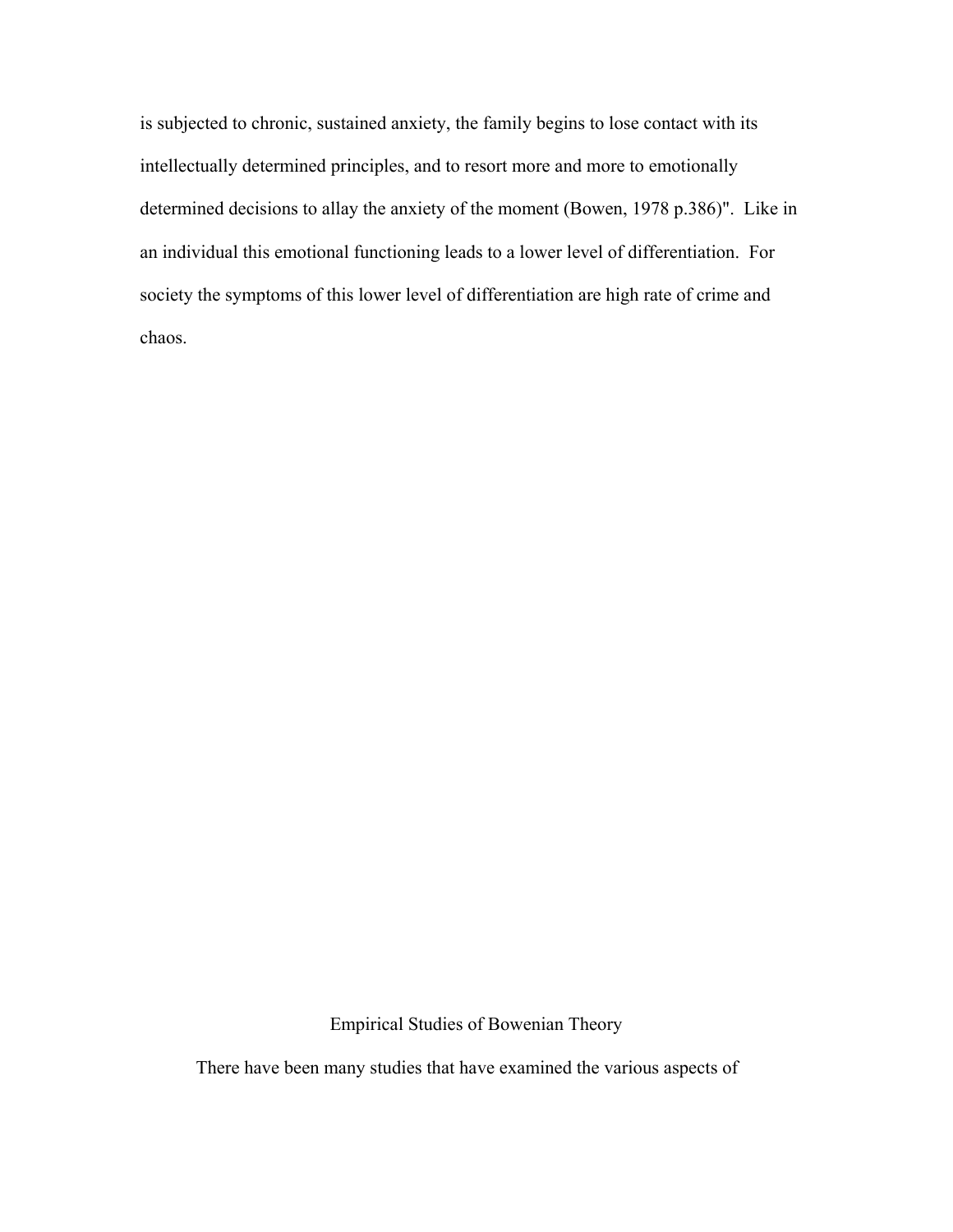Bowenian theory, following are the summaries of a few of those studies conducted.

 Kear (1978), utilizing the Differentiation of Self Scale (DOSS), an instrument that he developed, tested Bowen's hypotheses that (1) people marry others with similar levels of differentiation, (2) People with higher levels of differentiation of self tend to have more satisfying marital relationships, and (3) couples with similar levels of differentiation of self will tend to be more satisfied with their marriages. A sample of 30 couples, all married less than 18 months, was used to test the hypotheses, all of which were confirmed.

 Lavery (1985) examined the significance of differentiation of self for understanding marital satisfaction. The sample was made up of a 101 nonclinical married Caucasian couples. The Family Systems Personality Profile (FSPP) was used to measure differentiation of self and the Dyadic Adjustment Scale (DAS) to measure marital adjustment. The results of study revealed that, (1) Contrary to the Bowen theory, there was not a significant relationship between spouses' levels of differentiation of self. (2) Consistent with Bowen theory, there was a statistically significant positive correlation between levels of differentiation of self and marital satisfaction for males and females.

 Nelson (1988) looked at the concept of differentiation of self and how it operates within marriages with a symptomatic spouse. The sample consisted of 40 clinical and 20 nonclinical couples. Level of differentiation was measured by the Family of Origin Scale (FOS) and the Personal Authority in the Family System Questionnaire (PAFSQ). Although these instruments are not entirely rooted in Bowenian theory, the researcher felt that they corresponded to Bowen's concepts related to differentiation. Clinical couples were defined as legally married with only one symptomatic spouse seeking help from a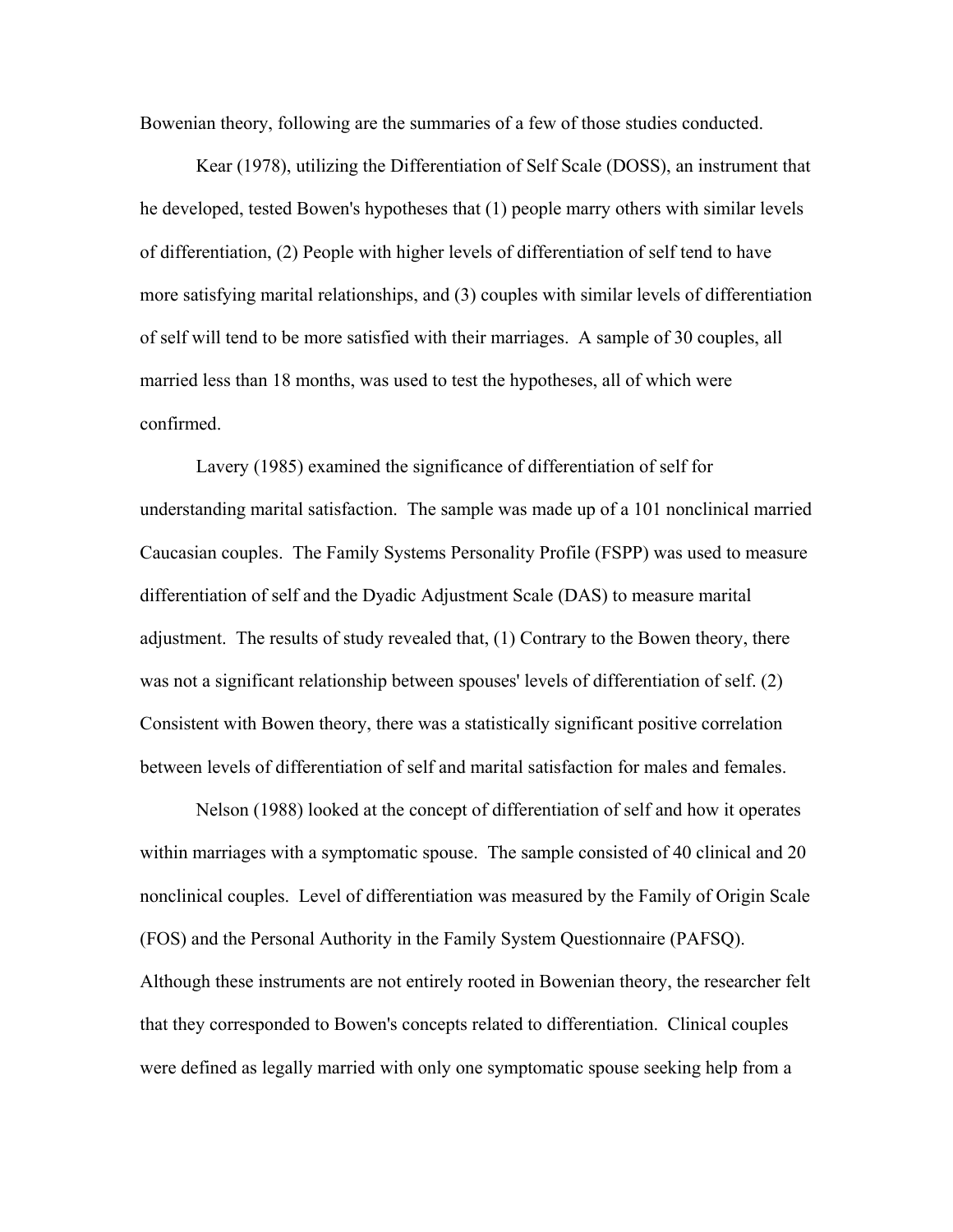mental health professional. Participants also answered questions related to locus of control and anxiety. The results of the study indicated (1) Differentiation and locus of control were minimally related; higher level of differentiation were associated with interpersonal control. (2) Differentiation and anxiety were significantly related; higher levels of differentiation were associated with lower levels of anxiety. (3) Married couples were similar in terms of differentiation of self. (4) Clinical couples were not less differentiated than nonclinical couples when stress and depression were controlled. (5) Nonsymptomatic persons were not necessarily more differentiated than their symptomatic spouses.

 Ng (1992) studied the impact of differentiation on marital satisfaction in four groups of couples. The marital satisfaction of the four groups was compared to determine if any of the groups were more satisfied in their marriage. Based on the participants level of differentiation, as measured by Personal Authority in the Family System Questionnaire (PAFSQ), they were placed into one of the four groups: healthy like, healthy unlike, unhealthy like, and unhealthy unlike. The Marital Satisfaction Inventory (MSI) scores in each group were compared to determine if a significant difference existed among the groups. It was found that couples marital satisfaction was impacted by their level of differentiation. The results also supported Bowen's theory that individuals seek counterparts with compatible levels of differentiation. This determination was made because more couples fell into the like category than the unlike category of differentiation. The researcher also concluded, based on an analysis of data, that a highly differentiated person with a basic self can enjoy emotional intimacy in significant relationships and experience greater marital satisfaction while individuals with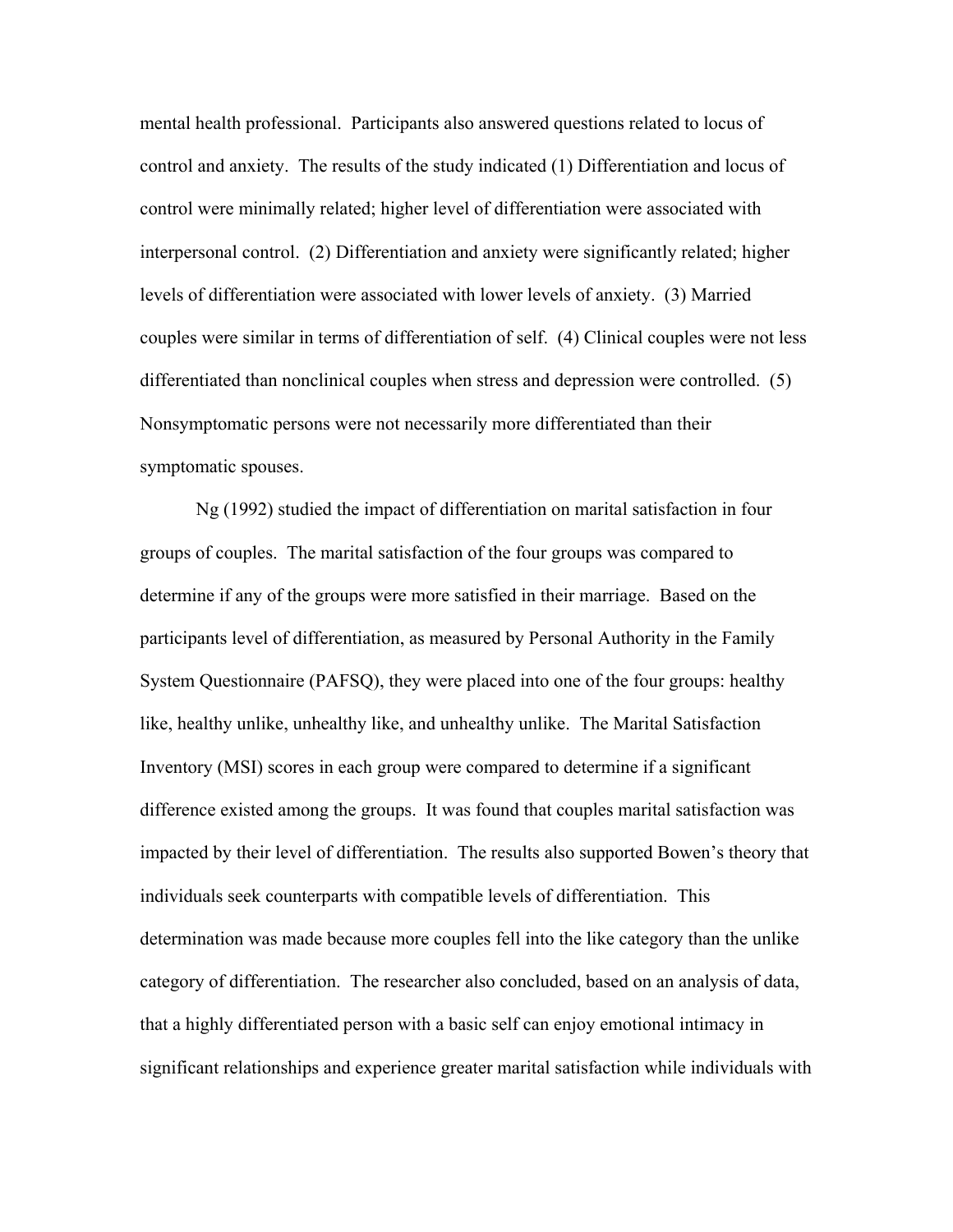a pseudo-self with low differentiation experience higher levels of marital distress and conflict in relationships. The researcher also found, that in some scales, females had a greater number of low scores in marital satisfaction than males. Ng postulated that this finding may indicate that the impact of differentiation on marital satisfaction is stronger for females than for males.

 Murphy (1999) examined the relationship of differentiation of self and marital adjustment for Asian-Americans and the affect of acculturation on the relationship between differentiation and marital adjustment for the same group. The study was focused in determining whether Bowen's theory can be universally applied, as claimed by Bowen. The study consisted of 32 participants of Chinese, Vietnamese, Filipina, Taiwanese, Korean, Laotian, and Multi-racial background. The first hypothesis of the study was that married Asian American would show a negative correlation between their marital adjustment, as measured by the total score on the Dyadic Adjustment Scale (DAS), and level of differentiation, as measured by the total score on the Family Systems Personality Profile (FSPP). The second hypothesis of the study was the low acculturation, as determined by scoring below the median of subjects scores on the Suinn-Lew Asian Self –Identity Acculturation Scale (SL-ASIA) will show a greater negative correlation between their marital adjustment, as measured by the total score on the DAS, and differentiation, as measured by the total score on the FSPP, as compared against married Asian-Americans with high acculturation, as determined by scoring above the median on the SL-ASIA. The results of this study were not statistically significant and neither one of the two null hypothesis could be rejected. For the first hypothesis the results of study actually showed to be positively correlated, although it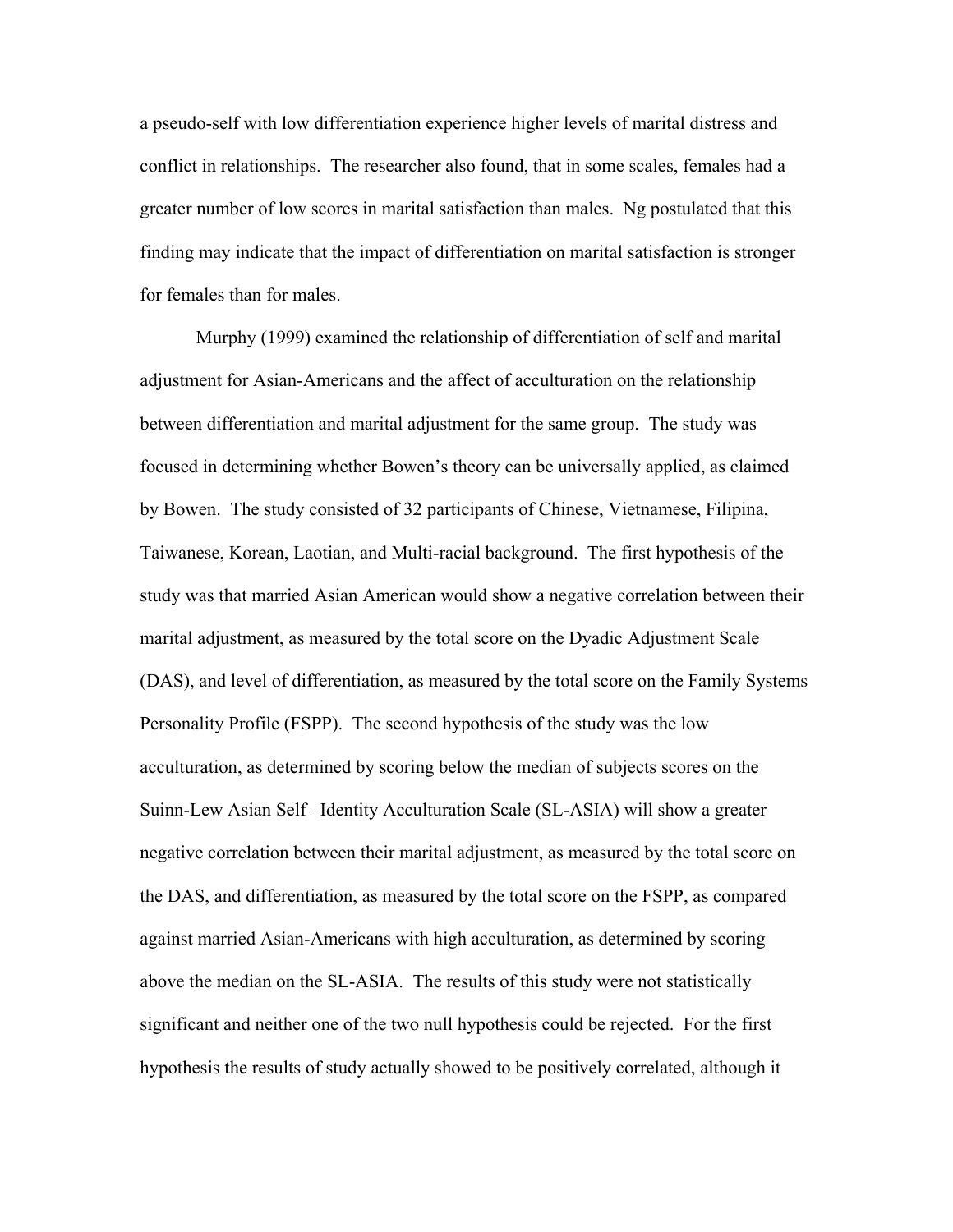was not a statistically significant, it did reveal a trend in the positive direction.

 Skowron (2000) examined three aspects in the study. First, the claim that people seek out and marry individuals at similar levels of differentiation was examined. Differentiation of self was broken down into four individual variables, emotional reactivity, I-position, emotional cutoff, and fusion with others. Second, couples differentiation of self-scores were examined to test for the presence of complementarity among spouses in terms of the ways in which specific problems with differentiation were expressed. It was expected that greater complementarity along specific dimensions of couple differentiation of self would predict greater marital discord. The third and final aspect studied was the theoretical relationships between couple differentiation of self and husband and wife marital adjustment in the current sample of married couples. The results of the study did not support Bowen's theoretical claim that people marry individuals at similar levels of differentiation of self. This was tested by comparing DSI scores of actual married couples to psuedocouples created by randomly assigning people to each other. Of the four criteria examined within DSI for complementarity, only the correlation between the husband emotional cutoff scores and the wife emotional reactivity score was statistically significant, suggesting that husbands who are more emotionally cutoff are more likely to be married to wives who are more emotionally reactive. The analysis performed to determine the relationship between spouses scores on the four differentiation subscales, taken together, and husband or wife marital satisfaction, separately. Both for husbands and wives the higher the level of couple differentiation the higher the marital satisfaction for each partner. The husbands level of emotional cutoff made a significant unique contribution, indicating that less emotional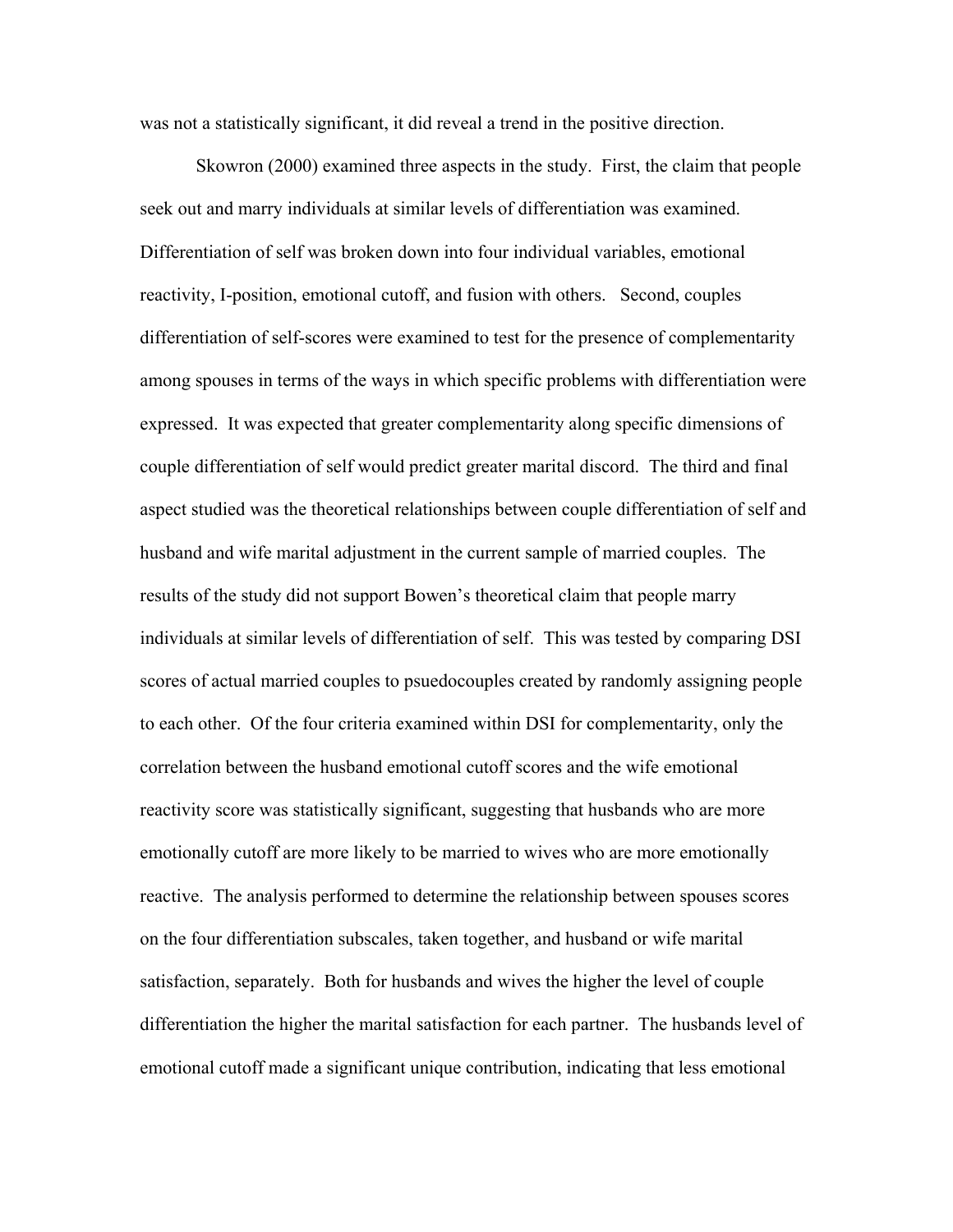cutoff expressed by the husband predicted the greater marital satisfaction for himself and his wife.

Asian Indian Culture

Culture is an extremely important factor to consider when reflecting on the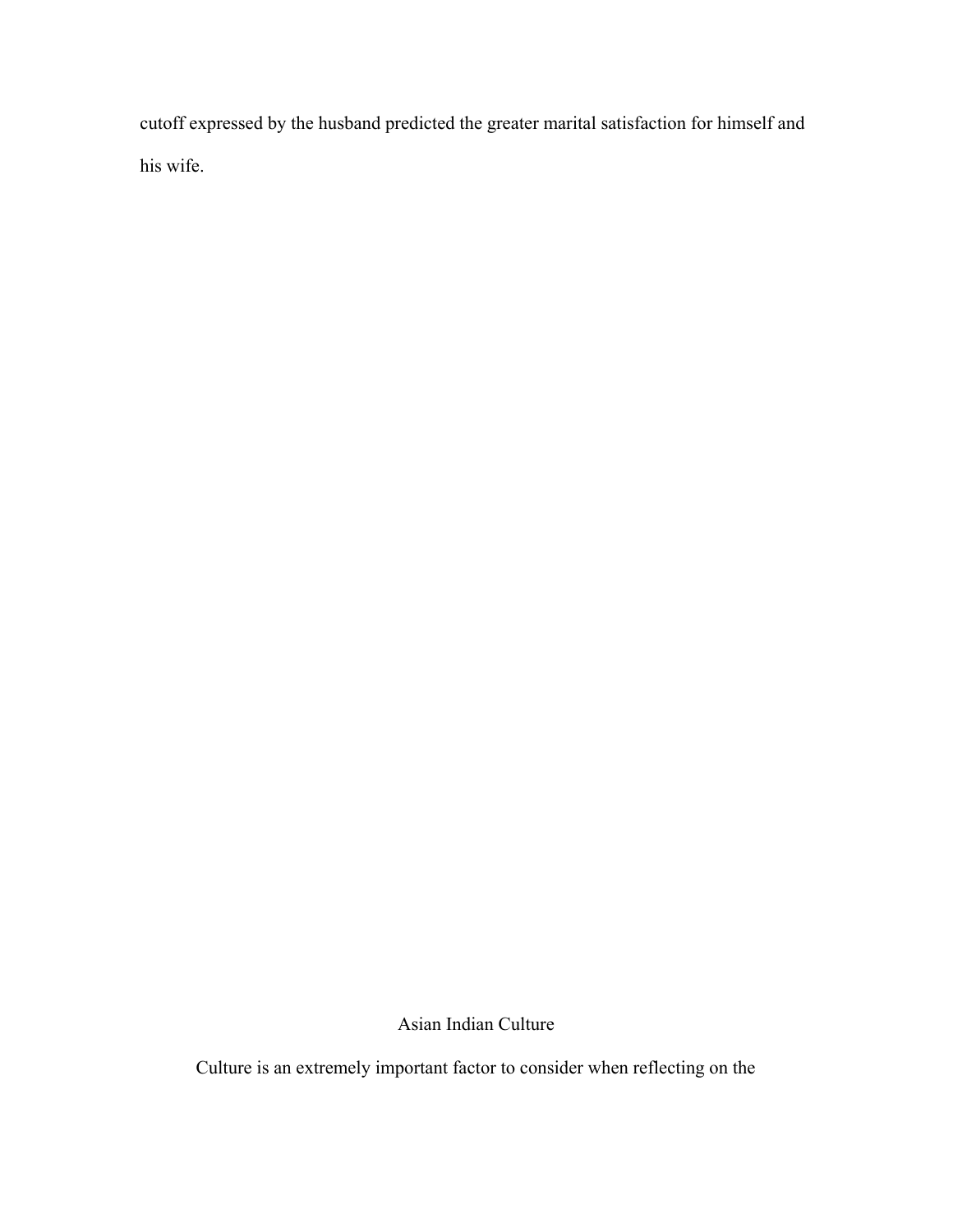development of self. It shapes the way one feels, thinks, and behaves and, in doing so, it affects the way individuals and families function.

Although there has been a great increase in the number of pieces of psychological and anthropological evidence that suggests that people hold divergent views about the self, most of what psychologists currently know about human nature is based on the Western view of the self as an independent, self-contained, autonomous entity (Markus  $\&$ Kitayama, 1991). Specifically talking about family systems models, Rosenblatt says, "One thing that is obscured in metaphorically defining family systems characteristics as healthy or unhealthy is how much the criteria of family system health are bound to culture and class"(1994, p.183). Pare encourages for, "A view of persons that encompasses their historo-cultural context" (1996, p.38) and believes the family should be viewed "as a culture, as opposed to a system". From his postmodern perspective, Pare feels that, "When persons are viewed in cultural terms, culture diversity is the 'norm', and words like 'healthy' and 'functional' lose their currency." Cross-cultural survey of the self lends support to Durkheim's (1912/1968) early notion that the category of the self is primarily the product of social factors. The exact nature of the inner and outer self may differ considerably by culture. The Asian Indian culture is one, which consists of distinct differences from that of the Western culture.

An important aspect of the Asian Indian culture is the belief that all living things are connected and in immortality to which we are connected by reincarnation. Indians believe in reincarnation upon which the soul, after death, is reborn into another human being or animal. Dumont (1998) notes that whereas Western society tends to be individualistic in outlook, Indian society tends to be holistic. Indian society understands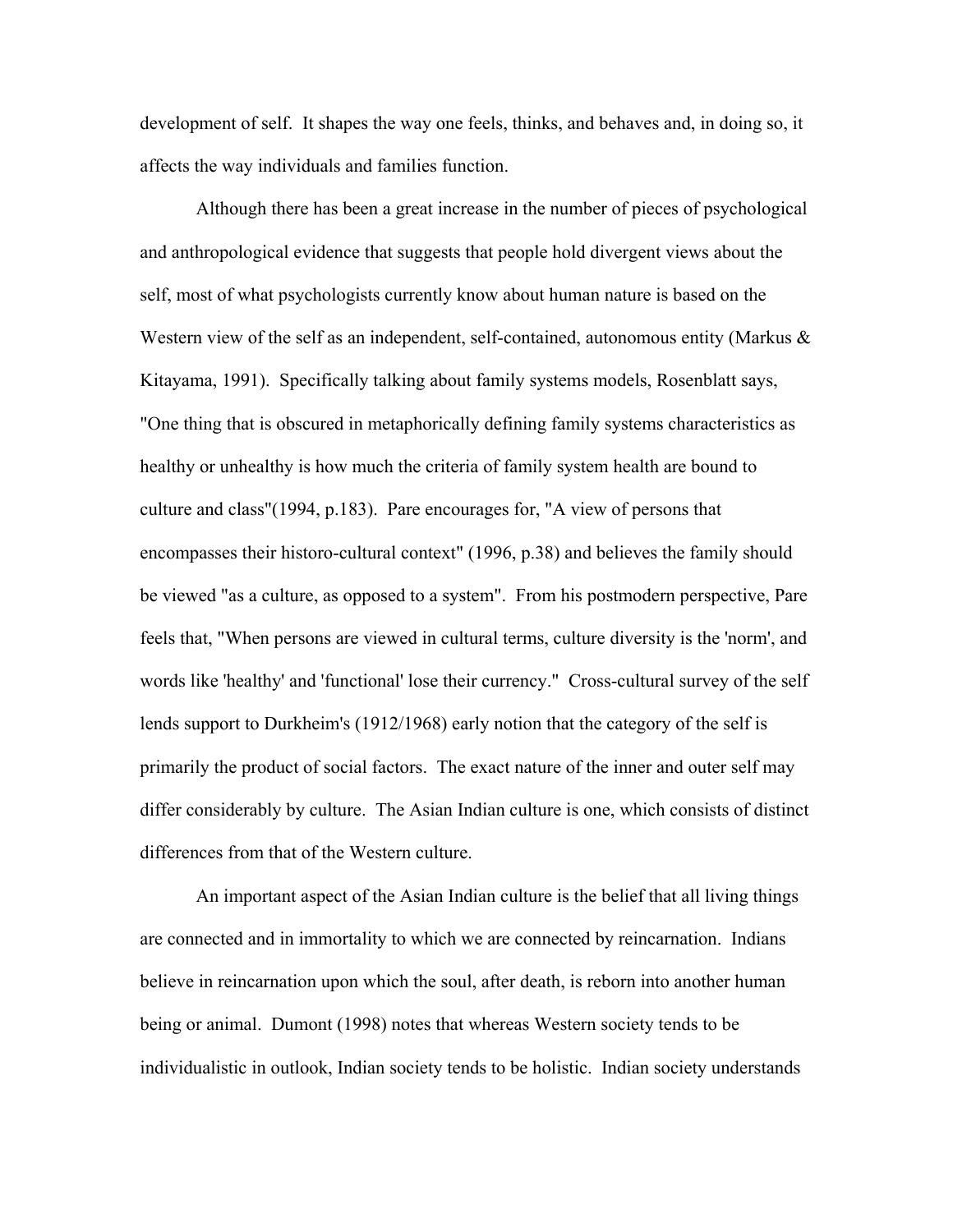the cosmos as a whole, of which society is a component of it. As society plays its role within the natural order of the universe, so people play roles within society, but these people are not individuals with strictly distinct identities. Rather, they are interdependent parts of society, parts organized in terms of hierarchically ranked castes with relationships that are roughly equivalent among caste members. Due to the interdependence of all living things, patience and positive relationships to other human beings and to the universe are essential human qualities. "These values are embodied in the concepts of karma (destiny), caste (a hierarchical organization of human beings), and dharma (living life in accordance with the principle that orders the universe), which are all essential concepts to understanding the worldview of Asian Indian families, whether they are Hindu, Christian, Muslim, or Parsi" (Almeida, 1996 p.396 ). Although there are distinct family development pattern differences among the various religious groups, there are deeply entrenched beliefs that unite the Asian Indians. Hinduism is much more of a cultural tradition than a religious doctrine. Therefore, to a certain degree the values of Hinduism flow through the family life of all Asian Indians.

In Hindu philosophy *Karma* is defined as fate. The activities of ones past life directly affects the nature and circumstances of the current one, and future destiny is determined by the actions and devotions made in this life (Roland, 1988). By leading lives of hardship and sacrifice one can hope to ascend to a higher caste in their next life. Therefore a difficult life circumstance is explained away by past misdeeds, and future lives are secured by following ones *dharma*.

Each Indian has a specific *dharmic* role, which he must follow in order to pacify the wrongs of his past life and possibly move towards a higher caste in his next life. A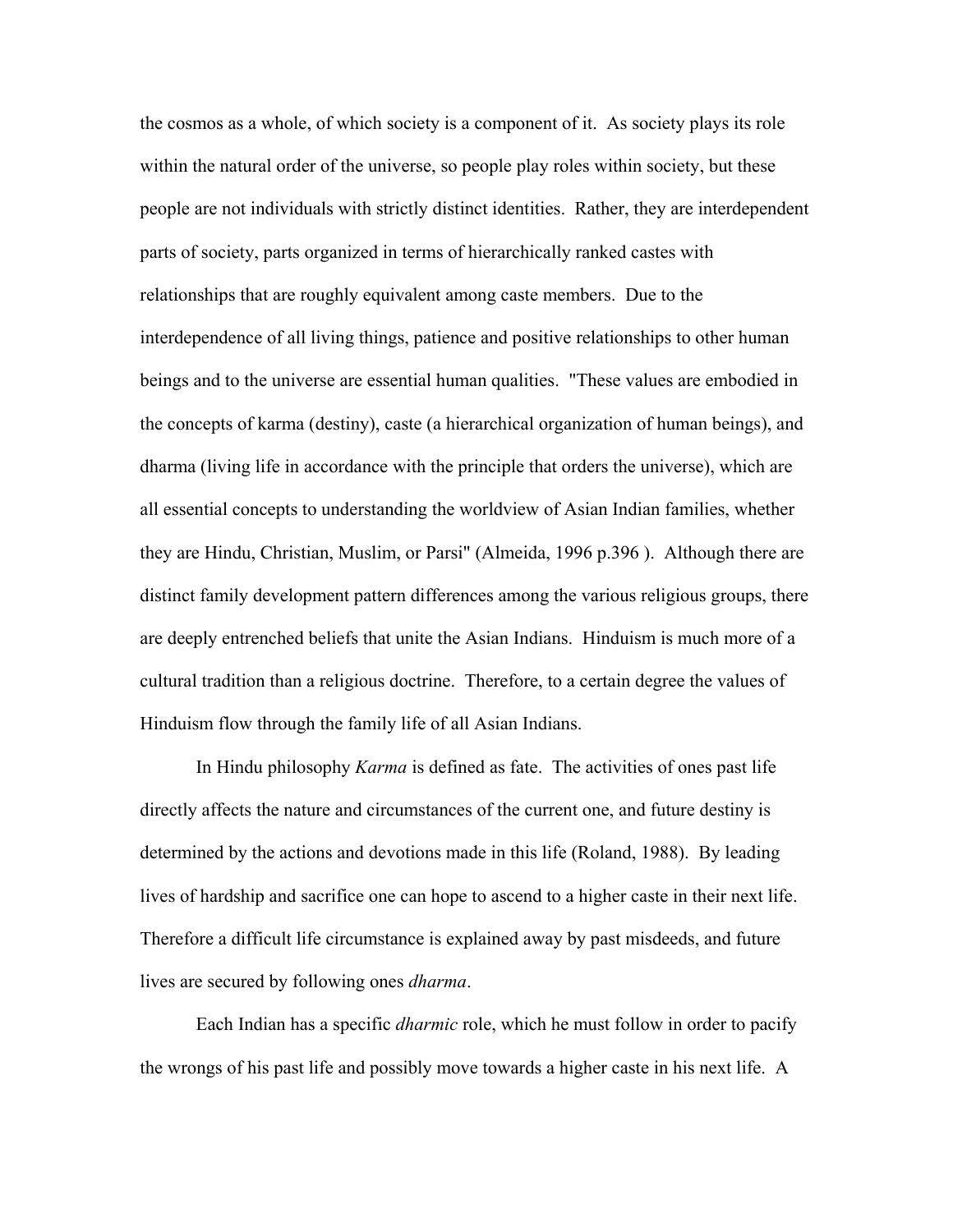soul can only become one with the cosmic absolute if it has traveled up to the highest caste of Brahmin. *Dharma* entails praying to household gods, fasting on specific days, and conforming to the social and societal roles and duties prescribed for ones caste. This holds true for first generation Hindu immigrants receiving Western education and training in modern scientific thinking in the United States (Ramisetty-Mikler, 1993 p.36). There are clear *dharmic* roles for men and women that transcend all castes, men are to protect and provide for their families, whereas women are to be devoted daughter, wife and mother (Pettys & Balgopal, 1998 p. 413). The many rules involve life events such as marriage, career choice, and death rites, deviance from ones prescribed duties affect future lives and caste status.

The caste system, which plays an integral role in family functioning of Asian Indians has been described as: *a system of ranked, culturally distinct, interdependent endogamous groups. An individual belongs to the caste of his or her parents and cannot move from one caste to another. Castes are usually associated with traditional occupations, and there are definite social boundaries between castes involving, for example, prohibitions on intermarriage, interdinning, and other spatial and social contacts. In India, caste is related to the Hindu ideas of spiritual purity and pollution, and the castes are ranked on the basis of these criteria. While the Indian constitution specifically outlaws the demeaning and oppressive aspects of the caste system, particularly those that limit the full participation of the lowest castes and untouchables (now called the scheduled castes), caste consciousness, and hierarchical relations between persons and groups based on caste distinctions, has by no means disappeared from the modern political and social scene (Almeida, 1996 p.398).* The caste of a Hindu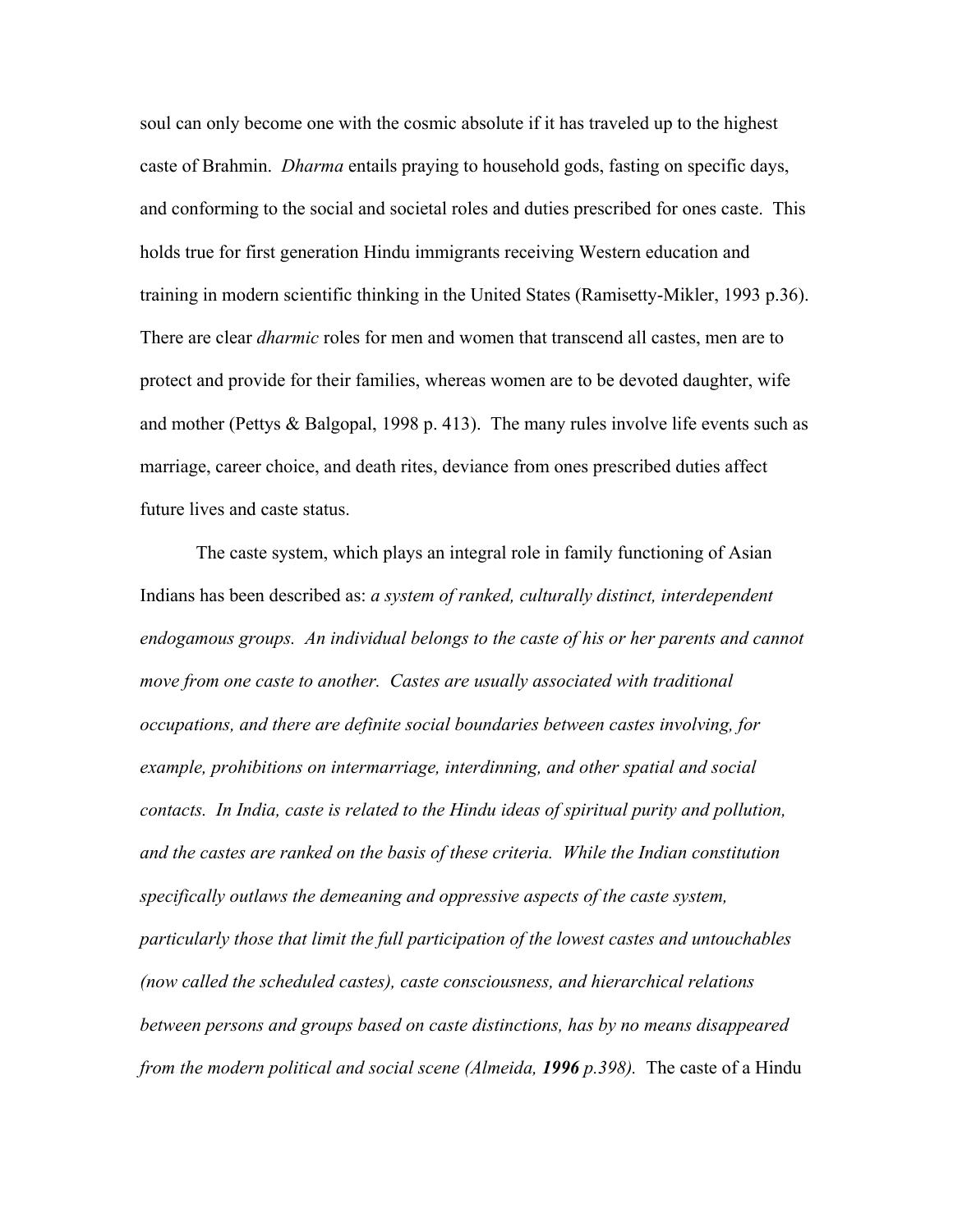is determined by the deeds of his previous life. A virtuous life is rewarded by the soul being reborn in a higher caste, a life filled with misdeeds, is punished by being reborn in a lower caste.

 The Asian Indian culture has been defined as being collectivist versus individualistic as the Western culture. A collectivist culture is defined by the emphasis it places on the need of the group versus that of the individual. The collectivist culture promotes interdependence for its members promoting the importance of the group over the individual (Asai  $& Lucasa$ , 1988). Individuals in this group are expected to make sacrifices for the good of the group, specifically the family (Segal, 1991). The relationship of individuals in the collectivist group tends to be more stable than those in individualistic groups, even when the group makes exceedingly greater demands of the individual in the collectivist culture. Conformity to known norms is an integral part of the collectivist cultures, where deviant behavior is not tolerated. In collectivist cultures, love, status, service is valued much more greatly than money and material goods, in contrast the normal exchanges of affection and attention in individualistic cultures (Asai & Lucca, 1988). Collectivist cultures promote strict roles for family members; children especially are expected to be docile and obedient. They are expected to bring honor for their family by making great achievements in academia, and always practicing good social behavior. Relationships between parent and child are given precedence over those of spouses in collectivist cultures, whereas in individualistic cultures, the emphasis is towards spousal (Asai & Lucca, 1988)

High levels of interdependence are fostered in Asian Indian families, this remains to be a trend for immigrant families. The female is expected to be dependent on the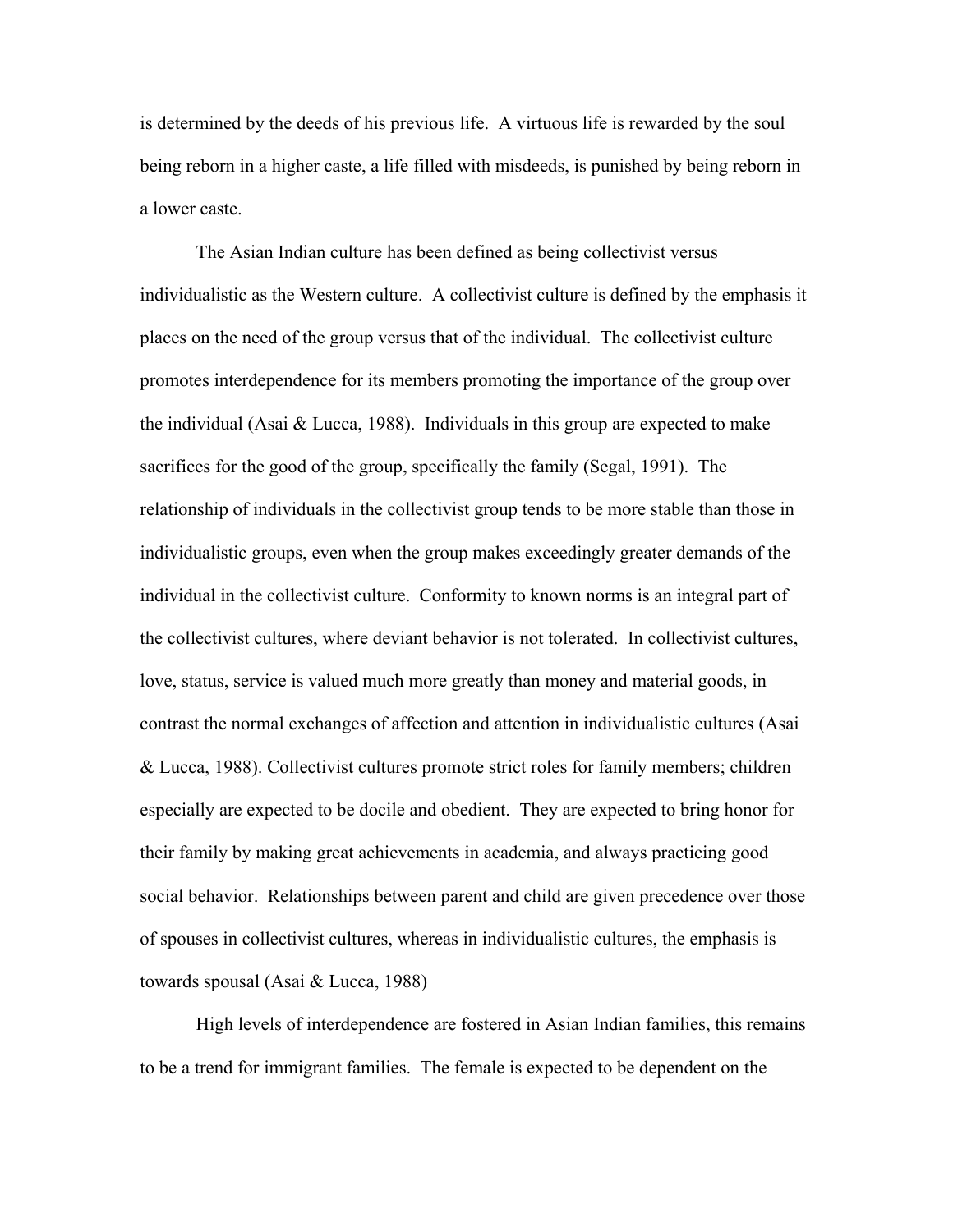father, the husband, and the eldest son throughout his life. Children are dependent emotionally and often socially on their parents throughout the parents lives. The authority of and respect for elders are paramount. The family unit controls members in all areas of their lives. Traditionally, difficulties are handled within the family, whether these difficulties are familial, emotional, professional, financial, or health related (Segal, 1991). There have been many studies conducted in the U.S. and Canada which indicate that although immigrants from India have adapted significantly to their environment, they have retained their taste for traditional food, along with their values concerning home, family, children, religion, and marriage (Wakil, Siddique, & Wakil, 1981; Kaul, 1983; Naidoo, 1985; Saran, 1985; Sodowsky & Carey, 1987, 1988; Moghaddam &Taylor, 1987; Kurian, 1989; Segal, 1991; Kar et al., 1995/1996).

 The concept of self for the Asian Indian is described as being considerably different from its Western counterpart. The development of the self can be seen as being greatly influenced by the culture within which it develops. Roland (1987 & 1988) describes the Asian Indian self as "familial self", in which he takes into consideration the emphasis placed on the family in the culture. The importance of the extended family in the Asian Indian life is a constant across religious groups. The familial self is created through an extreme focus on others' needs and feelings, with emphasis on being sensitive to what might hurt them. Familial self involves relationships that are emotionally intense and interdependence is highly promoted. Emphasis of the familial self is placed on "we", "our", and "us" rather than on the "I" and "you" of the Western sense of self. This concept of the self fits well into the collectivist Asian Indian culture that promotes interdependence, hierarchical relationships, and extended families. Another study looked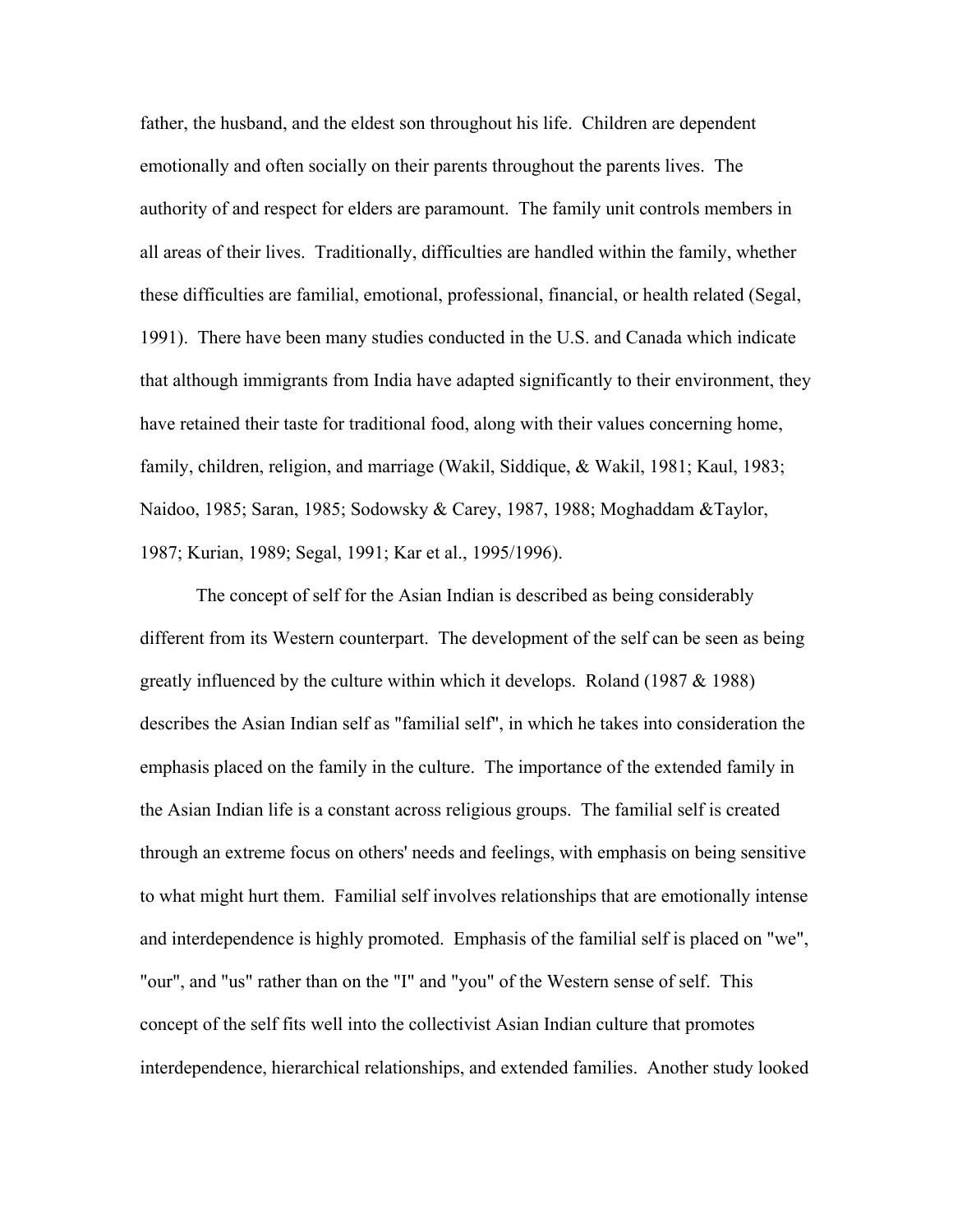at the concept of conceptions of the self in the United States and India. The results of the study indicated that American participants used individual constructs whereas Indian participants used more context-specific and relational person descriptions. The Western view of the self was described as having stable and abstract traits that are constant over time and situations, as opposed to a more situational understanding of the changeable self for the Indian participants (Shweder & Bourne, 1984). For Indians the self is affected by the situation and alters itself to respond to it. Americans understand self and explain behavior in terms of context-independent, stable, enduring personality dispositions (Kagitcibasi, 1996).

Marriage and Family in Asian Culture

Asian Indian family systems are extremely complicated. The family is a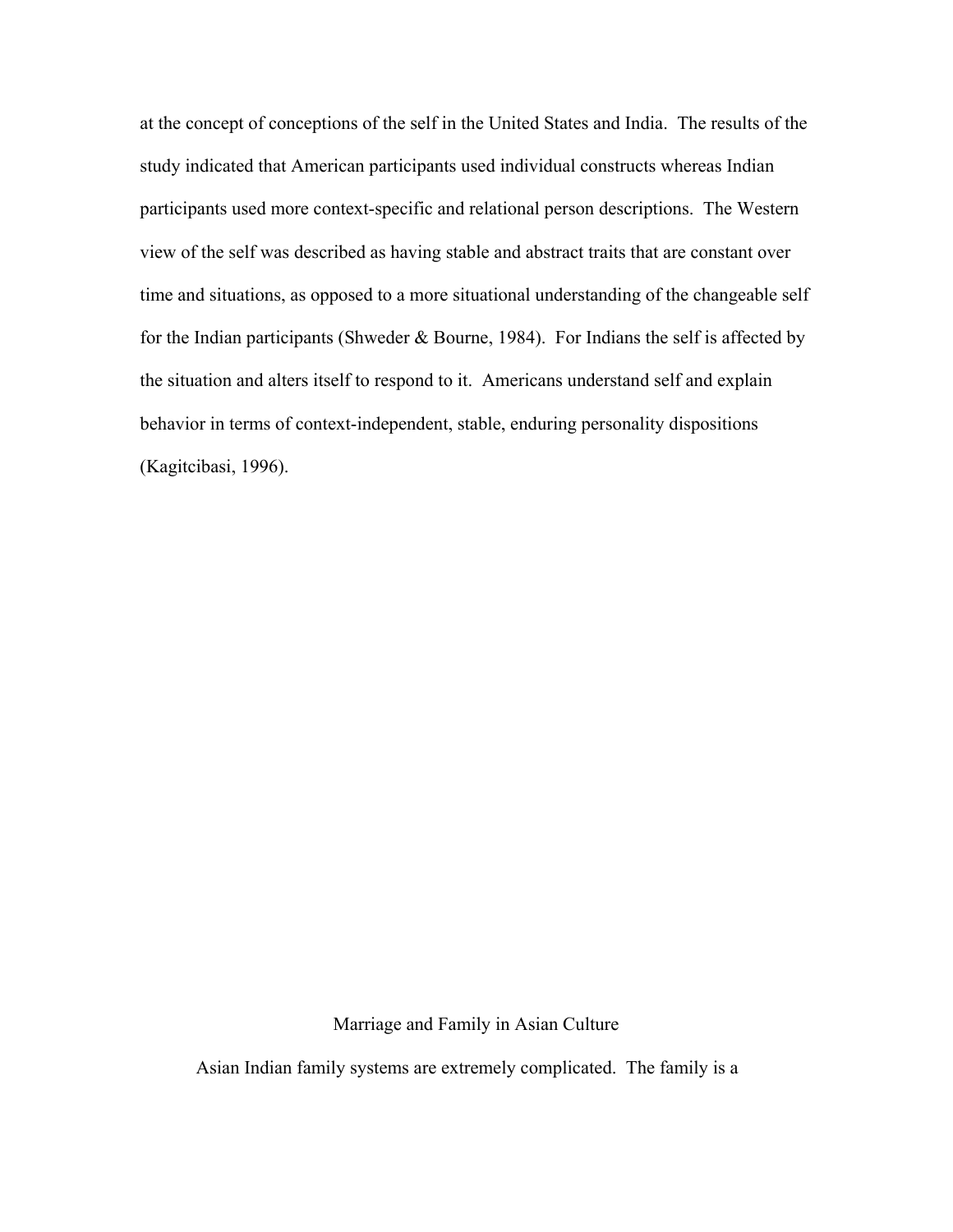foundation in the lives of most individuals. Proper marriages are extremely important in the Asian Indian culture, due to this emphasis on proper allegiance the task of mate selection is performed by the parents. The selection of the partner is based on criteria not related to the emotional expectations of the child. Also, the choice of career for the young adult is heavily influenced, if not dictated, by the family (Segal, 1991). The collectivist group also fosters social relations with unequal power as opposed to individualistic ones. Typically when a woman marries she leaves her family of origin and moves in with her husbands' family of origin. Although this is not typical for the immigrant families who may have left behind their extended families, the arrangement of living with the husbands' family is still seen as the norm. All married couples are expected to have children, it is considered the duty of the married couple to reproduce. Although it may not be in overt ways, a childless couple is seen a failure (Yamamoto 1997).

Children are considered extremely important in a family, especially the male children because they carry on the family name and are essential in performing final religious rites at the death of his father. Female children are desired only if a male child already exists in the family. Infants and toddlers in the Asian Indian culture, similar to other Asian cultures, are extremely pampered by parents, older siblings, and extended families. This time of over indulgence helps the child to develop healthy self-esteem and trust in the family. As the child grows however, autonomy is not tolerated and obedience is expected. As children enter adolescence and young adulthood, shame, guilt, and a sense of moral obligation are used as the primary mechanisms of control (Sue, 1981). This method of control assures the cohesiveness of the family, and secures group identity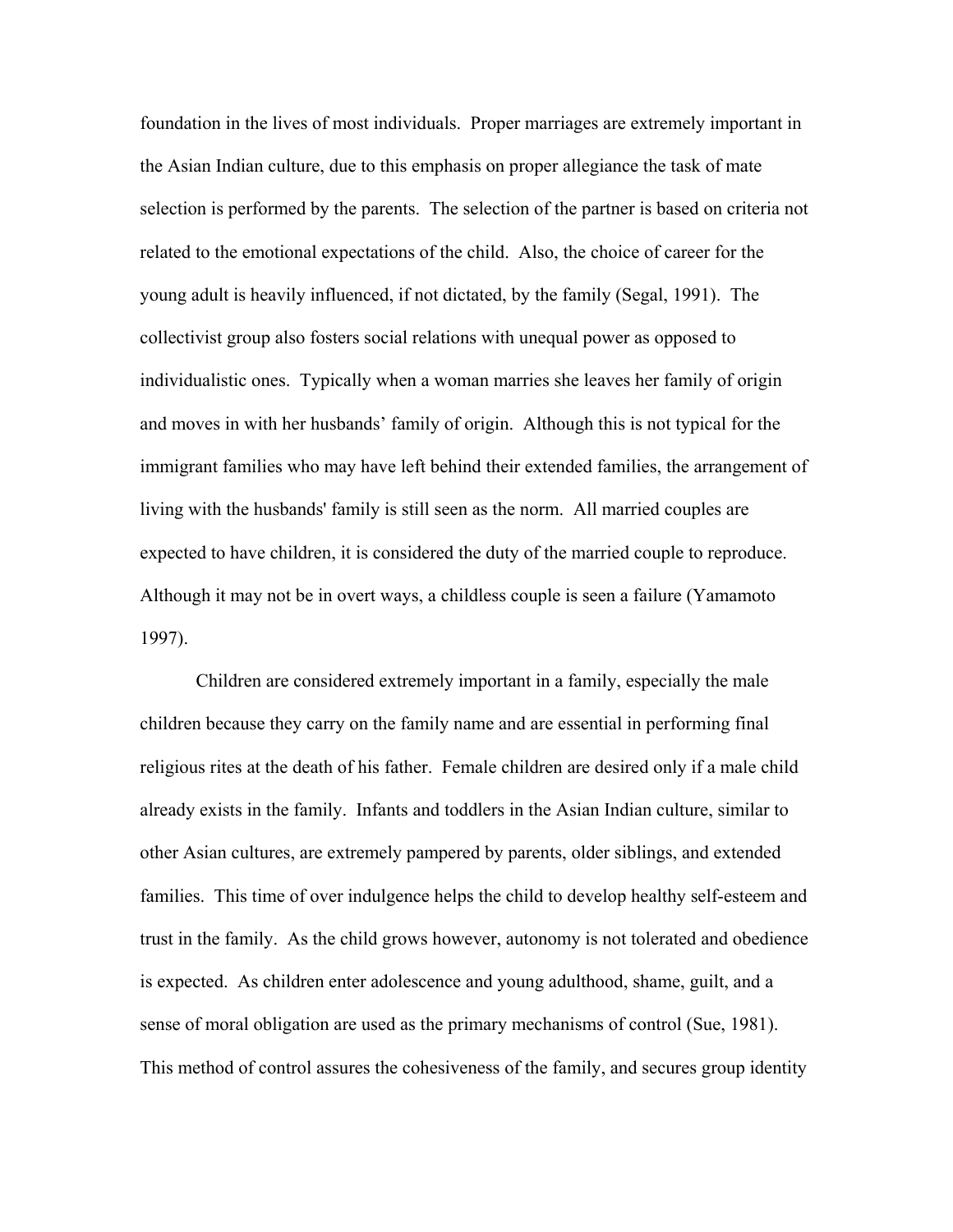albeit at the cost of individual freedom (Triandis et al., 1988). Although immigrant families may be influenced by their adopted country's culture, on topics of dating and marriage they adhere to the cultural norms of their birth culture.

 In Asian Indian culture the extended family is extremely important, so much so that it can be seen as an entity on its own. The extended family has been described in many different ways, Hanchette (1988) describes as a "banyan tree, which expands by sending down new roots (individual families) into the ground from its branches." Similar to the Indian societal breakdown into different castes, the family itself is broken down into hierarchical roles. Within the extended family, structural hierarchy is dependent on kinship position, relationship, and gender. The head of the family system is the father, who functions to provide for the family; the mother's role is to nurture and attend to the day to day needs of the children and husband. Children in this nuclear family are expected to obey the parents, and achieve in the outside world. In India as well as the United States, the nuclear family may be physically separate but often will consider the reactions of the extended family when making family decisions. The husbands' parents and brothers will be greatly involved in the functioning of the nuclear family residing in the United States. The extended family, specifically the husbands' parents, will practice their control with frequent and extensive visits to their sons' family. During these visits, often the nuclear family adjusts to accommodate the visiting family members. Often this adjustment resembles the joint families in India, with the eldest of the family practicing a lot of their influence. The family system consists of well-defined roles, rules, and sentiments that bind family members together. The nuclear family is not necessarily seen as a new family, but the continuation of the husband's family line.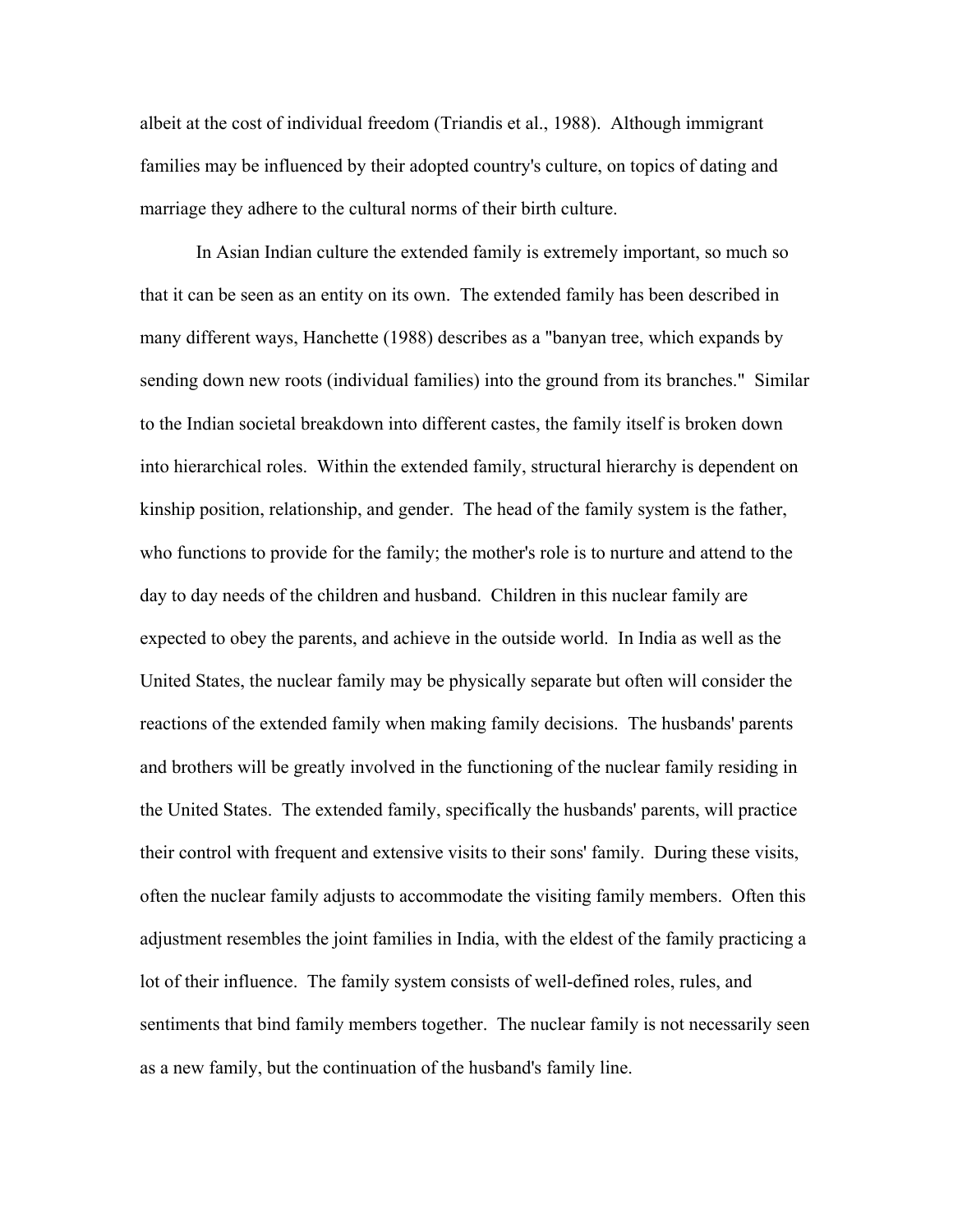#### Bowen Theory and Asian Indian Culture

 The research done thus far clearly states that therapeutic treatment should focus on the family and not the individual exclusively, even when the individual presents alone (Almeida,; Carson & Chowdhury, 2000; Segal, 1991 ; Ramisetty-Mikler, 1993;Hines et al. 1992; Pettys & Balgopal, 1998). Both the interdependent focused Asian Indian culture and Bowen's intergenerational theory focuses attention on the importance of family systems and its affects on individual development. Researchers note that differentiation is not intrinsically linked to individuation (Roland, 1988), and able to occur within the bounds of Asian Indian self. Although Bowen theory and Asian Indian culture seem compatible, there are other traits of the Asian Indian culture that raise some questions of applicability. There are some characteristics of the Asian Indian culture which Bowen theory might define as "less differentiated". Those people with lower levels of differentiation are described as being more relationship directed and less independent goal oriented. The use of shame to eradicate autonomous functioning which helps to preserve the group harmony, interdependence and collectivity, may be seen as poor functioning when defined using the Bowen theory.

 The development of the solid-self also seems to be hindered in the Asian Indian culture, where beliefs and values are incorporated into the self not by the process of thorough examination but by blind acceptance of the group norms. The pseudo-self, which is unstable and ever changing would be more prevalent and acceptable in this culture. Individuals with less solid-self and more pseudo-self are less differentiated and therefore more likely to have their intellect overwhelmed by emotions (Murphy, 1999). Those people with lower levels of differentiation are seen to experience more difficulty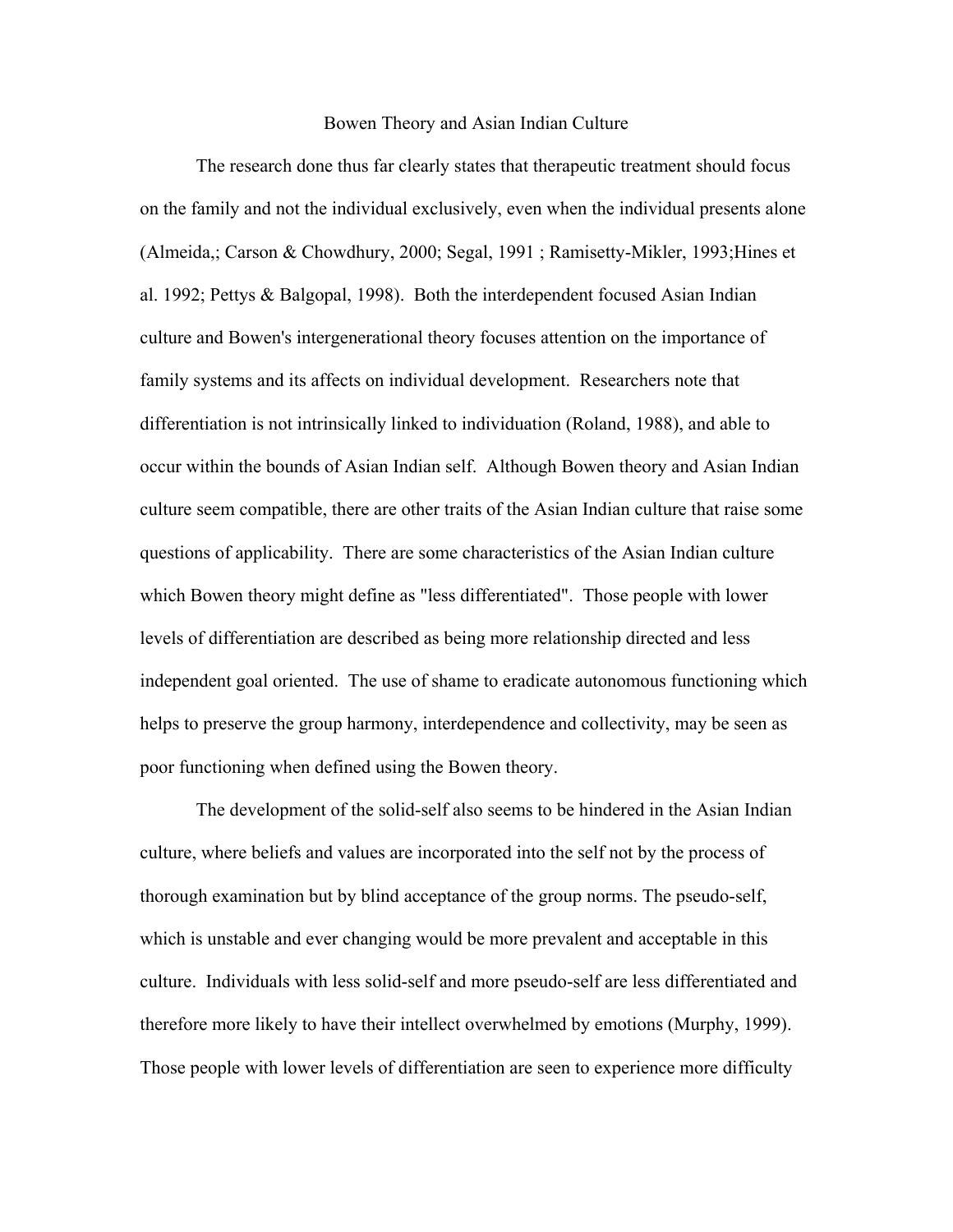functioning in life. With Married couples Bowen believed that the more frequently the couple can alternate dominant and adaptive roles the healthier the relationship. The partner, who adapts, functions more with the pseudo-self, whereas the dominant one operates through his solid-self. However in Asian Indian culture roles are prescribed such that females are taught to be adaptive whereas the male is expected to be dominant. It seems apparent that this cultural norm would give males an advantage when assessed against Bowen's contrast of differentiation of self. Recognizing these cultural expectations, it is important to question whether theories formulized in one culture can be applicable to another.

Chapter III

Methodology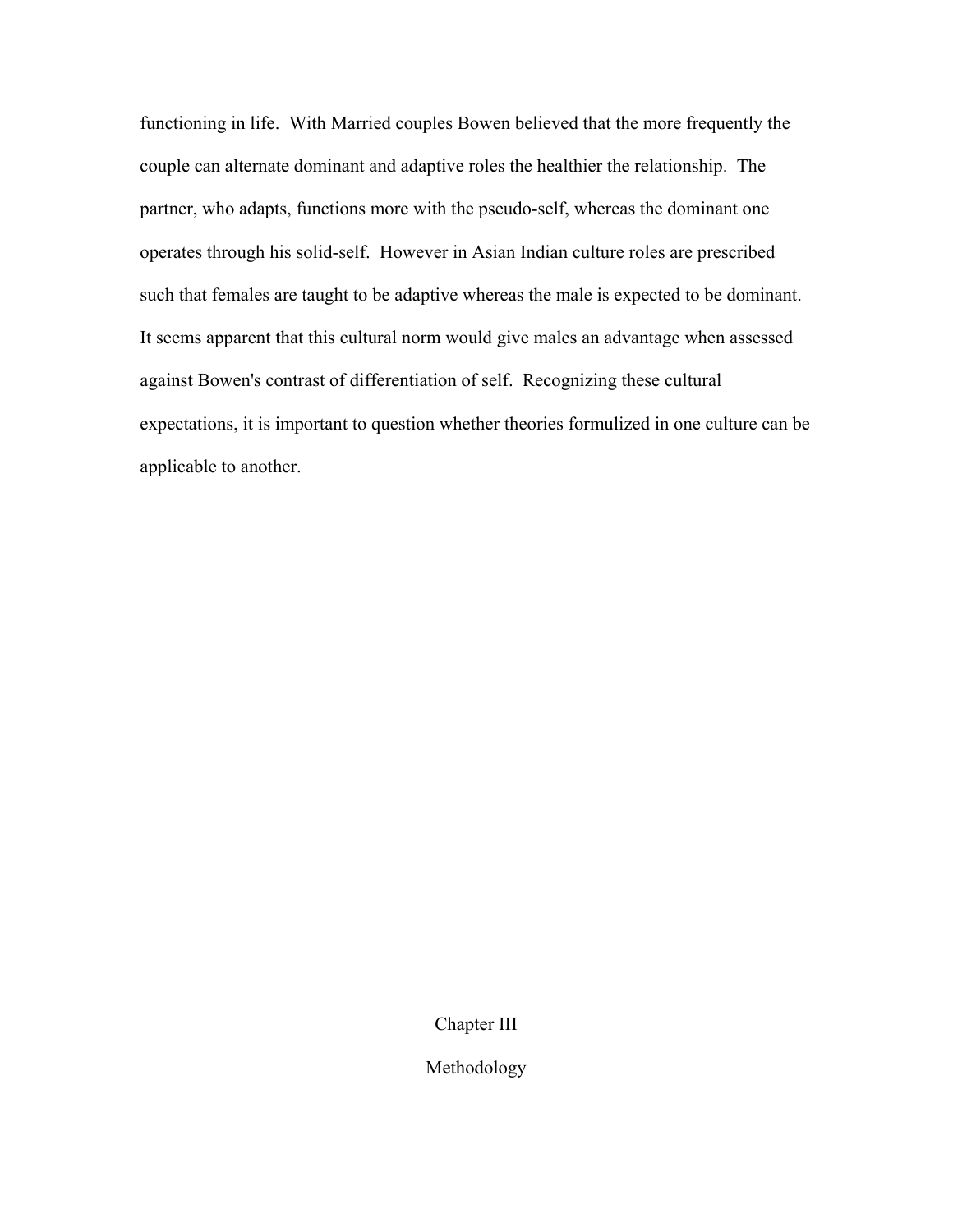#### **Hypothesis**

 The review of the literature indicated that there were some areas of family functioning, in Asian Indian culture, that seemed to produce lower levels of differentiation, as defined by Bowen. Therefore, It was hypothesized that the dependent variable marital adjustment, assessed by the Dyadic Adjustment Scale (DAS), would be negatively correlated with differentiation of self, assessed by the Family Systems Personality Profile (FSPP). In other words, married Asian Indian American men and women who reported high levels of differentiation would not report greater marital adjustment. Also, this population would not report low levels of marital adjustment in response to low levels of differentiation.

### Participants

 The participants for this study were 14 (8 women and 6 men) married Asian Indian Americans in the upper Midwest region of the States. This was a convenience sample since they were available. The mean age of the participants was 39 years. While both spouses in a marriage were invited to complete the questionnaires, the focus of the instruments used in the study was on individuals who were married, not couples. Therefore, it was not necessary for both spouses to participate. The participants originated from a variety of regions in India, although there are differences amongst these regional groups, the emphasis on extended family and interdependence binds these groups together. There were also no religious limitations, 2 participants identified Islam as their religious belief, 10 identified as Hindu, and 2 did not specify.

### **Instruments**

#### Family Systems Personality Profile (FSPP)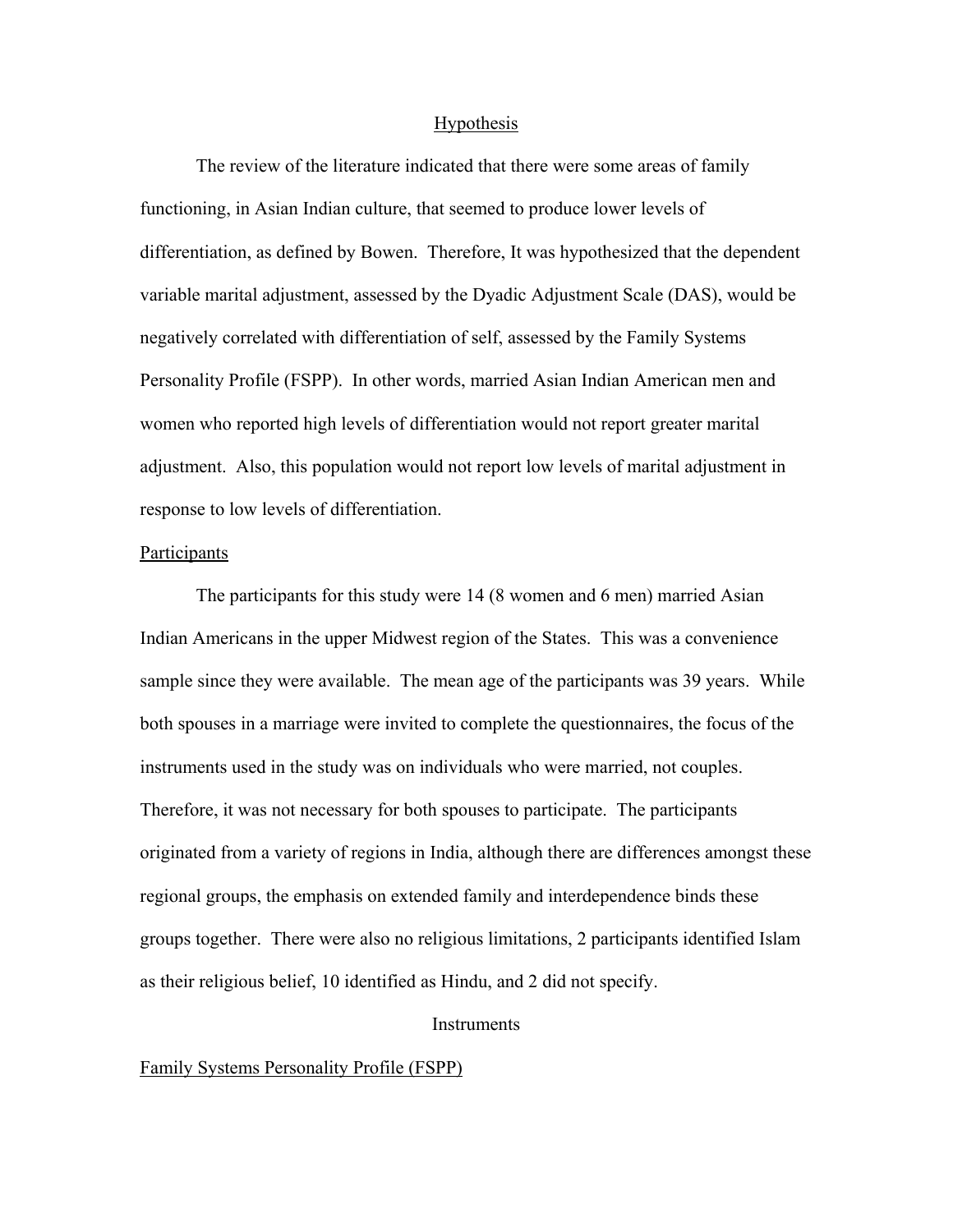The independent variable, differentiation of self, was measured by the Family Systems Personality Profile(FSPP) which was developed by Howard Garfinkel in 1980. The FSPP is a 30 item self-report device that presents the items in a Likert type format with four possible responses. The responses are: 0=Completely Disagree, 1=Disagree, 2=Agree, and 3=Completely Agree. Respondents were asked to answer the first 20 items based on "behavior, experiences, and opinions throughout your childhood and adolescence and NOT those that are more current" (Garfinkel, 1980, p.122), and the last ten items as they "reflect your behavior, experiences, and opinions of only the last two years" (p.124).

 Scores range from 0 to 90 with the lowest level of differentiation reflected by the 0 and the highest by the 90. This scoring system is intended to resemble Bowen's differentiation of self scale of 0 to 100. Therefore, the higher the score the more differentiated or emotionally mature the individual. Garfinkel developed items for five constructs, which were believed to reflect the content of Bowen's eight theoretical concepts. Initially, 25 items for each factor were developed resulting in a total of 125 items. Four psychologists with expertise in the Bowen theory judged these items for quality and accuracy of fit in the perspective subscales. Through this analysis 50 items were selected to represent the differentiation of self scale. Garfinkel (1980) then analyzed the five subscales to determine whether they were truly independent measures of the constructs he proposed. As a result, there emerged two distinct clusters of items. These items made up the final two-factor instrument. The first factor contained 25 items and clustered around constructs that reflected family dynamics. The second contained 16 items that reflected the construct of individual affective and cognitive response styles.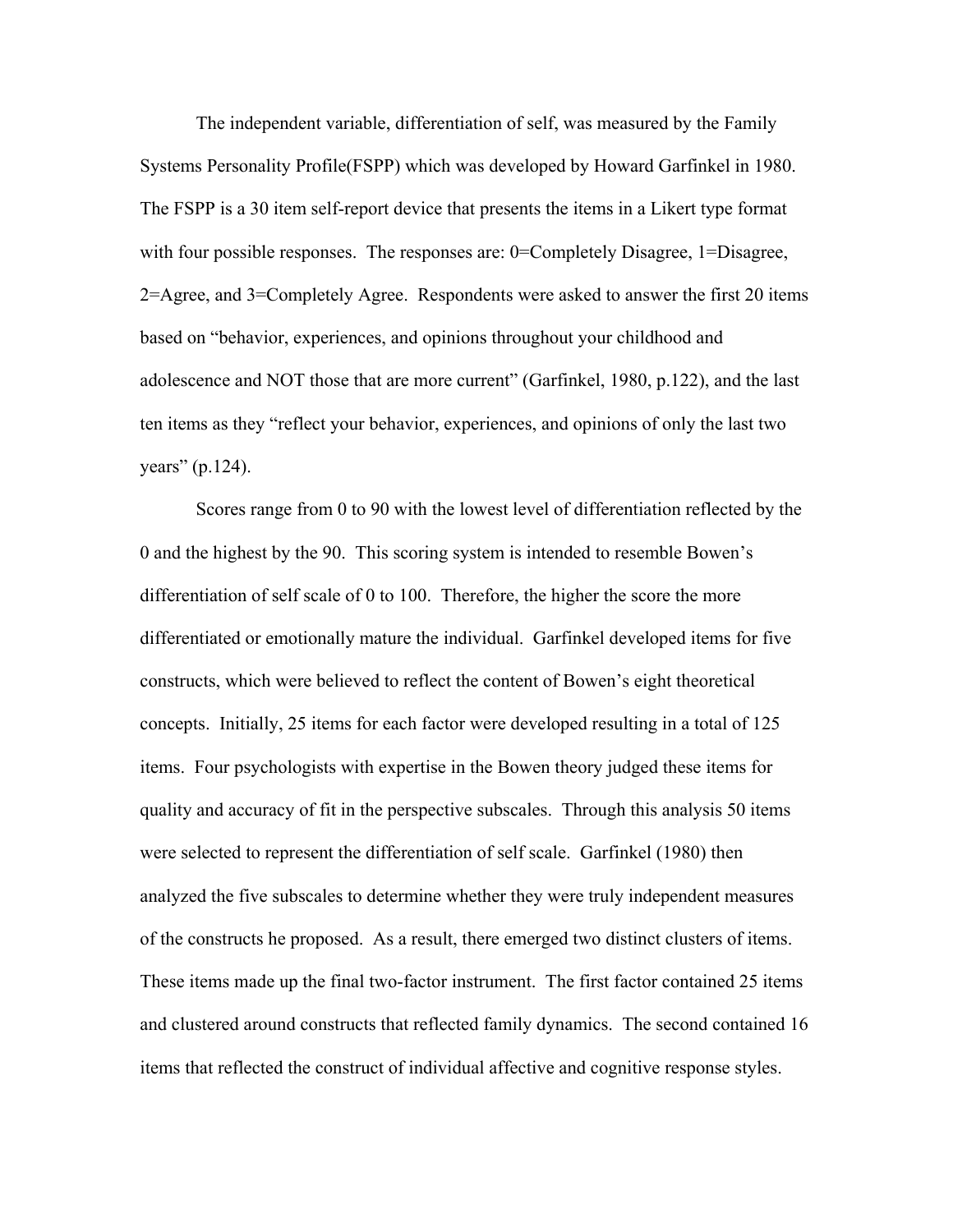Garfinkel felt that the two constructs represented Bowen's method of assessing an individual's level of differentiation. To measure the test-retest reliability of each item, a Person correlational analysis was computed. This resulted in 20 items remaining in Factor I, Family Dynamics, and 10 items in Factor II, Intrapsychic Affective and Cognitive Response Styles. The instrument was tested on a sample size of 200 participants. The sample was made up of Caucasian and Mexican-American participants who were 18 to 68 years of age.

#### Reliability of the FSPP

 The purpose of testing reliability to determine whether a second administration of the instrument, or responses to an alternate equally good set of items, would yield substantially the same results. Testing internal consistency is an appropriate means of measuring the degree to which FSPP items reflects a consistent psychological theory. Lavery reported that the internal consistency coefficient for the FSPP, using the Kuder-Richardson formula 20 was, .88 (1984/1985). Test-retest reliability is the degree to which scores are consistent over time, it is measured by administering the same test, to the same group, on different occasions. Garfinkel (1980) reported a Person correlation coefficient for the FSPP total score of .76, using a three week interval between testings. Validity of the FSPP

 The degree to which a test measures what it is supposed to measure is defined as validity. Tests are deemed valid for a particular purpose and for a particular group. As noted by Murphy (1999) many different forms of validity have been used to assess the Family Systems Personality Profile (FSPP). Content validity reflects how well a test measures an intended area. Experts in the field are used to determine if the items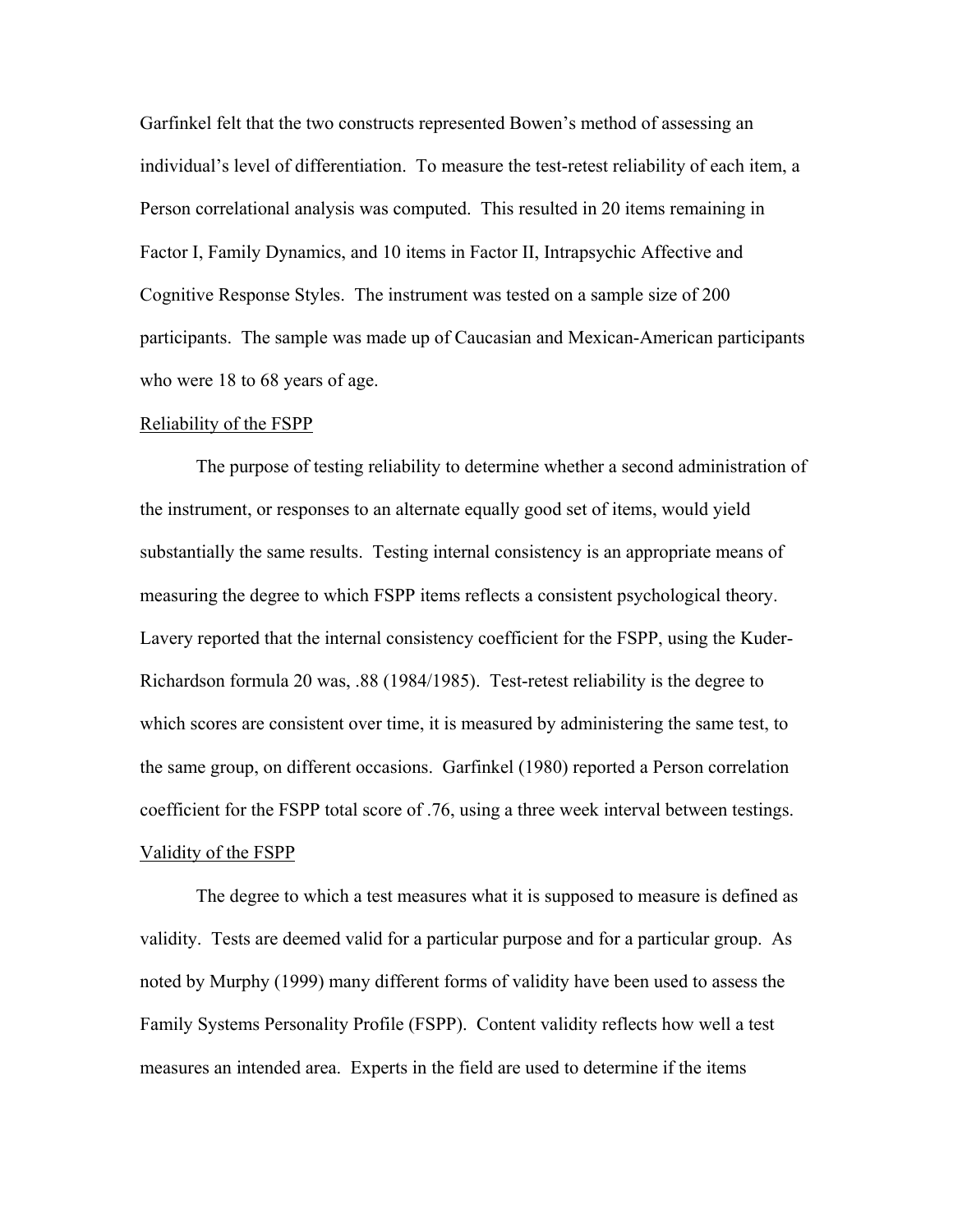included in the instrument fit the concept being measured. For the FSPP experts in Bowen Theory were asked to judge and rate potential FSPP items in terms of their quality and consistency with the Bowen Theory. This resulted in 50 itmes, which were then administered to the standardization sample.

 Construct validity is another test of validity, which measures hypotheses deduced from a theory concerning the construct. Garfinkel (1980) used factor analytic methodology to determine if the items represented the different subscales of the FSPP. These subscales were developed using the constructs of the Bowen theory. As noted by Murphy (1999), a principle factor analysis with an orthogonal solution was used to estimate construct validity. A factor loading  $\geq 30$  was considered to have a significant amount of variance on a factor. A total of 41 of the 50 items were accounted for in this analysis. Garfinkel (1980) noted that a careful examination of Bowen theory revealed a similar dichotomy to that represented in the factor analysis. A theoretical rationale could be applied for the analysis.

 Further reductions were made in the number of items based on test-retest analysis for each item in the scale, using Person correlations. Garfinkel (1980) decided that a minimum correlation of .60 was required in order to keep items in the family dynamics factor. Twenty of the 24 items fit the criterion. The range was from .60 to .86. The same analysis was done on each item in the intrapsychic dynamics factor. However, on this factor the minimum correlation was .40, due to a smaller number of total items. Ten of the 15 items fit this criterion. The range for these items was .42 to .80. The resulting scale consisted of 30 items.

Another form of validity, which indicates how well an instrument correlates with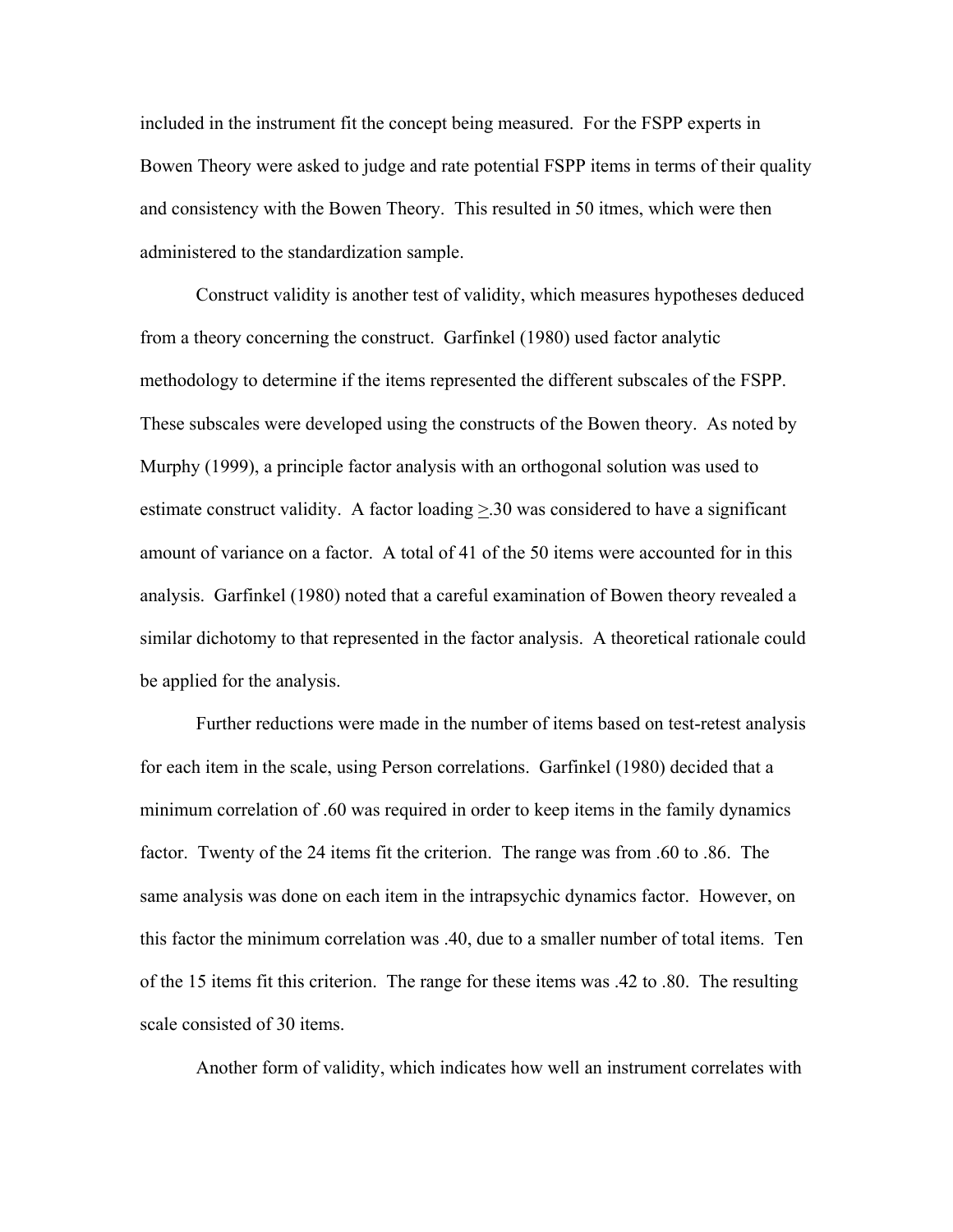some criterion outside to it, is referred to as criterion validity (Murphy, 1999). The external criterion can be another test or psychometric instrument. Garfinkel (1980) analyzed his instrument for criterion validity by administering it, and other instruments simultaneously. The other instruments were, the Mooney Problem Checklist (MPC), the Holmes and Rahe Social Readjustment Scale (Holmes), and the Crown-Marlowe Social Desirability Scale (C-M) to 200 Caucasian and Mexican-American subjects. Garfinkel predicted two things, that the relationship between FSPP scores and dysfunctional behavior, as measured by the Mooney, will depend on the level of stress, as measured by the Holmes, and there will not be a relationship between FSPP scores and social desirability, as measured by the C-M. The results indicated no interaction between FSPP scores and stress scores on the number of dysfunctional behaviors. Both the stress and FSPP scores were separate, significant ( $p<0.001$ ) main effects. Further, while a significant relationship was found between FSPP scores and C-M scores, this relationship was found to carry less than 9% of the variance.

 As described by Murphy (1999) in another test of criterion validity of the FSPP, Lavery (1984) used a step-wise multiple regression model to predict dysfunctional behaviors. Here, a selected number of Mooney items, the FSPP, Holmes and Rahe Social Readjustment Scale, and a number of family demographic variables were obtained from 181 subjects. The criterion variables in the analysis were three different combinations of Mooney items, e.g. somatic symptoms, social dysfunction items, and total. The hypotheses tested were: 1) The FSPP can account for a significant amount of the variance in the dependent variables (e.g. somatic symptoms, social dysfunction items, and total) after the effects of the family demographic variables and stress have been removed, and,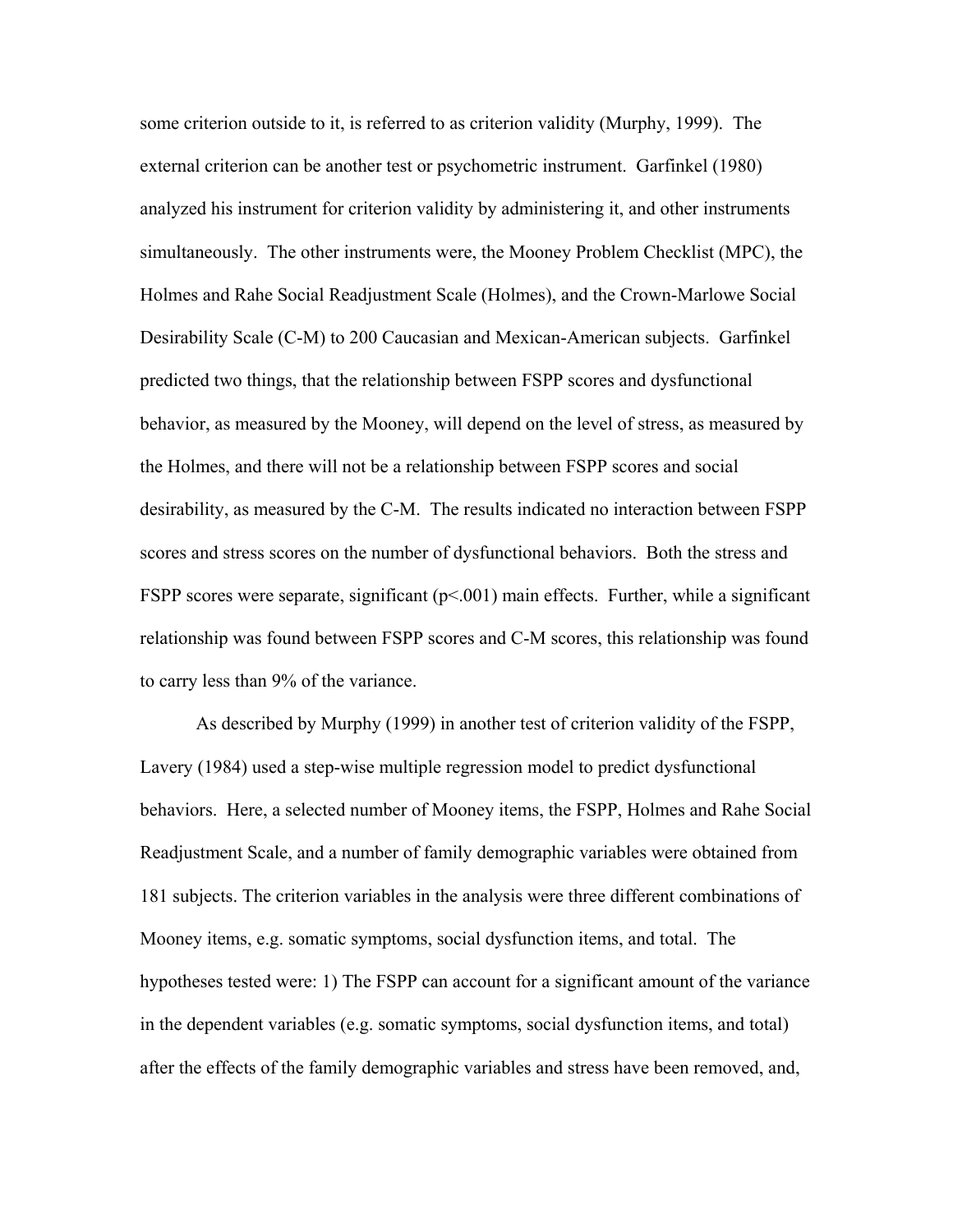2) A composite predictor variable will emerge. The results supported the FSPP's ability to significantly add to the explained variance in Mooney scores for all three criterion variables. The unique variance ranged from 12 to 25 per cent. Regarding the predictor variable, a composite variable composed of FSPP scores, marital status, parent's marital status, and income, accounted for 41% of the variance in Mooney total scores. Further, this composite variable withstood a cross-validation analysis using an internally derived sample of cases.

 The FSPP has been demonstrated through factor analysis to reflect a theoretically sound factor structure consistent with the Bowen theory. Also, FSPP scores have been shown to explain a significant amount of the variability in dysfunctional behavior over and above that contributed by a number of family demographic variables and stress. It appears therefore, that the FSPP was a psychometrically sound device worthy of inclusion in this investigation.

#### Dyadic Adjustment Scale (DAS)

 This measure predicts the quality of adjustment to marriage. Marital adjustment was the dependent variable in the study.

 The Dyadic Adjustment Scale (DAS), developed by Spanier (1976), is used to "characterize the quality of a dyadic relationship" (Spanier, 1989 p.1). Since the development of this instrument it has become one of the most widely used measures of relationship satisfaction. Touliatos, Perlmutter, and Straus reported that the DAS has been used in over 1000 different studies (1990). It has been recognized as the best paper and pencil indicator of dyadic adjustment, based on its psychometric properties. The DAS is a self-report device that requires no administration from a professional and can be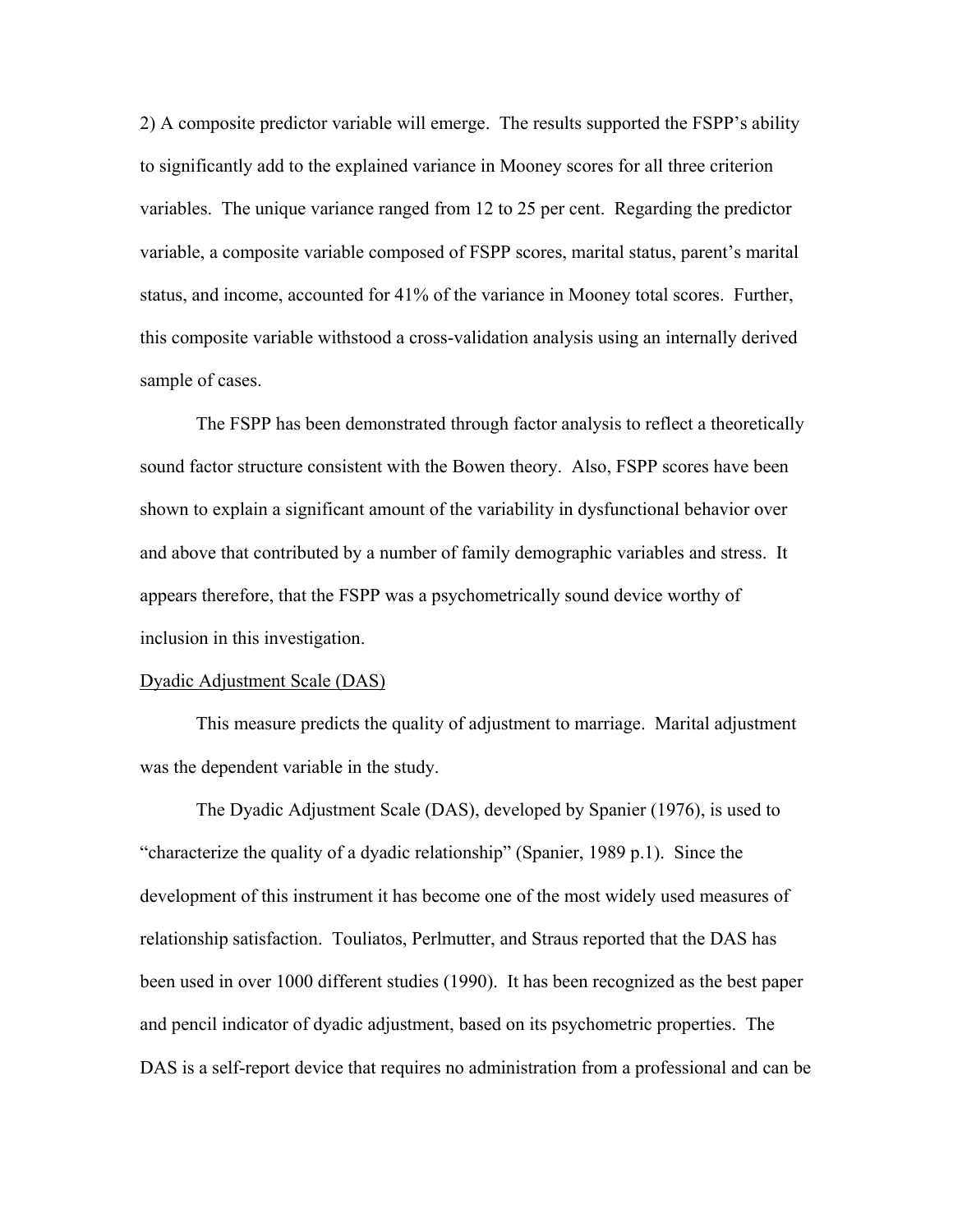completed in 5 to 10 minutes. The DAS was normed on a sample of 218 married, and 94 divorced white persons in Pennsylvania. The DAS is a 32-item rating instrument. Both or one of the partners in a relationship can complete the assessment. The DAS consists of four subscales, Dyadic Consensus, Dyadic Satisfaction, Dyadic Cohesion, and Affectional Expression. Each item is scored on one of the subscales, and total adjustment score is then calculated by adding the scores for the four subscales.

Spanier has defined the four subscales as: 1) Dyadic Consensus which measures the extent of agreement between partners on matters of money, religion, recreation, friends, household tasks, and time spent together. 2) Dyadic Satisfaction assesses the level of tension in the relationship, as well as the extent to which an individual has considered ending the relationship. High scores on this subscale indicate satisfaction with the present state of the relationship and commitment to its continuance. 3) Affectional Expression measures the individuals satisfaction with the expression of affection and sex in the relationship. 4) Dyadic Cohesion assesses the common interests and activities shared by the couple.

### Reliability of the DAS

 Internal consistency reliability refers to the assessment of whether all items on the same scale consistently or reliably measure the same dimension. Internal consistency reliability is a function of both the quality of the construct and the reliability is a function of both the quality of construct and reliability of a respondent. Spanier (1976) reported a total scale internal consistency reliability of .96. Other researchers have found comparable values for both males and females ranging from .84 to .96 (Johnson  $\&$ Greenberg, 1985; Antill & Cotton, 1982; Filsinger & Wilson, 1983; Kurdek & Schmitt,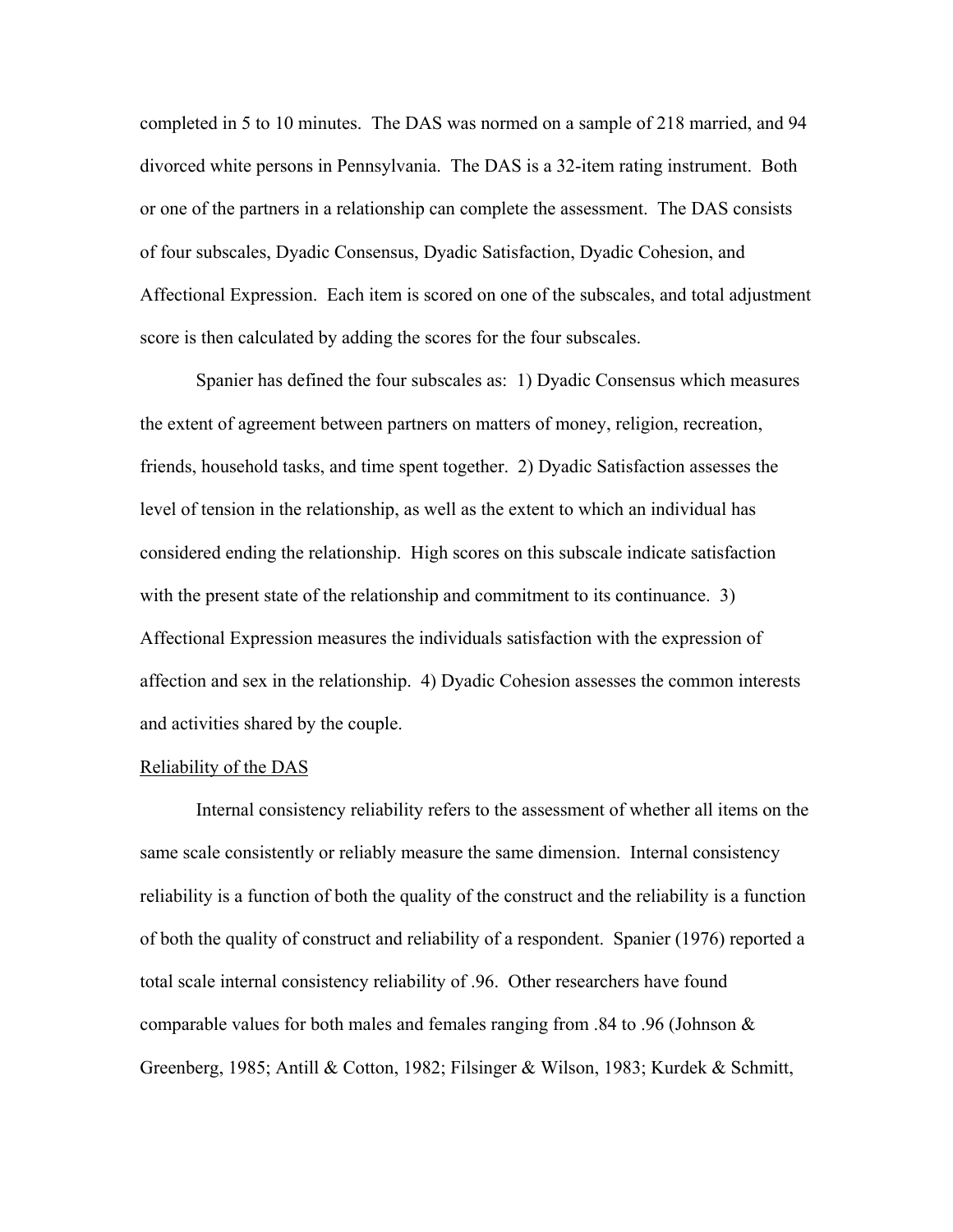1986; Shrpley & Cross, 1982; Holman & Jacquart, 1988).

 The reliability scores for the four subscales range as such: .73 to .92 for Dyadic Consensus, .77 to .94 for Dyadic Satisfaction, .58 to .73 for Affectional Expression, .72 to .86 for Dyadic Cohesion. The data indicate that the total scale and its components have sufficiently high internal consistency to justify their use.

 Test-Retest stability of the DAS has been shown in many studies. Stein, Girodo, and Dotzenroth (1982) reported a correlation of .96 for the DAS total score after an 11 week retest. The subscale correlations over this period were .98 for Dyadic Consensus, .92 for Dyadic Satisfaction, .78 for Affectional Expression, and .88 for Dyadic Cohesion. A study by Belsky, Spanier, and Rovine (1983) found 12 month stability coefficients of .82 and .69 for wives and husbands respectively on the total DAS score. Subscale testretest correlations ranged from .43 to .81.

### Validity of the DAS

 Three judges who reviewed approximately three hundred items evaluated the content validity of this instrument. Judges determined which items were consistent with the definition of dyadic adjustment suggested by Spanier and Cole (1976). A group of non-experts respondents were also asked to rate the importance of the items for assessing a marriage.

 Criterion validity was tested by Spanier (1976) who conducted a study of married and divorced persons, which revealed that there were significant differences between the responses of the divorced sample and those of the married sample. A study done by Jacobson, Follette, and McDonald (1982) adds additional support for the criterion validity of the DAS. This study compared the reactions of distressed and happily married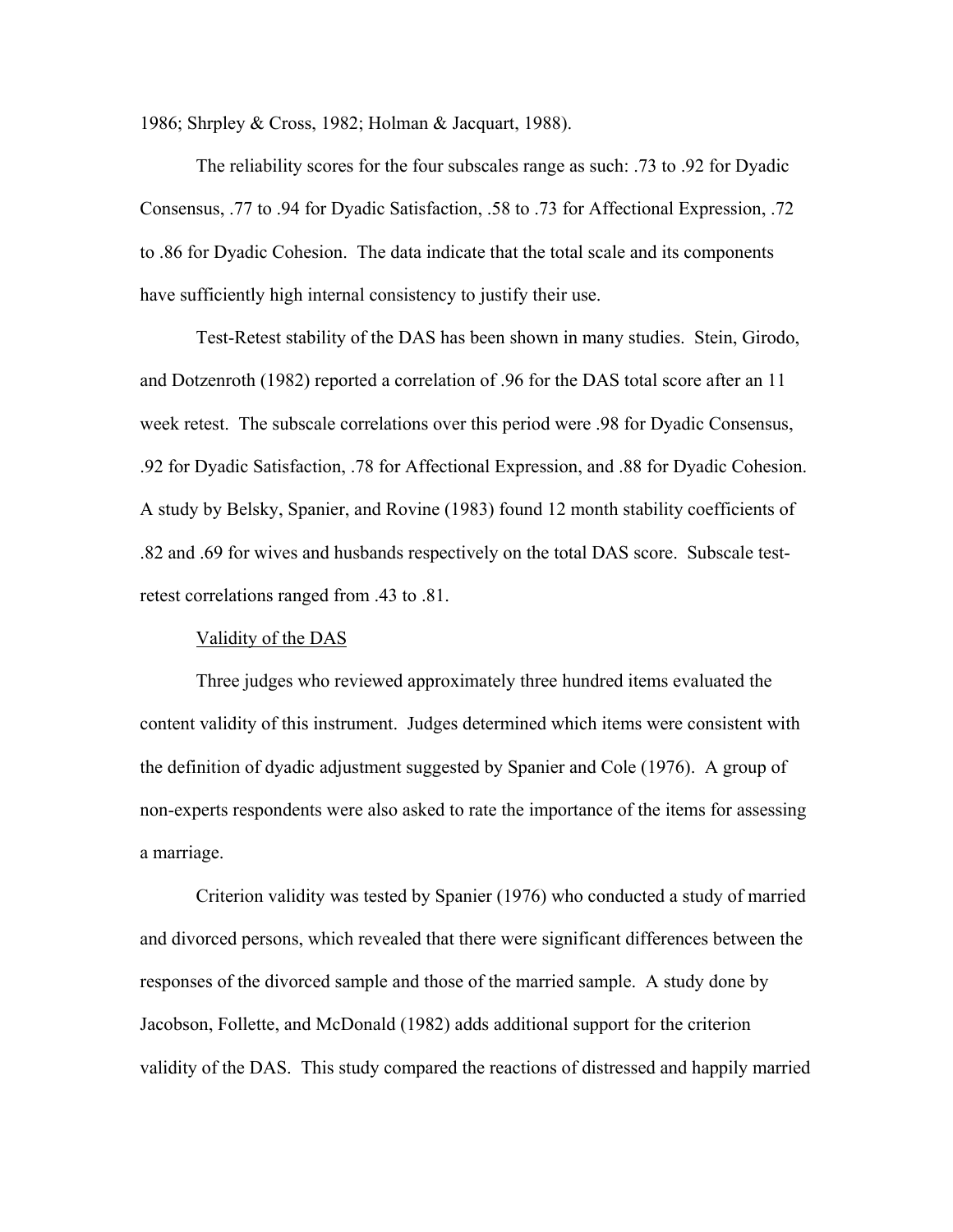couples to daily events. Generally speaking, distressed couples (those with low DAS scores) were more reactive to recent events than nondistressed couples (those with high DAS scores).

 Concurrent validity refers to the fact that the scale correlate with other measures and behaviors measured at the same time in a theoretically meaningful way, whereas, predictive validity refers to the ability of a test to predict important outcome or criterion behaviors. The concurrent and predictive validity of the DAS has been demonstrated in numerous studies. Markowski and Greenwood (1984) found a significant correlation between the Adlerian concept of social interest and marital adjustment.

 A study done by Smolen, Spiegel, and Martin (1986) demonstrated that low DAS score, indicative of poor marital functioning, were related to depression and ineffectual communication. Dobson (1987) also found a correlation between depression and scores on the DAS. Guidubaldi and Cleminshaw (1985) administered the DAS to 52 fathers and 78 mothers. The DAS was significantly correlated with a multifactorial parent satisfaction scale. Banmen and Vogel (1985) studied the relationship between dyadic adjustment and husbands' and wives' perceptions of adequate or unacceptable interspousal communication, inhibited sexual communication, and marital distress. The results confirm a strong positive correlation between marital adjustment and interspousal communication as well as between inhibited sexual communication and marital distress.

 The convergent validity of the DAS was easily assessed because it was constructed from content valid items used in previous studies of marital adjustment. Spanier (1976) correlated the DAS with the Locke-Wallace Marital Adjustment Scale (1959) and found correlations of .86 among married respondents and .88 among divorced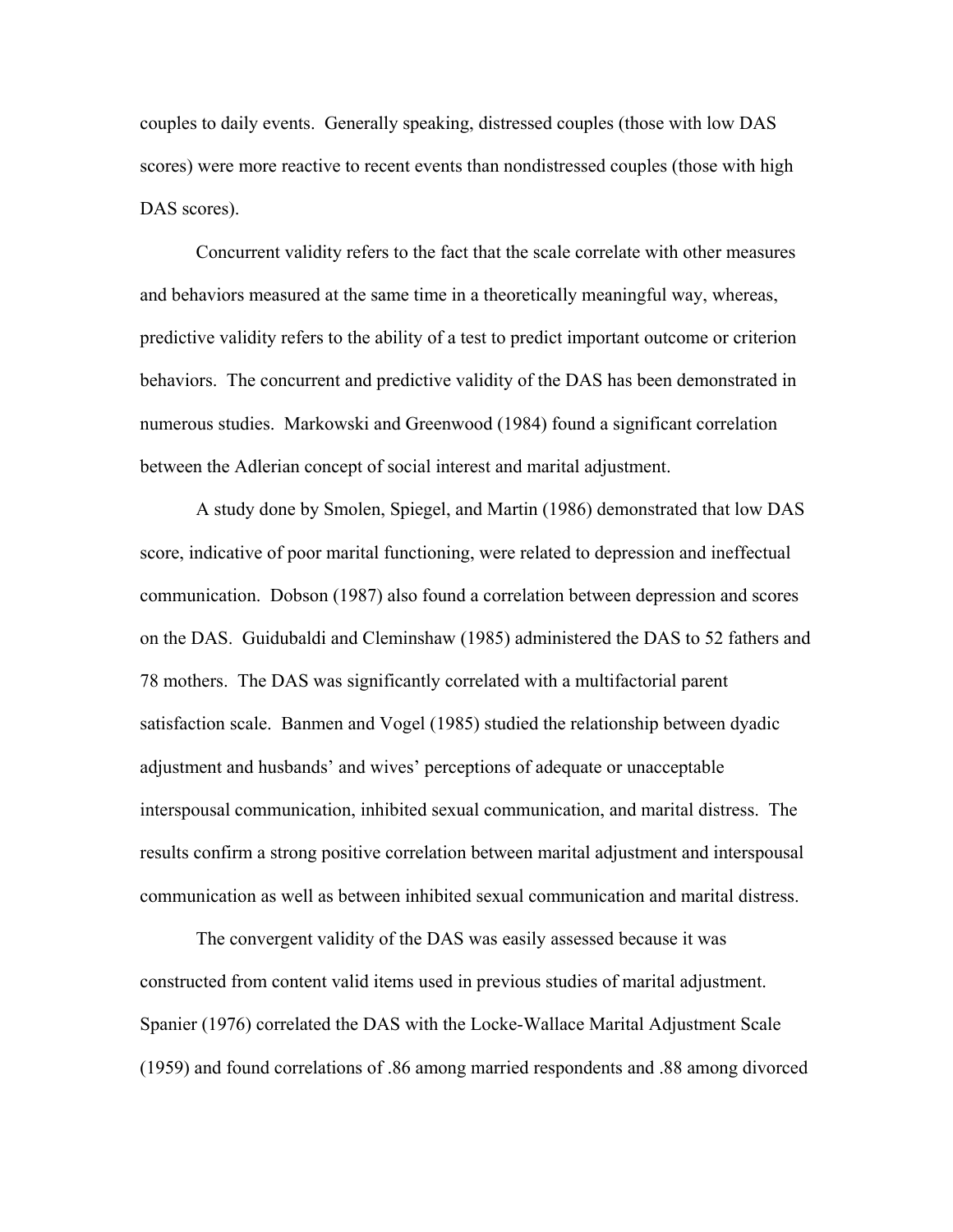respondents. Other significant correlations have been shown between the DAS scores and the Kansas Marital Satisfaction Scale in a study conducted by Schumm, Paff-Benger, Hatch, Obiorah, et. Al. (1986); Grover, Paff-Bengen, Russell, and Schumm (1984). Procedure

 The names and addresses of the participants were obtained through a Asian Indian community list of residents, created by the community members in a small Midwestern town in Wisconsin. All 35 families were sent a packet of questionnaires, an individual set for each spouse. From those 35 couples 10 individuals responded. A follow up was deemed necessary, and another set of 35 packets were sent out. The two processes of data collection resulted in 14 respondents, one participant returned an incomplete set of questionnaires and was discarded. The final sample size was 13 participants.

# **Limitations**

 The main limitation of this study is the insignificant sample size. The sample size of 13 does not allow for any statistical significance in comparing the two variables. Also, the sample population was gathered from Asian Indians who had matriculated to the Midwest for whatever their reason. Some of these reasons may raise serious questions about how representative these subjects are of the larger, general Asian Indian population. Another limitation of this study stems from the lack of formal norms for Asian or Asian-American populations on the Dyadic Adjustment Scale (DAS) and the Family Systems Personality Profile (FSPP). These instruments were not normed on people from various cultures. The DAS was normed on a sample of Caucasian Americans, so there are no published norms available for Asian population. This limits the ability to conclude with certainty that the marital status of the Asian Indian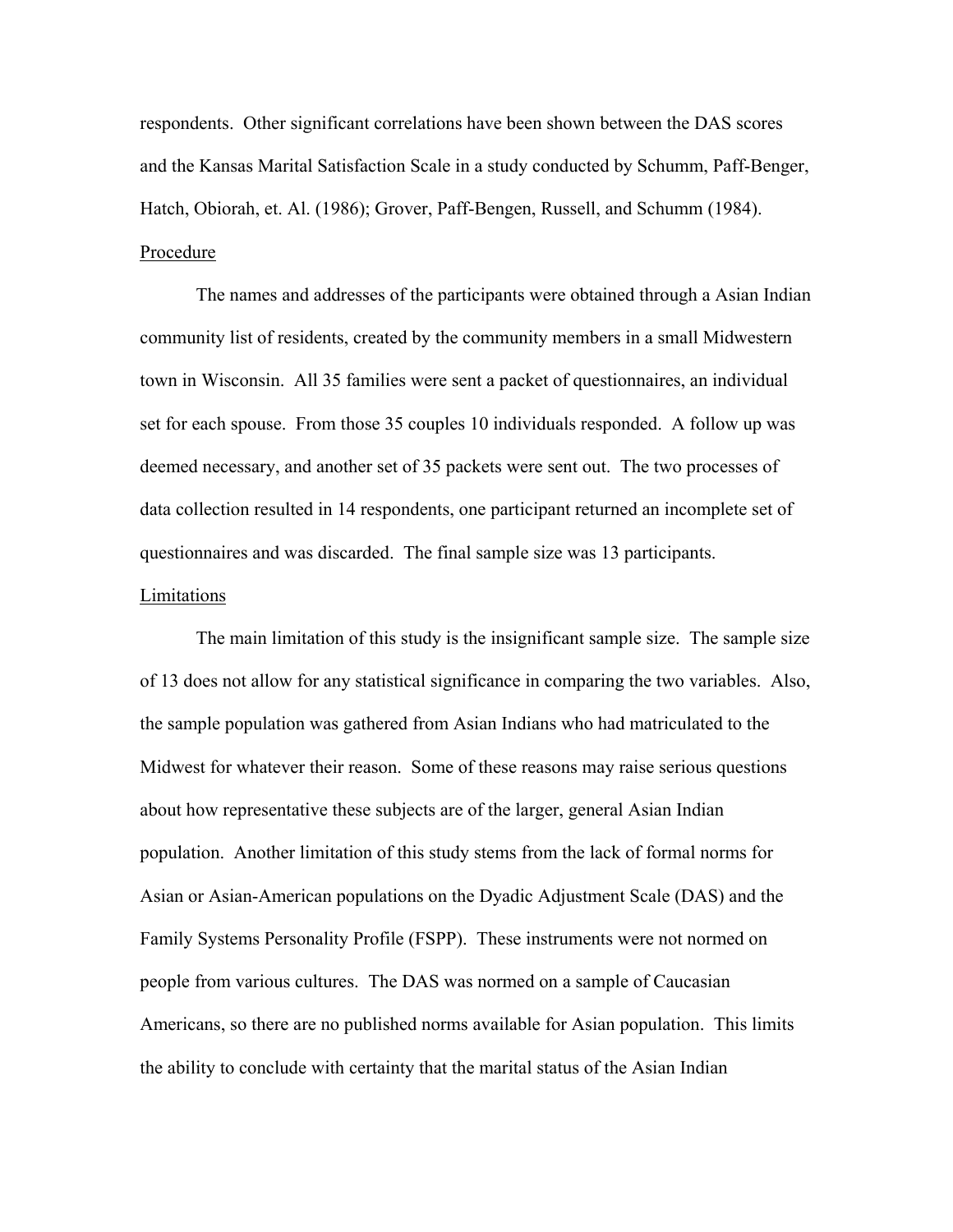participants was accurately reflected in their score on the DAS. The FSPP is also an instrument that was not normed when being developed. Therefore, it is not possible to know, on average, if Asian Indian scores are higher, lower or the same as other populations. This ambiguity does not allow for the scores to accurately reflect the respondents level of differentiation given their cultural background, and recognizing the concern for applicability of Bowen's "differentiation construct" to Asian Indians. .

Chapter IV

Results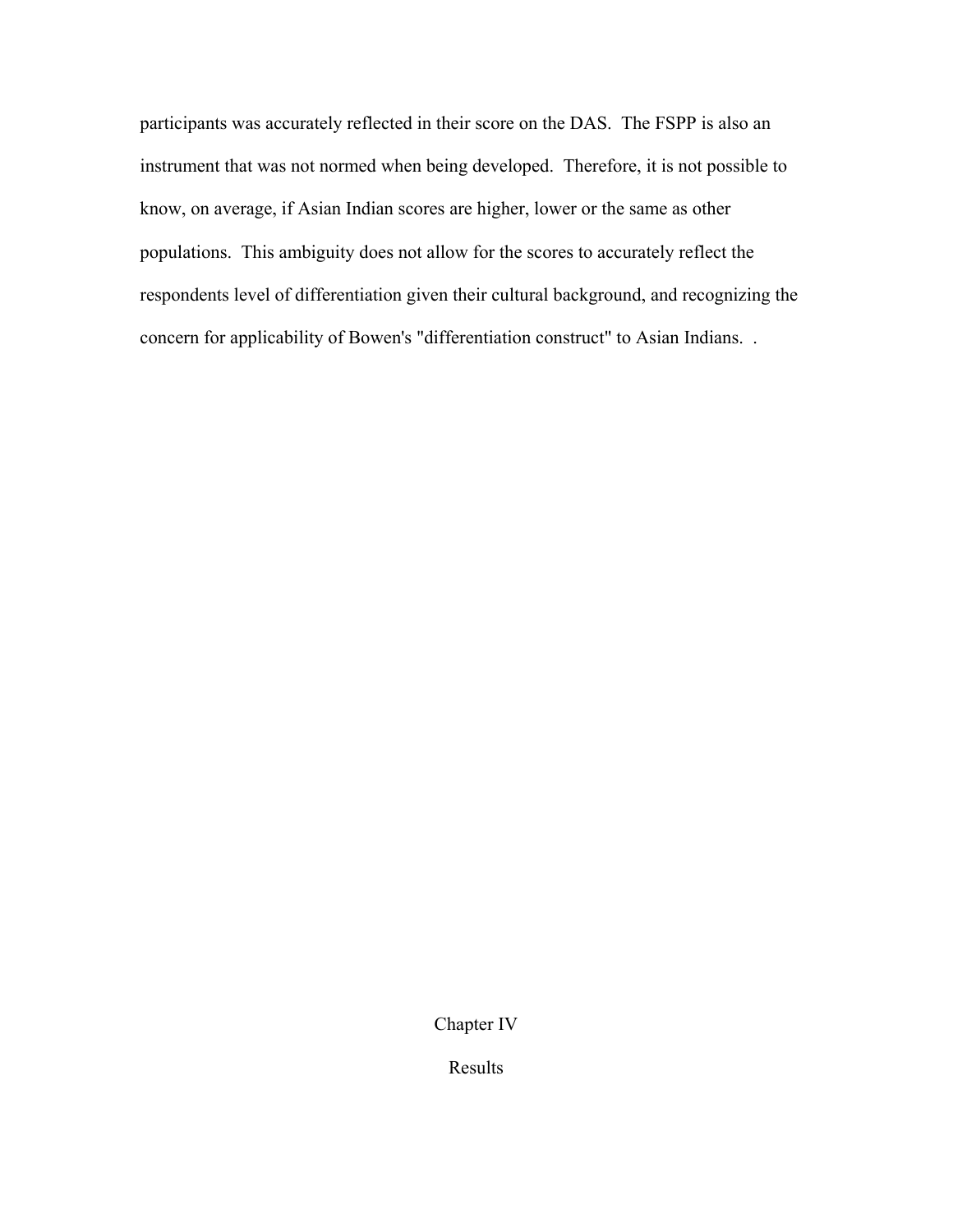### **Overview**

 This chapter will present the results of the data collection, which focused on the relationship between marital adjustment and differentiation of self. This section will include a summary of the data collection process, and the summary statistics for each of the studied variables. Due to the small number of respondents, there were no correlation's conducted. Therefore, the study will merely note the in-variable means. Summary of Data Collection

 The questionnaire packet included an introductory letter (Appendix A), two sets of three questionnaires. The three questionnaires completed by the participants included a demographic information form (Appendix B), the Family Systems Personality Profile (FSPP) (Appendix C), and the Dyadic Adjustment Scale (Appendix D). Fifty packets were sent to couples, and of those, 14 were returned, with 13 finally determined to be appropriate for consideration.

#### Summary of Descriptive Statistics

 The descriptive statistics for the study variables and demographic variables are presented in this section. Means, medians, and standard deviation scores for the interval scales for all subjects in this study are presented in Table 1. Table 2 lists the frequency distributions for the nominal scale demographic.

 The sample studied was made up of 6 female and 7 male Asian Indian Americans. The average age of the sample was 38, with a standard deviation of 8.7. The group consisted of 8 individuals who identified themselves as having "arranged" marriages, (mean of 61.53), 5 respondents reported "love" marriages, (mean of 38.46). This sample was highly educated with the mean years in school being 20.69, with a standard deviation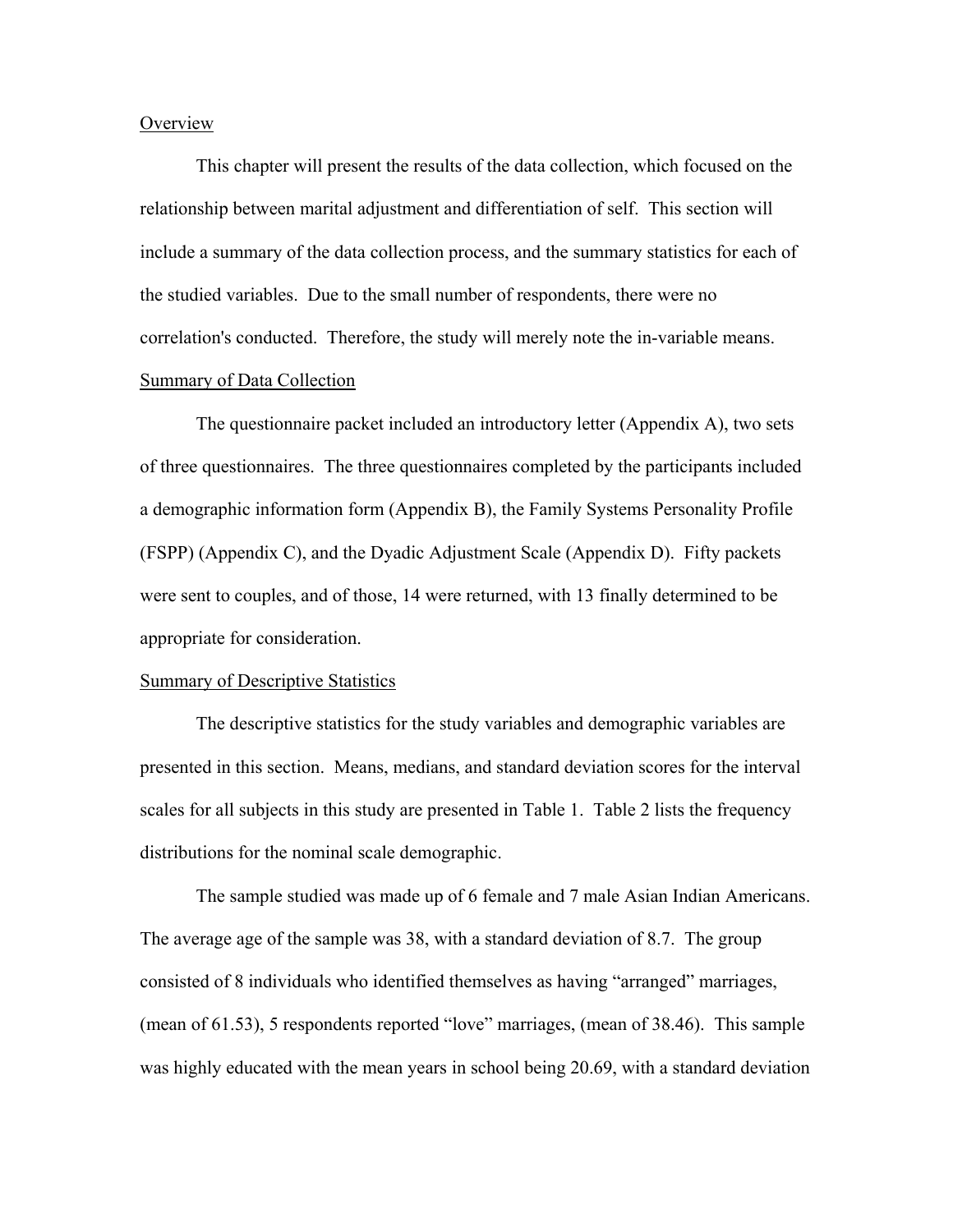of 2.75. The length of the average marriage was 13 years, with a standard deviation of 6.36. Only one of the respondents had been previously divorced. Of the 13 participants in the sample, 12 had children with a median family size of 1 child, and a standard deviation of .51. Fifty four percent were in the middle income bracket ranging from \$51,000-\$100,000. Fifteen percent were below and 30.76% were above the middle income bracket.

# Table 1

# DESCRIPTIVE STATISTICS FOR DEMOGRAPHIC VARIABLES

| Variable             | Mean  | Median         | <b>Standard Deviation</b> |
|----------------------|-------|----------------|---------------------------|
| Age                  | 38    | 36             | 8.7                       |
| Number of Siblings   | 2.5   | $\overline{2}$ | 1.91                      |
| Years of Education   | 20.69 | 20             | 2.75                      |
| <b>Years Married</b> | 13    | 13             | 6.36                      |

 $(N=13)$ 

 $\mathcal{L}_\text{max} = \mathcal{L}_\text{max} = \mathcal{L}_\text{max} = \mathcal{L}_\text{max} = \mathcal{L}_\text{max} = \mathcal{L}_\text{max} = \mathcal{L}_\text{max} = \mathcal{L}_\text{max} = \mathcal{L}_\text{max} = \mathcal{L}_\text{max} = \mathcal{L}_\text{max} = \mathcal{L}_\text{max} = \mathcal{L}_\text{max} = \mathcal{L}_\text{max} = \mathcal{L}_\text{max} = \mathcal{L}_\text{max} = \mathcal{L}_\text{max} = \mathcal{L}_\text{max} = \mathcal{$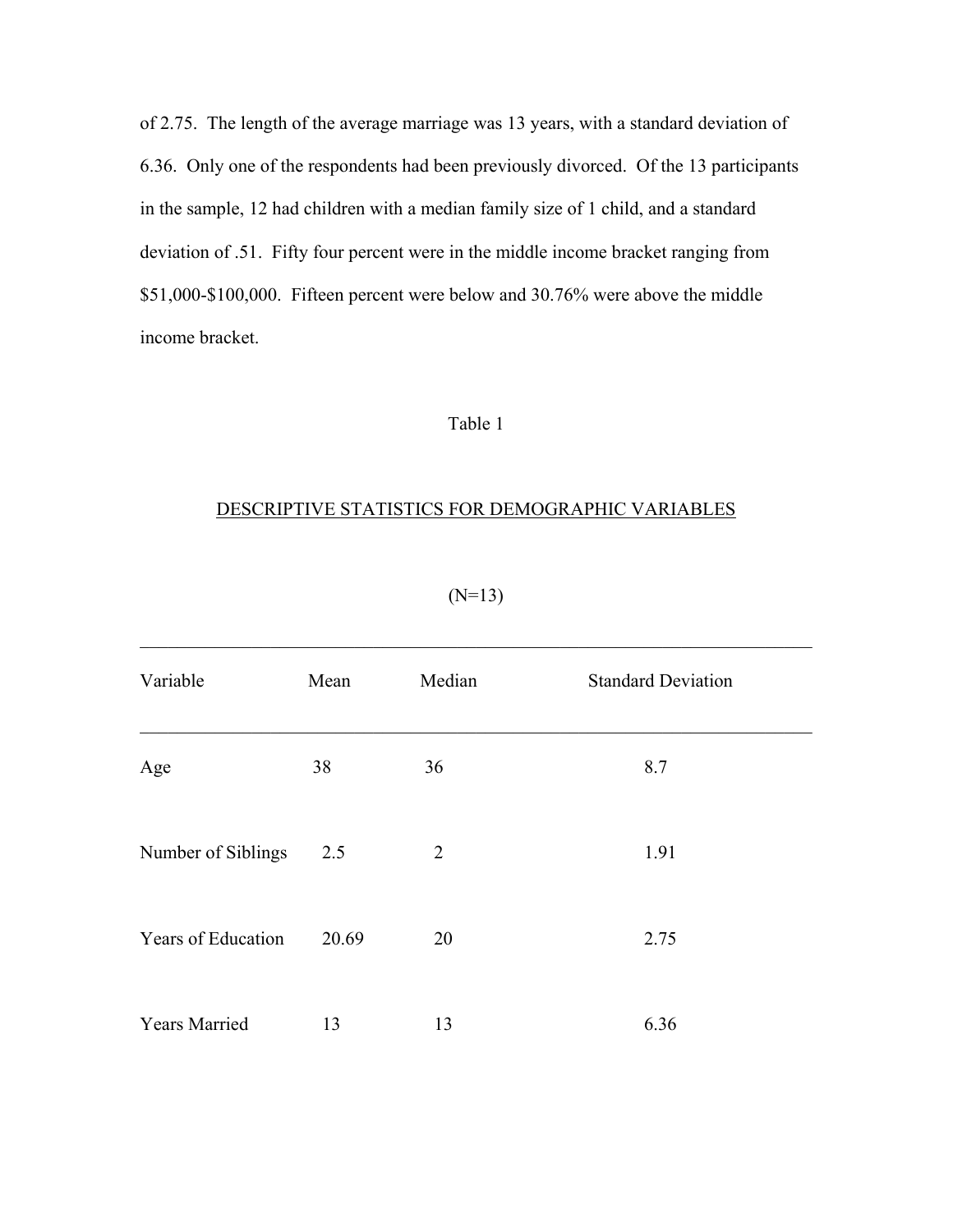| Number of Children 1.46 |  |  |
|-------------------------|--|--|
|                         |  |  |

Number in the Home 1.8 1.47

Table 2

# FREQUENCY DISTRIBUTION FOR DEMOGRAPHIC VARIABLES

(N=13)

| Variable   | Count          | Percent |
|------------|----------------|---------|
| <u>Sex</u> |                |         |
| Female     | 6              | 46.15   |
| Male       | $\overline{7}$ | 53.84   |
| Siblings   |                |         |
| Yes        | 12             | 92.30   |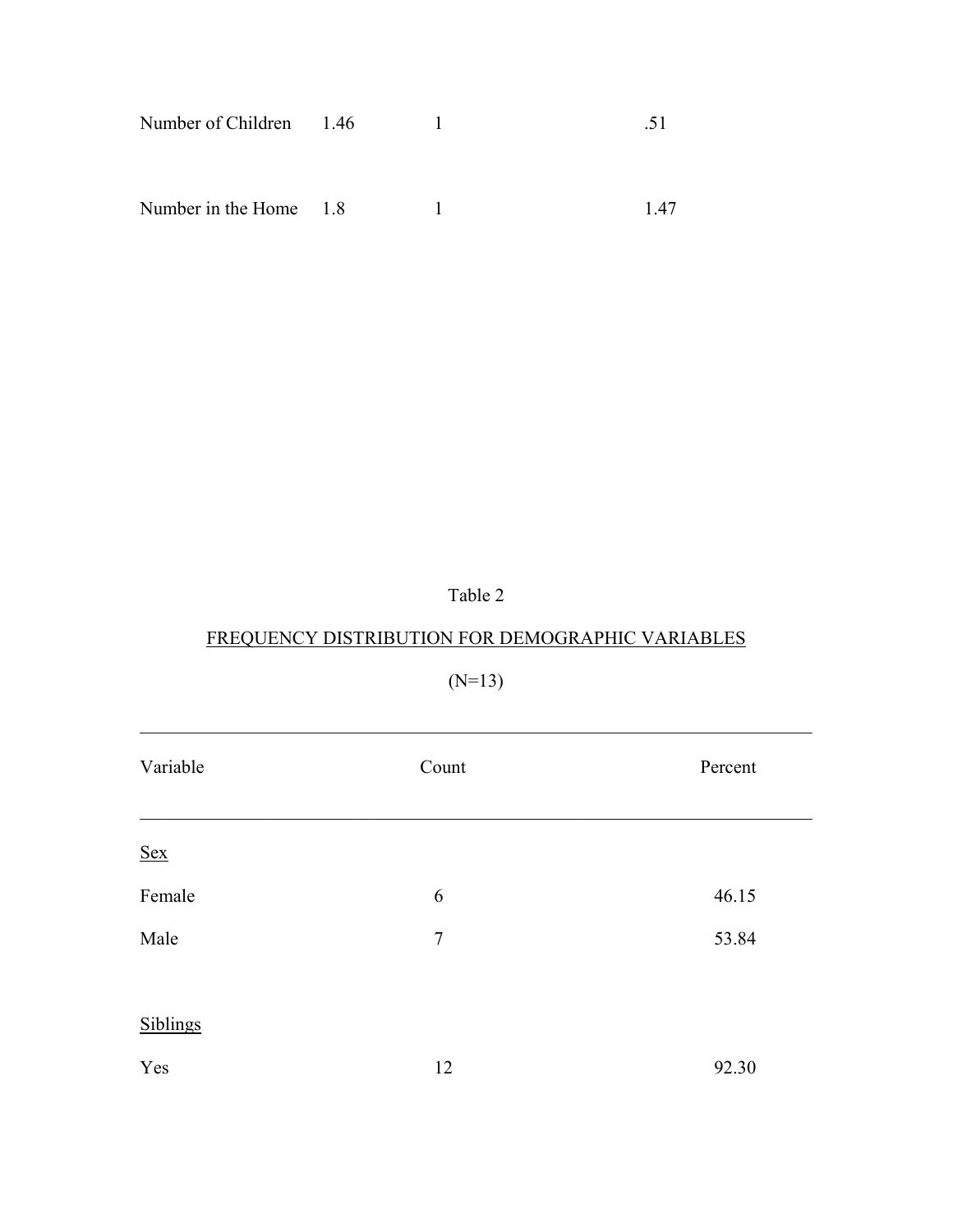| $\rm No$          | $\mathbf{1}$     | 7.69     |
|-------------------|------------------|----------|
| Divorce           |                  |          |
|                   |                  |          |
| Yes               | $\,1\,$          | 7.69     |
| $\rm No$          | 12               | 92.30    |
|                   |                  |          |
| Separated         |                  |          |
| Yes               | $\boldsymbol{0}$ | $0.00\,$ |
| $\rm No$          | 13               | $100\,$  |
|                   |                  |          |
| Type of Marriage  |                  |          |
| Arranged          | 8                | 61.53    |
| Love              | 5                | 38.46    |
|                   |                  |          |
| Income            |                  |          |
| $$0-25,000$       | $\boldsymbol{0}$ | $0.00\,$ |
| \$26,000-50,000   | $\overline{c}$   | 15.38    |
| \$51,000-100,000  | $\sqrt{ }$       | 53.84    |
| \$101,000-150,000 | $\overline{4}$   | 30.76    |
| Above \$150,000   | $\boldsymbol{0}$ | $0.00\,$ |
|                   |                  |          |
| Children          |                  |          |
| Yes               | 12               | 92.30    |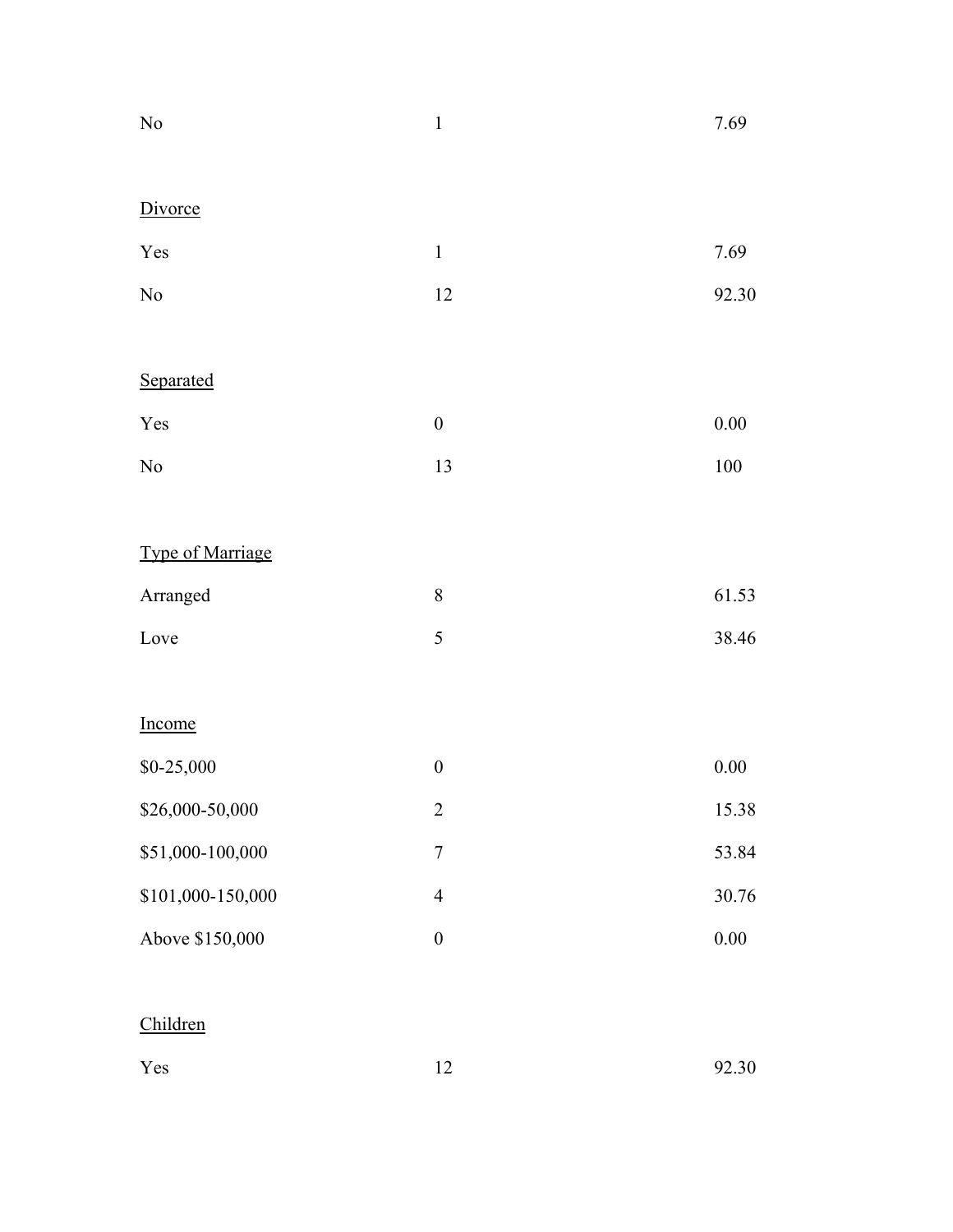| N <sub>o</sub> |                | 7.69  |
|----------------|----------------|-------|
|                |                |       |
| Religion       |                |       |
| Hinduism       | 9              | 69.23 |
| Islam          | $\overline{2}$ | 15.38 |

The participants scores on the two test instruments revealed M=48.3 on the DAS, with a SD=9.88. The FSPP scores produced M=57.1, and SD=4.65(Table 3). Scores on the DAS showed 5 participants to be in the "average" range, 3 in the "slightly above", and 1 in the above average range. Overall there were 4 participants in the below average range, with 1 in the "slightly below" and the other 3 in the range indicative of poor marital adjustment (1 in the "below average" and 2 in the "much below average" range).

For the FSPP, 12 of the 13 participants fell in the "moderate to good" range of differentiation of self, and 1 was in the "moderate".

# Table 3

# DESCRIPTIVE STATISTICS FOR STUDY VARIABLES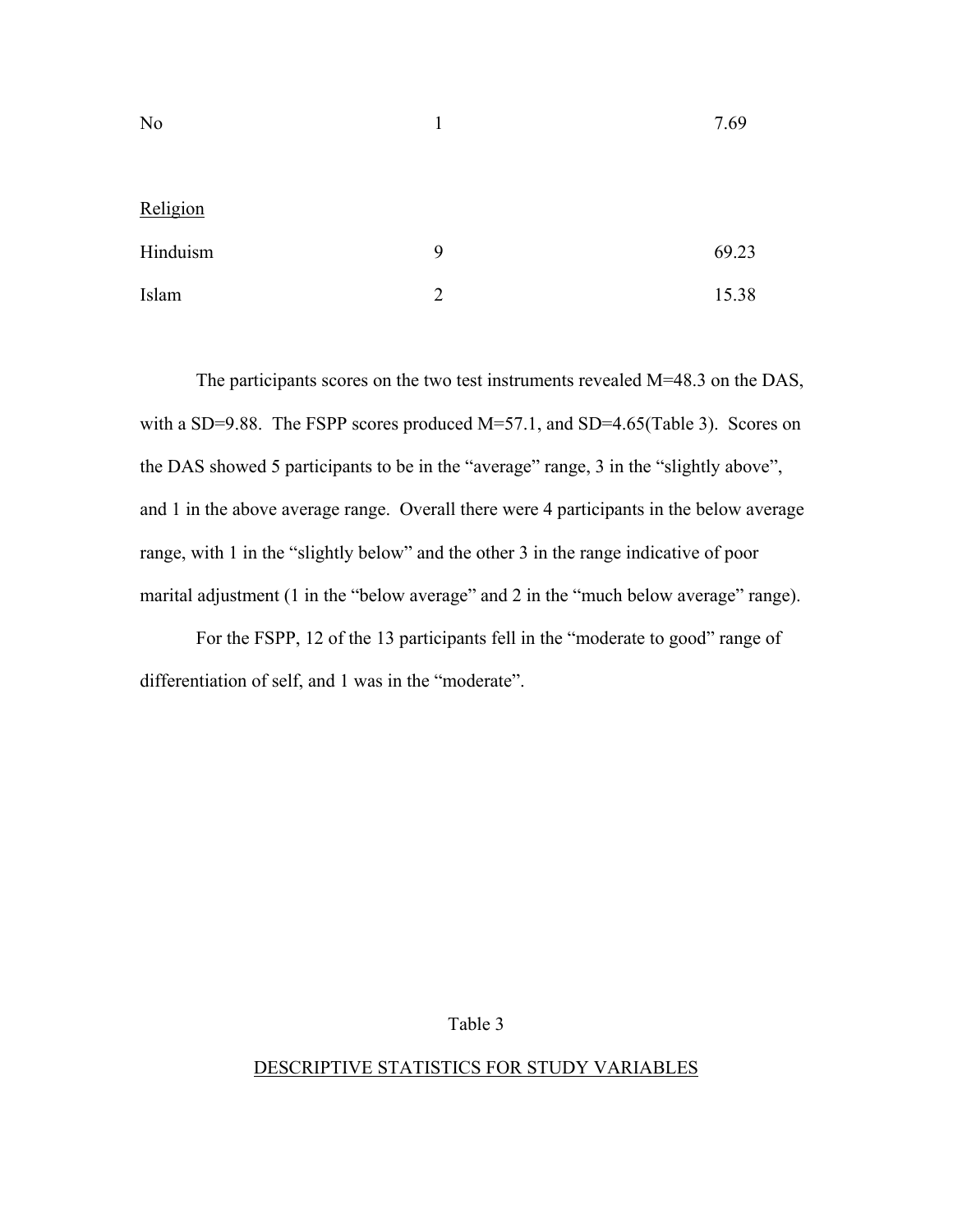| Variable       | Mean | Median | <b>Standard Deviation</b> |
|----------------|------|--------|---------------------------|
| FSPP (T-Score) | 48.3 | 51     | 9.88                      |
| <b>DAS</b>     | 57.1 | 56     | 4.65                      |

# Discussion

 The purpose of this study was to test Bowen's claims that differentiation of self, the central principle of his theory, affects the quality of relationships people experience, and that this theory can be universally applied. Since Bowen developed his theory in a Western culture, an Asian Indian sample was tested in order to determine if the theory could be applied to a non-Western culture. To test the applicability of this theory to a cross-cultural group, the relationship between level of differentiation of self and marital adjustment was tested.

 The lack of a significant sample size deterred any significant statistical comparisons. As stated earlier in the limitations of this study, a larger sample size is necessary to determine the relationship of Bowen theory and Asian Indian development.

 $\mathcal{L}_\text{max}$  , and the contribution of the contribution of the contribution of the contribution of the contribution of the contribution of the contribution of the contribution of the contribution of the contribution of t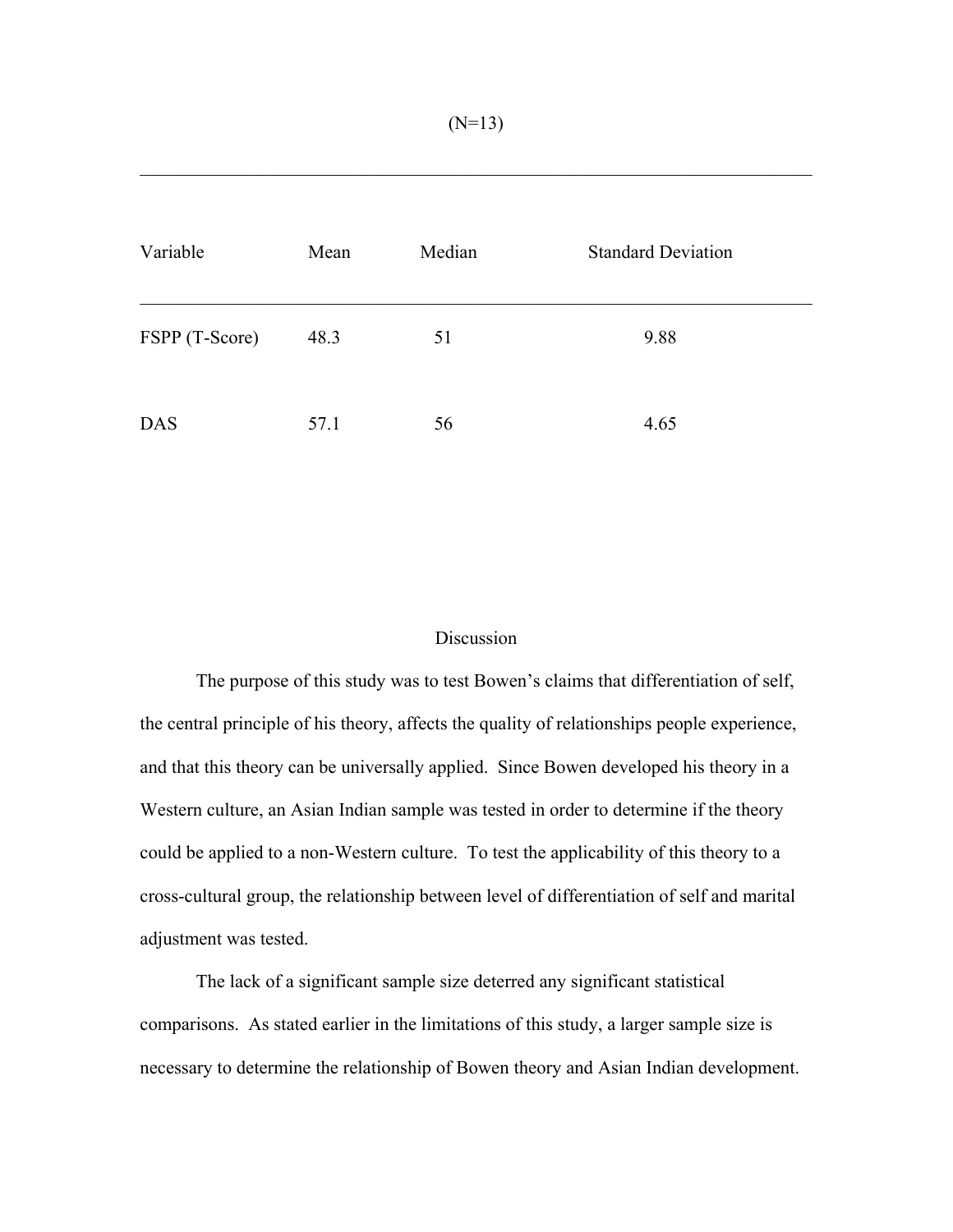Feedback from the solicited community members, received without query, revolved around the intimate questions posed in the FSPP and DAS. Two community members felt questions around sexuality to be embarrassing/inappropriate and chose not to participate.

Chapter V

Summary, Conclusion, and Recommendation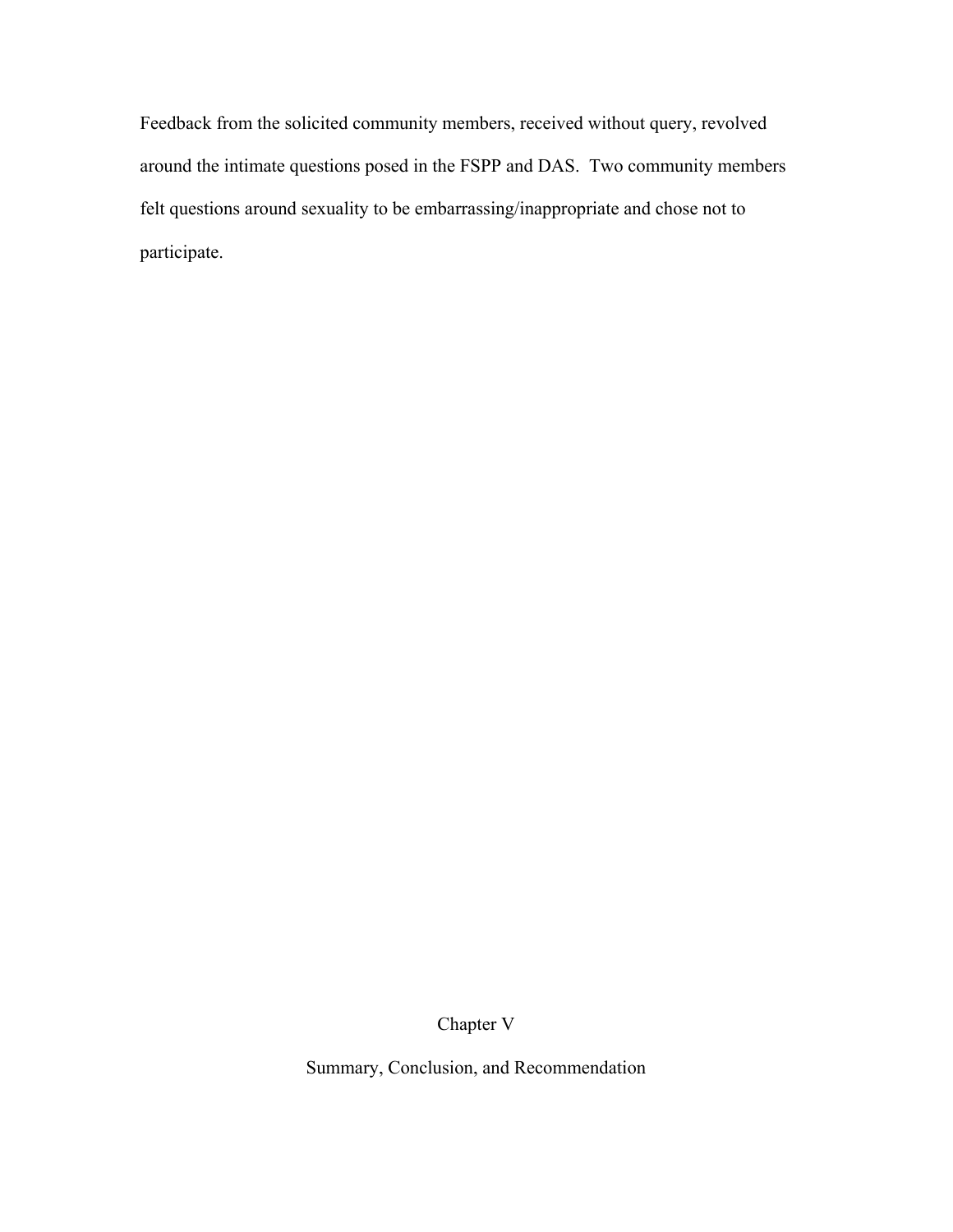#### **Summary**

 The basis for this study was to examine the universality of a basic construct of Bowen Theory. Murray Bowen believed that the level of differentiation a person achieves in their family of origin has an important and lasting effect on their life. The development of future relationships is greatly impacted by that level, and the levels can be universally applied to discuss relationships. Since the development of this theory took place in a Western culture, this study chose to examine an Asian Indian American sample to determine if the theory did indeed apply to those who come from a non-Western cultural background.

 To assess the applicability of this theory cross-culturally, the relationship between differentiation of self and marital adjustment was tested. The notion being tested being tested was that as in the Western culture, the level of differentiation of self would have a significant relationship with marital adjustment/satisfaction for the Asian Indian American sample population.

 Based on the literature, it was hypothesized that a negative relationship would be observed between differentiation of self and marital adjustment for the Asian Indian sample. This would mean that married Asian Indian American men and women who reported high levels of differentiation would not report lower levels of marital adjustment. Also, there would not be a correlation observed in this population between low levels of differentiation of self and low levels of reported marital satisfaction.

 The participants in this study were 13 Asian Indian, all of whom resided in the upper Midwest region of the States. As part of the research criteria, all subjects were married at the time of their participation in this study , and all had spouses who were of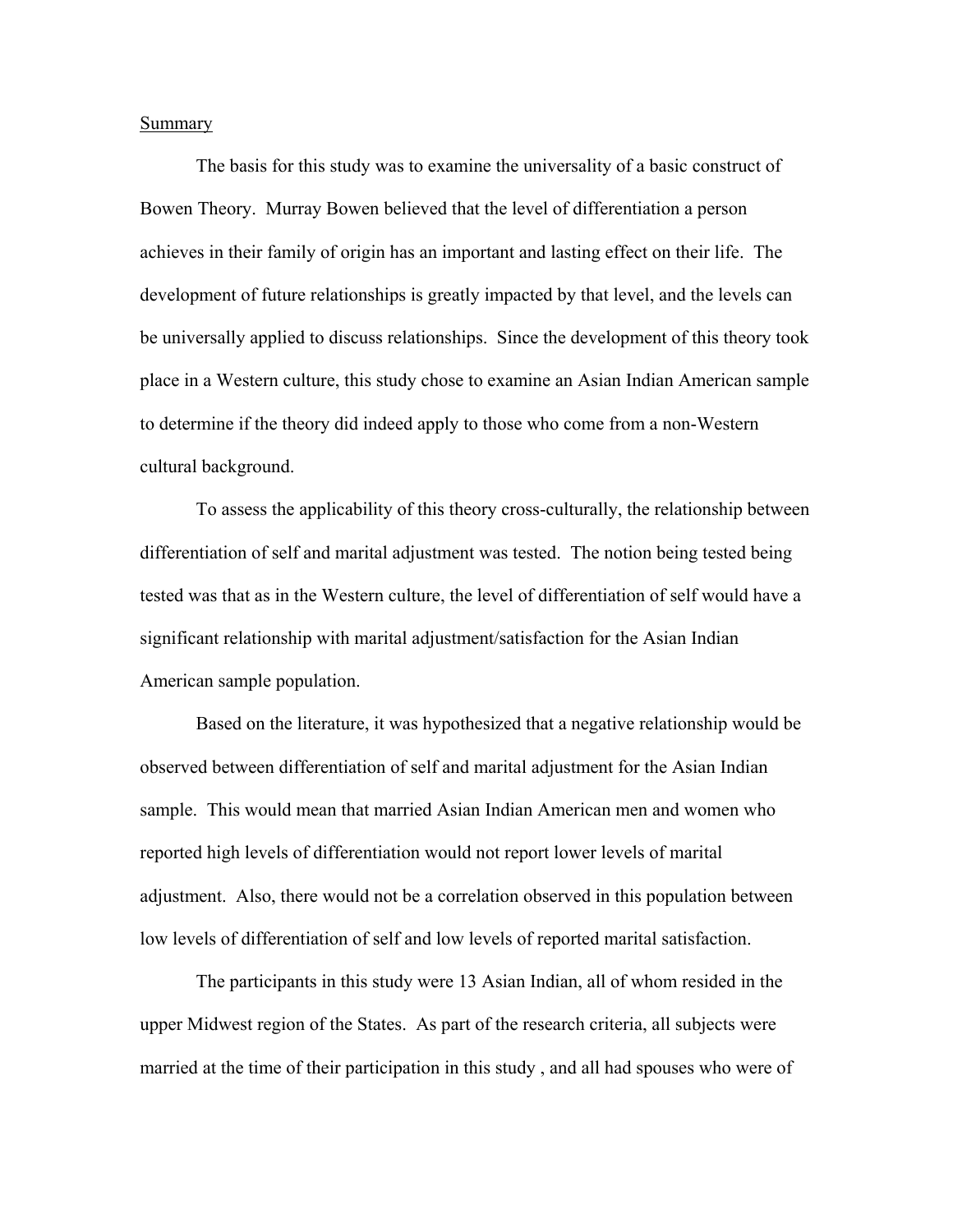Asian Indian descent. The sample population ranged in ages from 27 to 55, the average age being 39. Their length of marriage ranged from 4 to 28 years, with most being in arranged marriages. Most of the respondents were highly educated, with the average years of education being 21 years.

 Questionnaire packets were sent out to 35 couples with an individual set for each spouse. The packets contained a cover letter, which described the study and criteria for participation, two sets of the Family Systems Personality Profile (FSPP) and Dyadic Adjustment Scale (DAS). Surveys were completed anonymously as subjects were not asked to provide any identifying information. Of those 35 couples, representing 70 individuals, 14 responded with one set of instruments being incomplete. Due to the small sample size, no statistical analyses were conducted. Within variable descriptive statistics were conducted for clarification purposes.

# **Conclusion**

 This study was not able to conduct any statistical analyses, rendering it an unsuccessful quantitative study. Bowen's theory stated that the level of a persons level of differentiation greatly effects their relationship functioning. The lower the level, the poorer the functioning, adjustment, and satisfaction. Bowen also claimed that this theory cut across all boundaries of race, ethnicity, religion, and socioeconomic status. The review of the literature on Asian Indian American's, and the feedback received from the population who chose not to participate in the study, provided the researcher much to consider. The importance of family cohesion and extended family, which provides both support and stress for Asian Indian's continues to be a great part of their development. This relationship focused development that is enforced by the Asian Indian culture would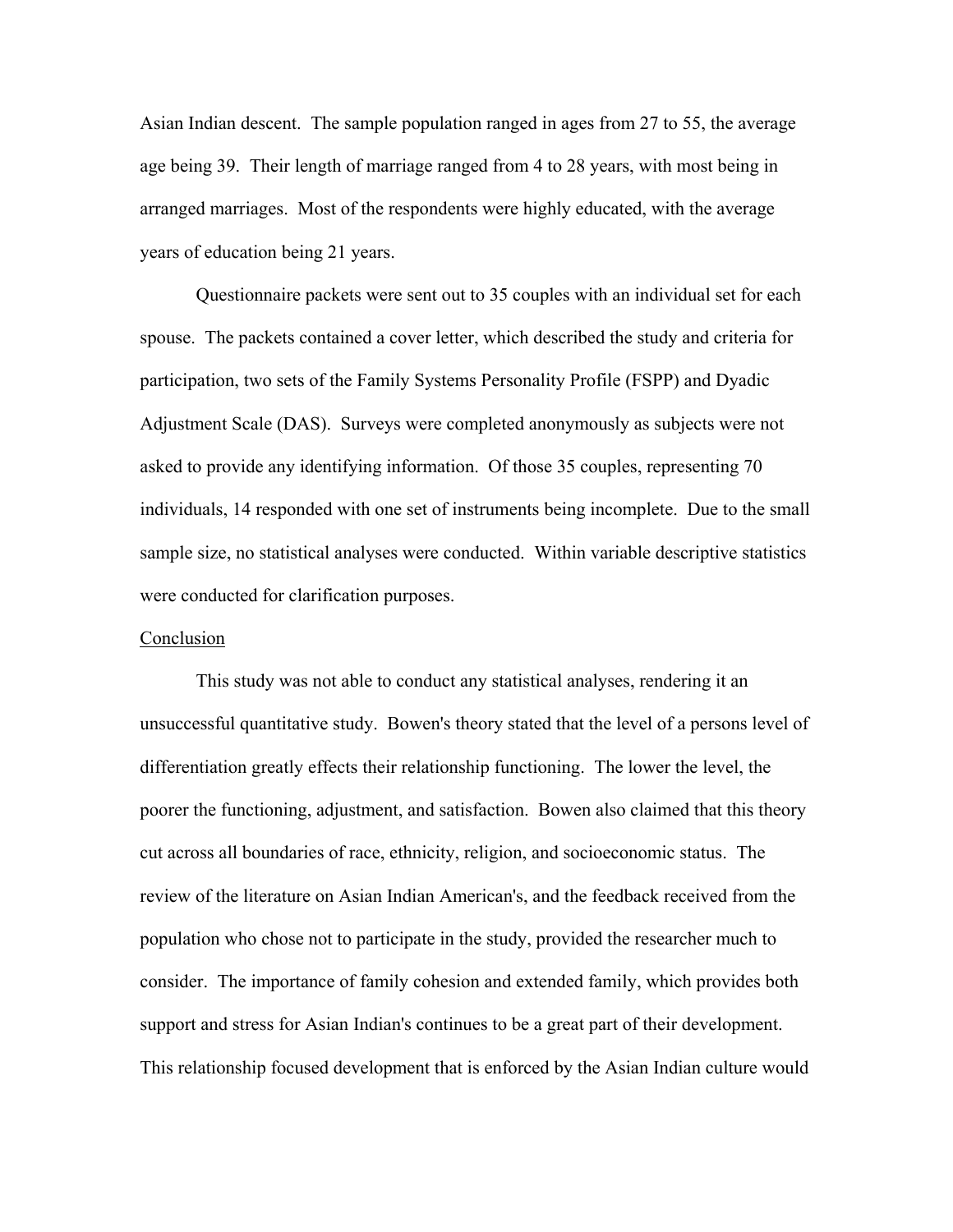be defined as a low level of differentiation of self using the Bowen theory. The ease with which Asian Indian Americans are able to remain connected with their country and culture of birth by frequent visits and phone, allows for that bond to stand the test of immigration. However, Rolands (1988) research on the familial self has shown that although there may be limited room to individuate for the Asian Indian American, the process of differentiation can be accomplished within the cultural boundaries.

The researcher believes, It is not so much the concept of differentiation but rather the instruments used to asses it which needs to be revisited when applying to groups such as Asian Indians. What is required is an instrument standardized on the Asian Indian Americans to accurately assess level of differentiation within that cultural context. Emphasis should be placed on developing a measurement, which assesses and defines differentiation with an Asian Indian population.

 The feedback received from non-participants revolved around the excessively personal nature of the questions. The language used to assess spousal affection seemed to offend some of the community members. All questions around sexuality seemed quiet uncomfortable for respondents and non-respondents alike. This leads back to what was stated earlier, in that it may not be the concept but the language used to talk and assess it that has proven to be of concern for the Asian Indians who immigrated to this small Midwest town.

 For clinicians the use of the DAS could be of great help in trying to assess where conflicts may lie for a client couple. Since Asian Indians culturally are not oriented generally to verbalize the difficulties experienced by them in the relationship, a paper and pencil tool would help the client to express their concerns. Having the intergenerational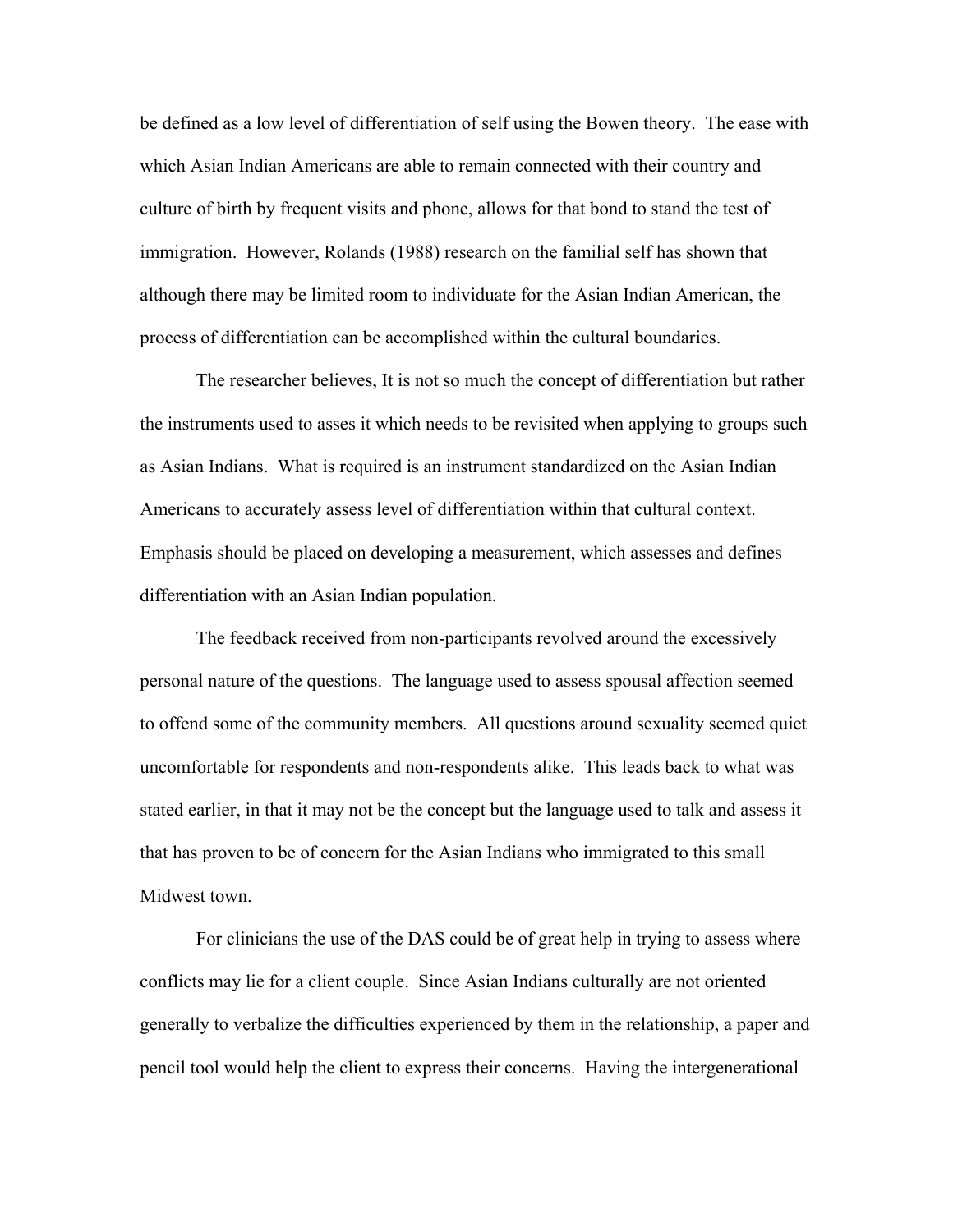focus of Bowen is definitely recommended since extended families are of great importance and wield a lot of power in couple relationships even when continents away. However, the idea of differentiation as, developed and advanced by Bowen in the U.S., should be applied with much care.

### Recommendations

 For further research in this area a larger and more diverse sample size of Asian Indian Americans is needed in order to arrive at any significant conclusions. Usage of different assessment instruments should also be explored, as the FSPP does not appear to be compatible with those from the Asian Indian culture. Along with these recommendations, a qualitative study focusing on more appropriately defining the Asian Indian sense of differentiation of self should be pursued in conjunction with development of more culturally sensitive data gathering tools. Also, the level of ethnic identity by couples should be gauged and its relationship to differentiation of self assessed. Future research should also look at other cultures to examine Bowen's claim regarding the universality of his level of differentiation of self construct.

### References

Agarwal, P. (1991). Passage from India: Post 1965 Indian Immigrants and their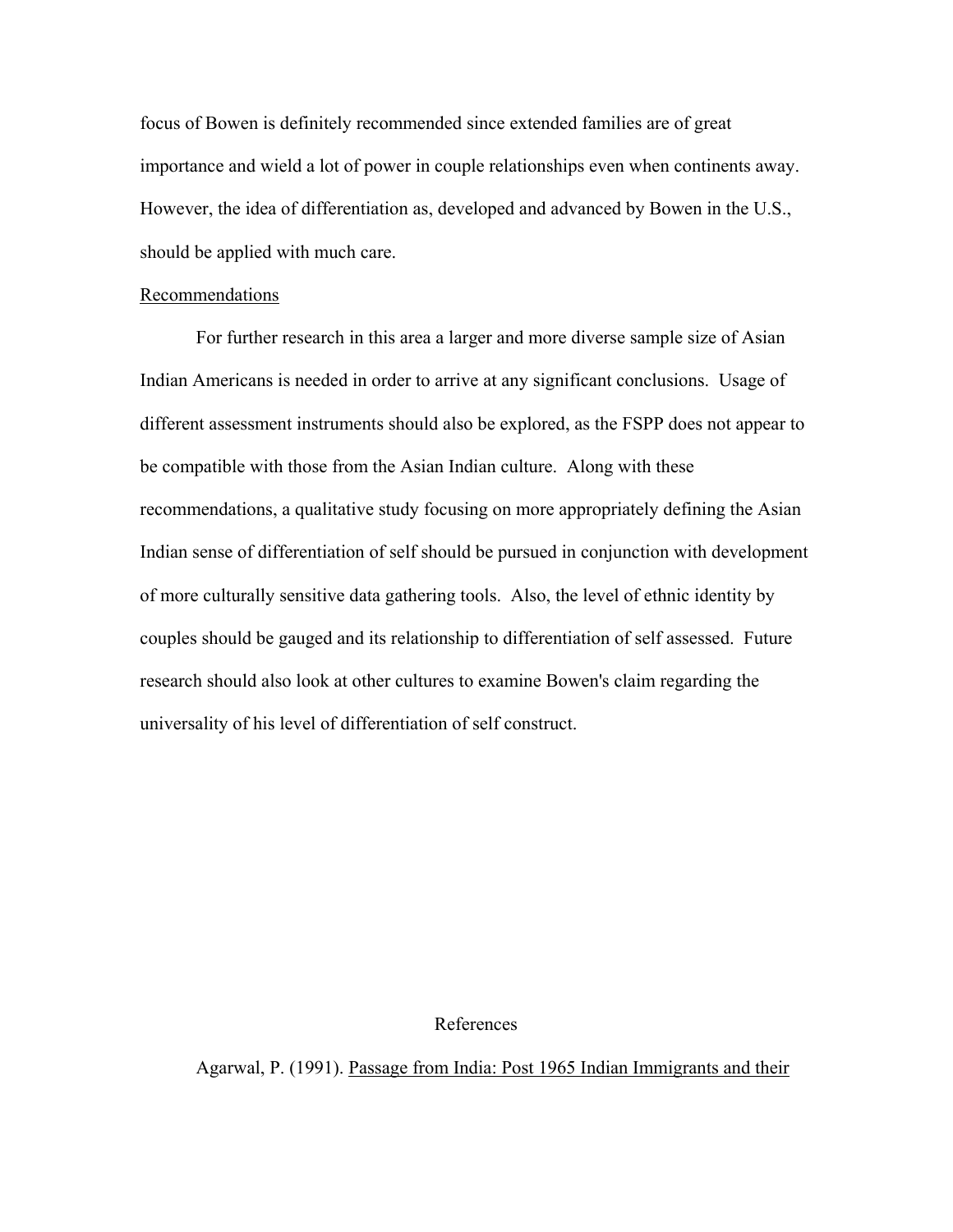children; conflicts, concerns, and solutions. Palos Verdes, CA: Yuvati Publications.

Almeida, R. (1996). Hindu, Christian, and Muslim Families, Chapter 28. In Ethnicity and Family Therapy 2<sup>nd</sup> Edition, McGoldrick, M., Giordano, J., Pearce, J. K. New York: The Gilford Press.

Antill, J. K., & Cotton, S. (1982). Spanier's Dyadic Adjustment Scale: Some confirmatory analysis. Austrian Psychologists, 17, 181-189.

Asai, M. & Lucca, N. (1988). Individualism and Collectivism: Cross-Cultural Perspectives on Self-Ingroup Relationships. Journal of Personality and Social Psychology, 54(2), 3233-338.

Banmen, J., & Vogel, N. A. (1985). The raltionship between marital quality and interpersonal sexual communication. Family therapy, 12,45-58.

Belsky, J., Spanier, G. B., & Rovine, M. (1983). Stability and change in marriage across the transition to parenthood. Journal of Marriage and the Family, 45, 567-577.

Berger, A. C. (1991). Level of differentiation from family of origin and its effects on mate selection and psychopathology (Doctoral dissertation, California School of Professional Psychology, Los Angeles, 1990). Dissertation Abstracts International, 51, 4088.

Bhattacharjee, A. (1992). The habit of ex-nomination: Nation, woman, And the Indian immigrant bourgeoisie. Public Culture, 5, 19-44.

Bowen, M. (1976). Theory in the practice of psychotherapy. In P. Guerin (Ed.), Family therapy (pp.42-90). New York: Gardner Press.

Bowen, M. (1978). Family Therapy in Clinical Practice. New York: Jason Aronson.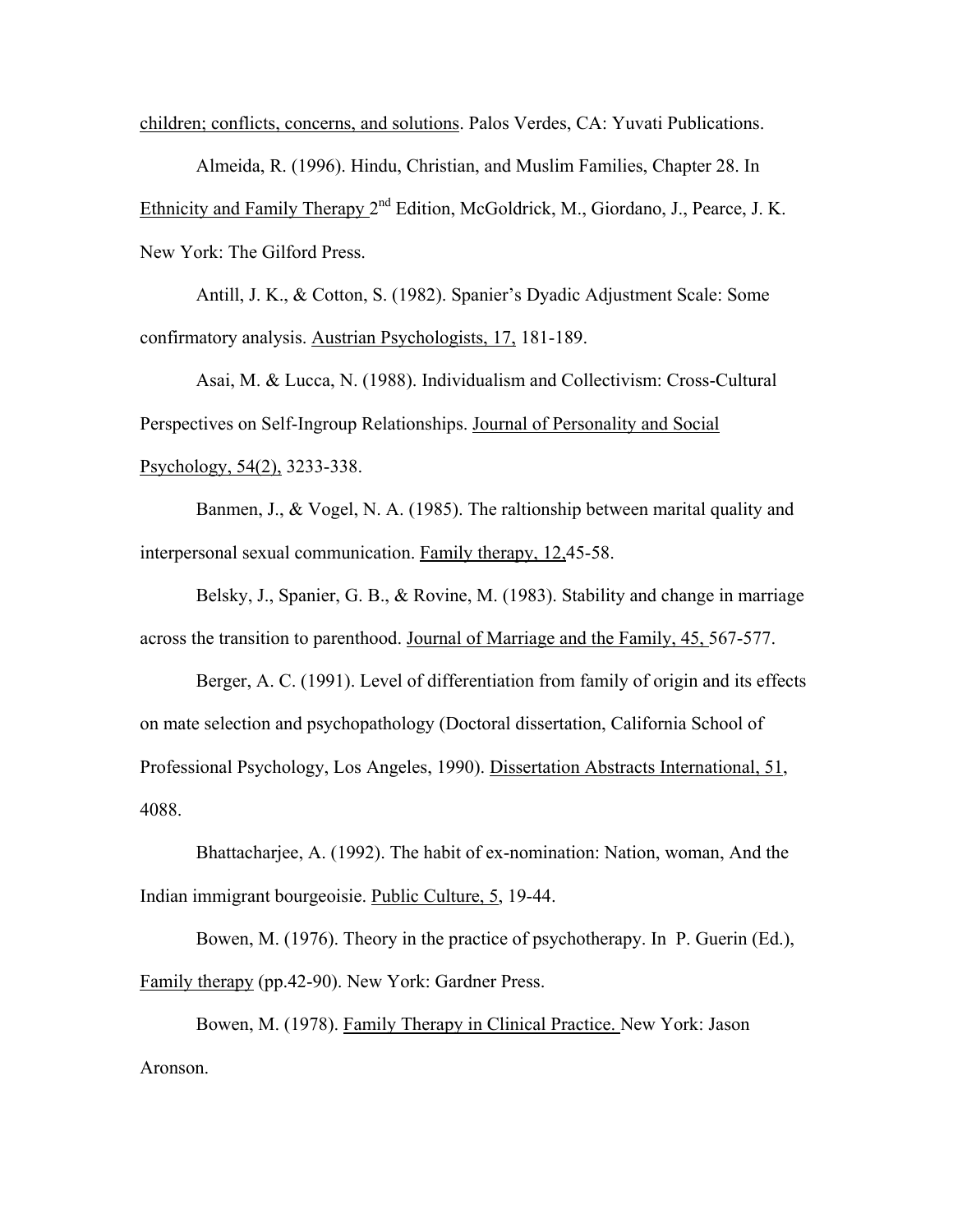Chao, C. M. (1992). The inner heart: Therapy with Southeast Asian families. In

L.A. Vargas & J.D. Koss-Chioino (Eds.), Working with culture: Psychotherapeutic interventions with ethnic minority children and youth, (pp. 157-181). San Francisco, CA: Jossey-Bass Publishers.

Dobson, K. S. (1987). Marital and social adjustment in depressed and remitted married women. Journal of Clinical Psychology, 43, 261-265.

Dumont, L. (1998). Homo Hierarchicus: The Caste System and Its Implications. Delhi:Oxford University Press.

Filsinger, E. E., & Wilson, M. R. (1983). Social anxiety and marital adjustment. Family Relations Journal of Applied Family and Child Studies, 32, 513-519.

Garfinkel, H. N. (1981). Family Systems Personality Profile: An Assessment Instrument Based on the Bowen Theory (Doctoral dissertation, California School of Professional Psychology, Fresno, 1980). Dissertation Abstracts International, 41, 2757.

Grover, K. J., Paff-Bergen, L. A., Russell, C. S., & Schumm, W. R. (1984). The Kansas Marital Satisfaction Scale: A further brief report. Psychological Reports, 54, 629- 630.

Guidubaldi, J., & Cleminshaw, H. K. (1985). The development of the Cleminshaw-Guidubaldi Parent Satisfaction Scale. Journal of Clinical Child Psychology, 14, 293-298.

Hines, P. M., Garcia-Preto, N., McGoldrick, M., Almeida, R., & Weltman, S. (1992). Intergenerational Relationships Across Cultures. Families in Society: The Journal of Contemporary Human Services, 323-338.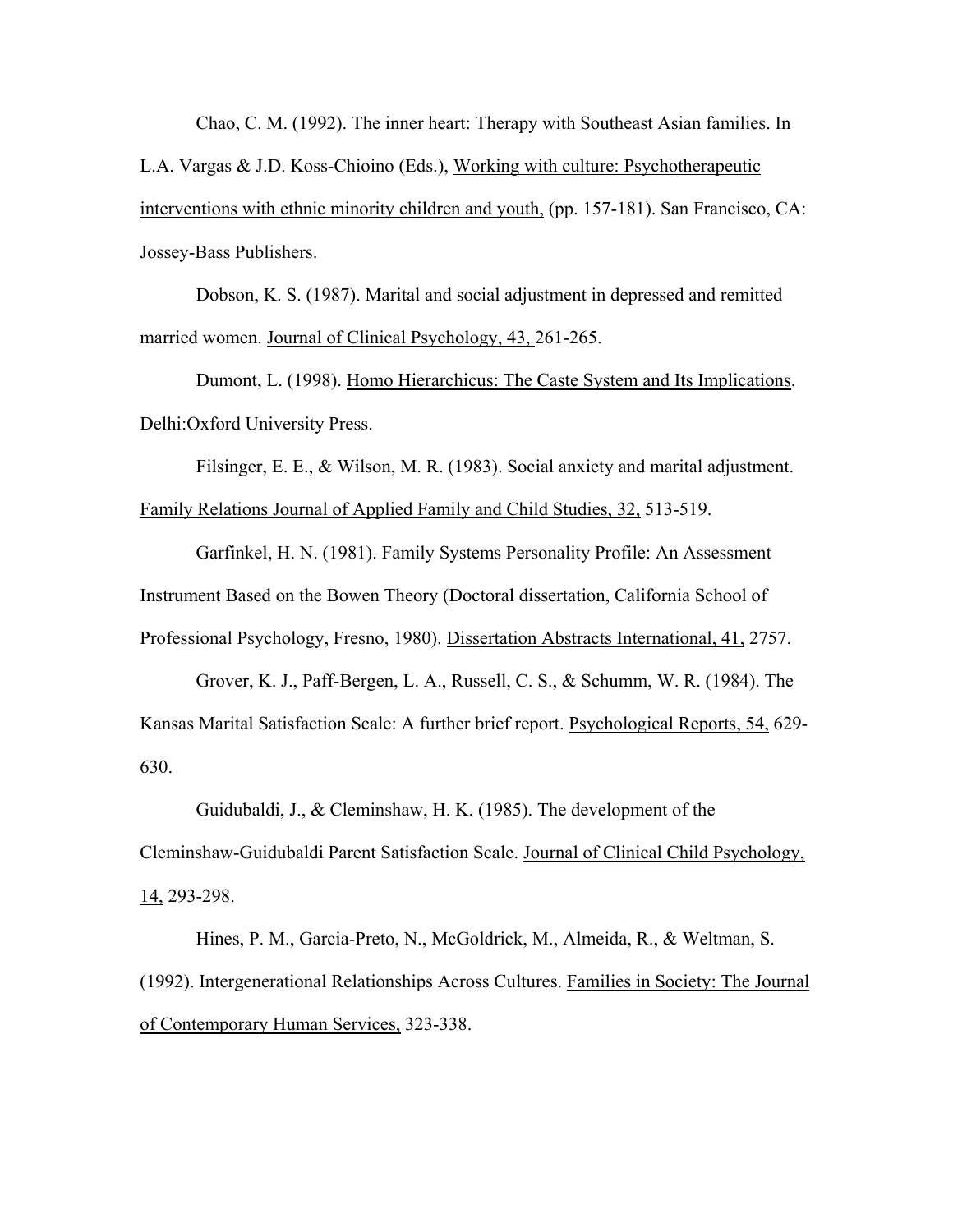Ho, M. K. (1992). Differential application of treatment modalities with Asian American youth. In L.A. Vargas & J. D. Koss-Chioino (Eds.), Working with culture: Psychotherapeutic interventions with ethnic minority children and youth (pp.182-203). San Francisco, CA: Jossey-Bass Publishers.

Hofstede, G. (1980). Culture's Consequences: International Differences in Work-Related Values. Beverly Hills: Sage Publications.

Holman, T. B., & Jacquart, M. (1988). Leisure-activity patterns and marital satisfaction: A further test. Journal of Marriage and the Family, 50, 69-77.

Jacobson, N. S., Follette, W. C., & McDonald, D. W. (1982). Reactivity to positive and negative behavior in distressed and nondistressed married couples. Journal of Consulting and Clinical Psychology, 50, 706-714.

Johnson, S. M., & Greenberg, L. S. (1985). Emotionally focused couples: An outcome study. Journal of Marital and Family Therapy, 11, 313-317.

Kagitcibasi, C. (1996). Family and human development across cultures: A view from the other side. Mahwah, NJ: Lawrence Erlbaum Associates, Publishers.

Kar, S. B., Cambell, K., Jimenez, A., & Gupta, S. R. (1995/1996). Invisible Americans: Indo-American quality of life. Amerasia Journal, 21, 25-52.

Kaul, M. L. (1983). Adaptation of recently arrived professional immigrants from India and four selected communities of Ohio. Journal of Applied Social Sciences, 7, 131- 145.

Kear, J. S. (1978). Marital attraction and satisfaction as a function of differentiation of self (Doctoral dissertation, California School of Professional Psychology, Fresno, 1978). Dissertation Abstracts International, 39, 2505.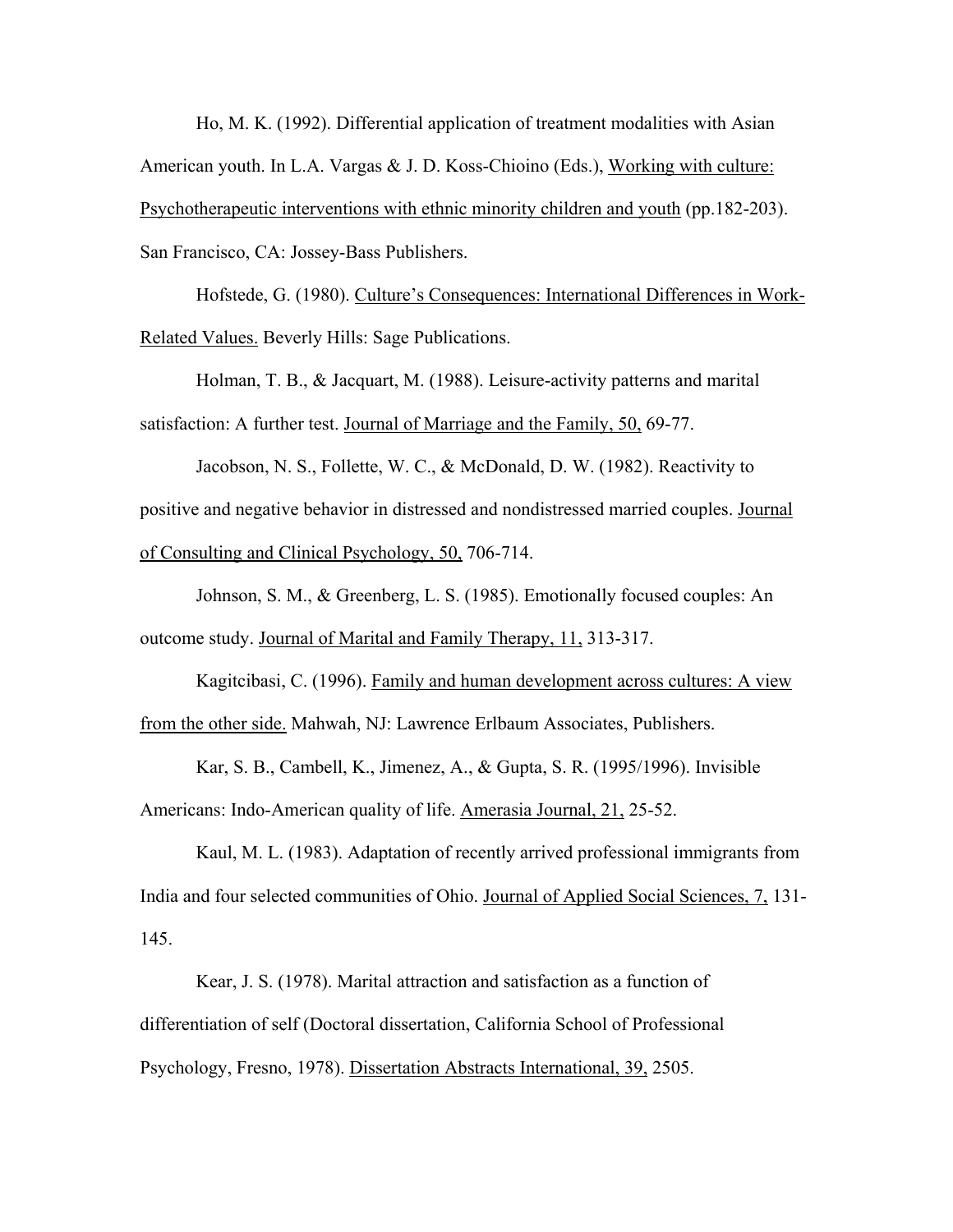Kerr, M. E. & Bowen, M. (1988). Family Evaluation. New York: W.W. Norton Company.

Kurdek, L. A., & Schmitt, J. P. 91986). Early development of relationship quality in heterosexual married, heterosexual cohabitating, gay, and lesbian couples.

Development Psychology, 22, 305-309.

Kurian, G. (1986). Intergenerational integration with special reference to Indian families. Indian Journal of Social Work, 47, 39-49.

Lavery, P. J. (1985). Differentiation of Self and Marital Satisfaction: An Exploratory Analysis based on the Bowen Theory (Doctoral dissertation, Ball State University, 1984). Dissertation Abstracts International, 45, 3321.

Markowski, E. M., & Greenwood, P. D. (1984). Marital adjustment as a correlate of social interest. Individual Psychology Journal of Adlerian Theory, Research, and Practice, 40, 300-308.

Markus, H. R. & Kitayama, S. (1991). Culture and the Self: Implications for Cognition, Emotion, and Motivation. Psychological Review, 98(2), 224-253.

McGoldrick, M., Pearce, J. K., & Giordano, J. (Eds.). (1982). Ethnicity and family therapy. New York: The Guilford Press.

Mehra, A. (1992). Hindu revival in an alien land. Little India.

Moghaddam, F. M., & Taylor, D. M. (1987). The meaning of multiculturalism for visible minority immigrant women. Canadian Journal of Behavioral Science, 19, 121- 136.

Murphy, F. M. (1999). Is the Bowen Theory Universal? Level of Differentiation of Self and Marital Adjustment Among Asian-Americans (Doctoral dissertation, Wright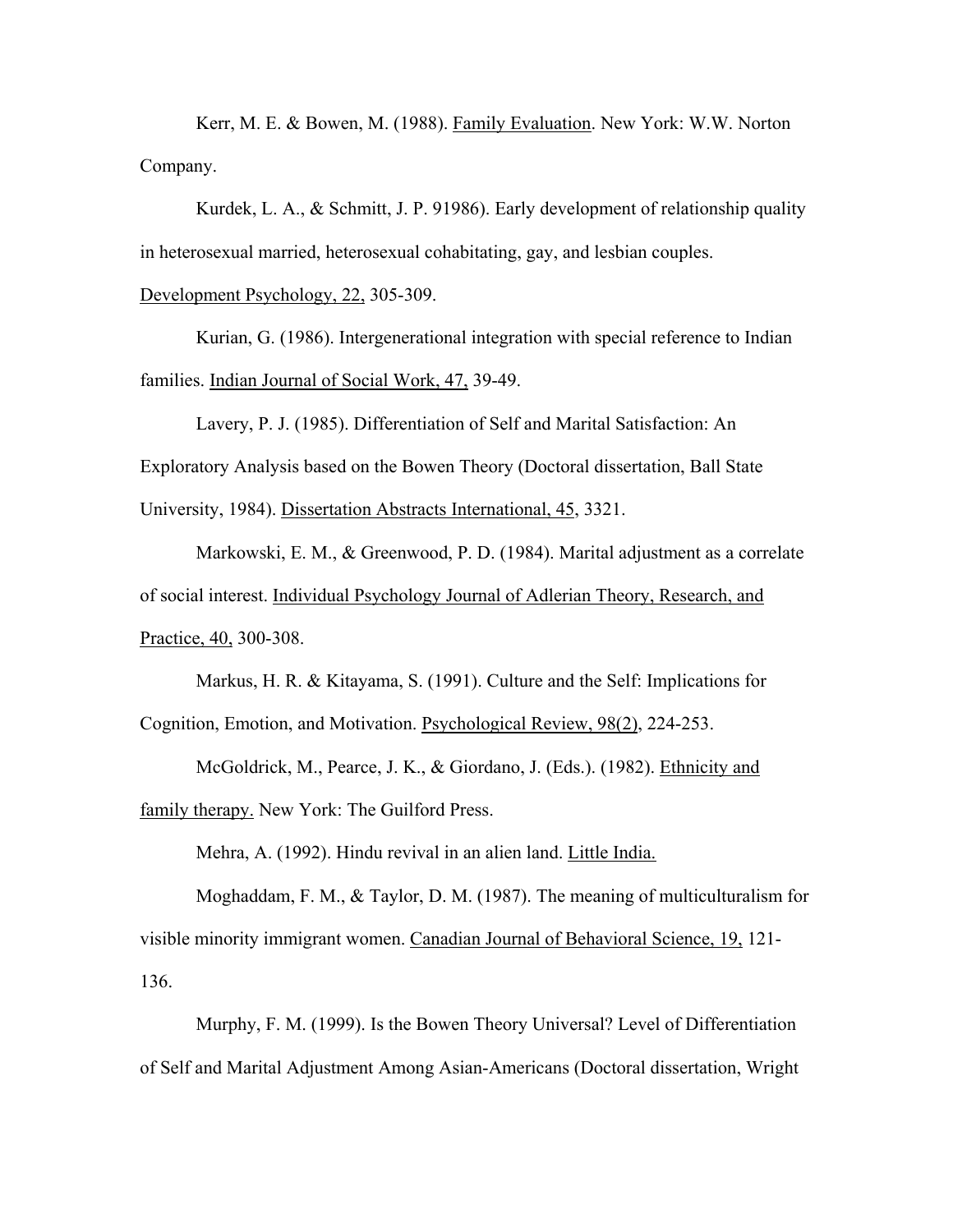Institute Graduate School of Psychology, 1999). Dissertation Abstracts International, 60, 0874.

Naidoo, J. C. (1985). Contemporary South Asian women in the Canadian mosaic. International Journal of Women's Studies, 8, 338-350.

Nelson T. S. (1988). Differentiation: An investigation of Bowen theory with clinical and nonclinical couples (Doctoral dissertation, The University of Iowa, 1987). Dissertation Abstracts International, 48, 2543.

Nichols, M. P. & Schwartz, R. C. (1998). Family Therapy: Concepts and Methods $(4<sup>th</sup>)$ . Boston: Allyn and Bacon.

Ng, M. G. (1992). Family of origin differentiation and marital satisfaction in healthy like, healthy unlike, unhealthy like and unhealthy unlike couples (Doctoral dissertation, Texas Woman's University, 1991). Dissertation Abstracts International, 52, 3090.

Pare, D. A. (1996). Culture and meaning: Expanding the metaphorical repertoire of family therapy. Family Process, 35, 21-42.

 Pettys, G. L., & Balgopal, P. R. (1998). Multigenerational Conflicts and New Immigrants: An Indo-American Experience. Families in Society: The Journal of Contemporary Human Services, 410-423.

Ramisetty-Mikler, S. (1993). Asian Indian Immigrants in America and Sociocultural Issues In Counseling. Journal of Multicultural Counseling &Development,  $21(1)$ , 36-50.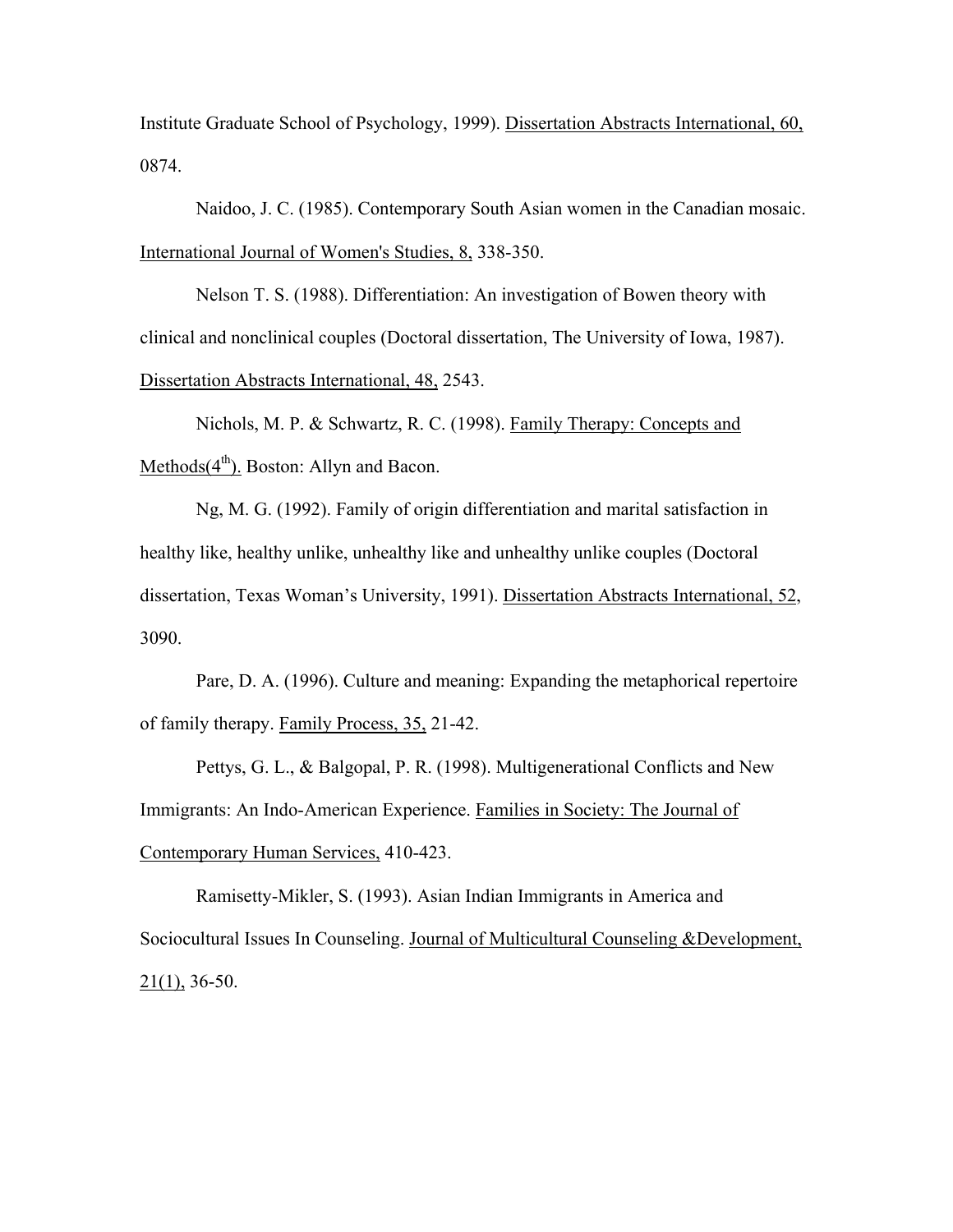Ranganath, V. M. & Ranganath, V. K. (1997). Asian Indian Children (Ch.6). In

Transcultural child development: Psychological assessment and treatment, Johnson-

Powell, G. & Yamamoto, J. New York: John Wiley & Sons, Inc.

Roland, A. (1987). The Familial Self, The Individualized Self, And the Transcendent Self: Psychoanalytic Reflections On India and America. Psychoanalytic Review, 74(2), 237-250.

Roland, A. (1988). In Search of Self in India and Japan: Toward a cross-cultural psychology. Princeton, NJ: Princeton University Press.

Rosenblatt, P. C. (1994). Metaphors of family systems theory. New York: Guilford Press.

Saran, P. (1985). The Asian Indian experience in the United States. Cambridge, MA: Schenkman Publishing Co., Inc.

Schumm, W. R., Paff-Bergen, L. A., Hatch, R. C., & Obiorah, F. C. (1986).

Concurrent and discriminant validity of the Kansas Marital Satisfaction Scale. Journal of

Marriage and the Family, 48, 381-387.

Segal, U. (1991). Cultural Variables in Asian Indian Families. Families in

Society: The Journal of Contemporary Human Services,72, 233-241.

Sharpley, C. F., & Cross, D. G. (1982). A psychometric evaluation of the Spanier

Dyadic Adjustment Scale. Journal of Marriage and the Family, 44, 739-747.

Skoworon, E. A. (2000). The Role of Differentiation of Self in Marital

Adjustment. Journal of counseling Psychology, 47(2), 229-237.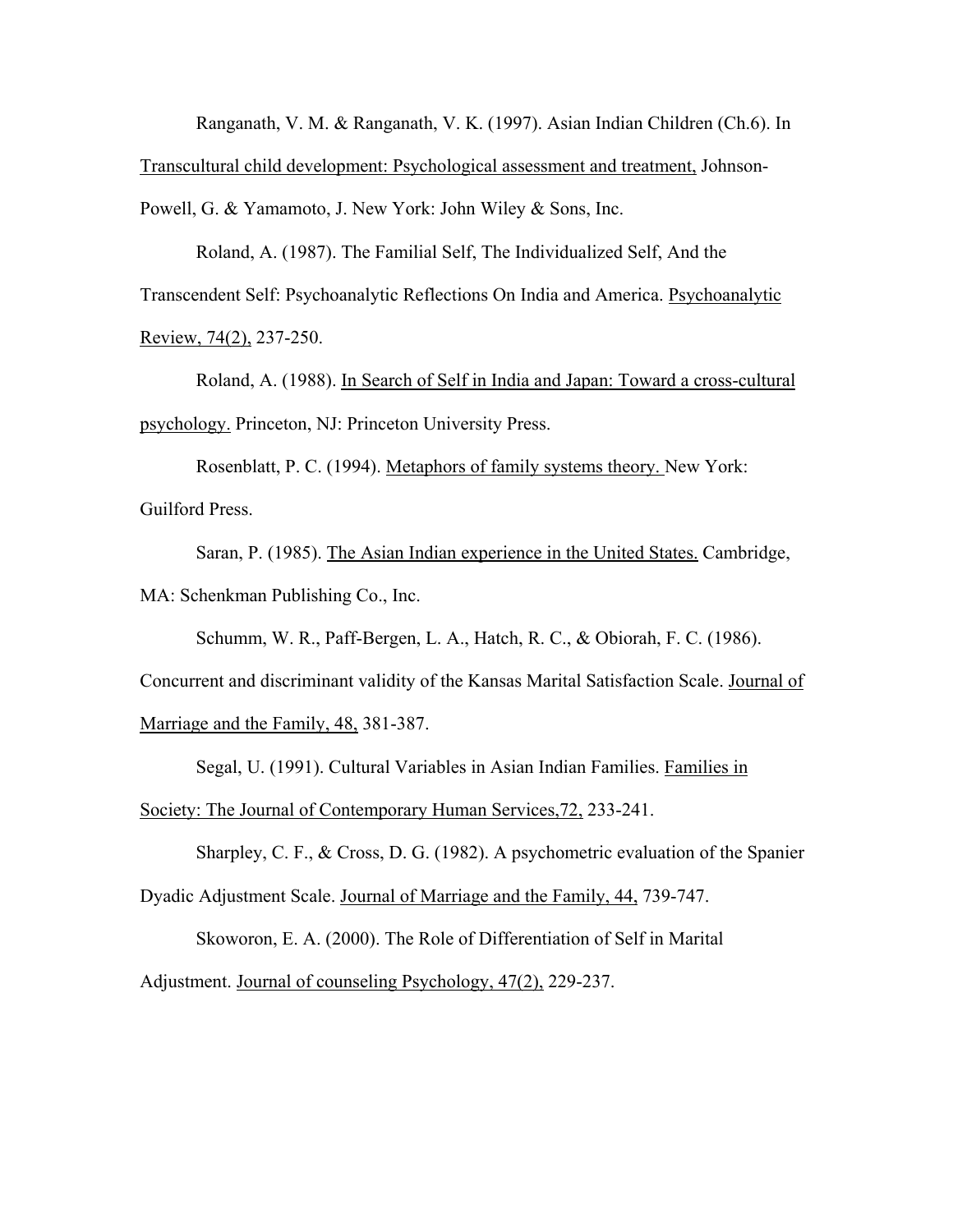Smolen, R. C., Spiegel, D. A., & Martin, C. J. (1986). Patterns of Marital interaction associated with marital dissatisfaction and depression. Journal of Behavior Therapy and Experimental Psychiatry, 17, 261-266.

Sodowsky, G. R. & Carey, J. C. (1988). Relationships between acculturationrelated demographics and cultural attitudes of an Asian-Indian immigrant group. Journal of Multicultural Counseling and Development, 16, 117-136.

Sodowsky, G. R. & Carey, J. C. (1987). Asian Indian immigrants in America: Factors related to adjustment. Journal of Multicultural Counseling and Developments, 15(3), 129-141.

Spanier, G. B. (1976). Measuring dyadic adjustment: New scales for assessing the quality of marriage and similar dyads. Journal of Marriage and the family, 38, 15-28.

Spanier, G. B. (1989). Dyadic Adjustment Scale Manual. (Multi-Health Systems, Inc., 908 Niagra Falls Boulevard, North Tonawanda, New York 14120).

Spanier, G. B., & Cole, C. L. (1976). Toward clarification and investigation of marital adjustment. International Journal of the Sociology of the Family, 6, 121-146.

Stein, S. J., Girodo, M., & Dotzenroth, S. (1982). The interrelation-ships and reliability of multilevel behavior-based assessment package for distressed couples. Journal of Behavioral Assessment, 4, 343-360.

Sue, D. W. (1981). Counseling the culturally different: Theory and practice. New York: John Wiley and Sons.

Sue, D. W. (1981). Counseling the culturally different. New York: John Wiley. Touliatos, J., Perlmutter, B. F., & Straus, M. A. (Eds.). (1990). Handbook of family measurement techniques. Newbury Park, CA: Sage Publications.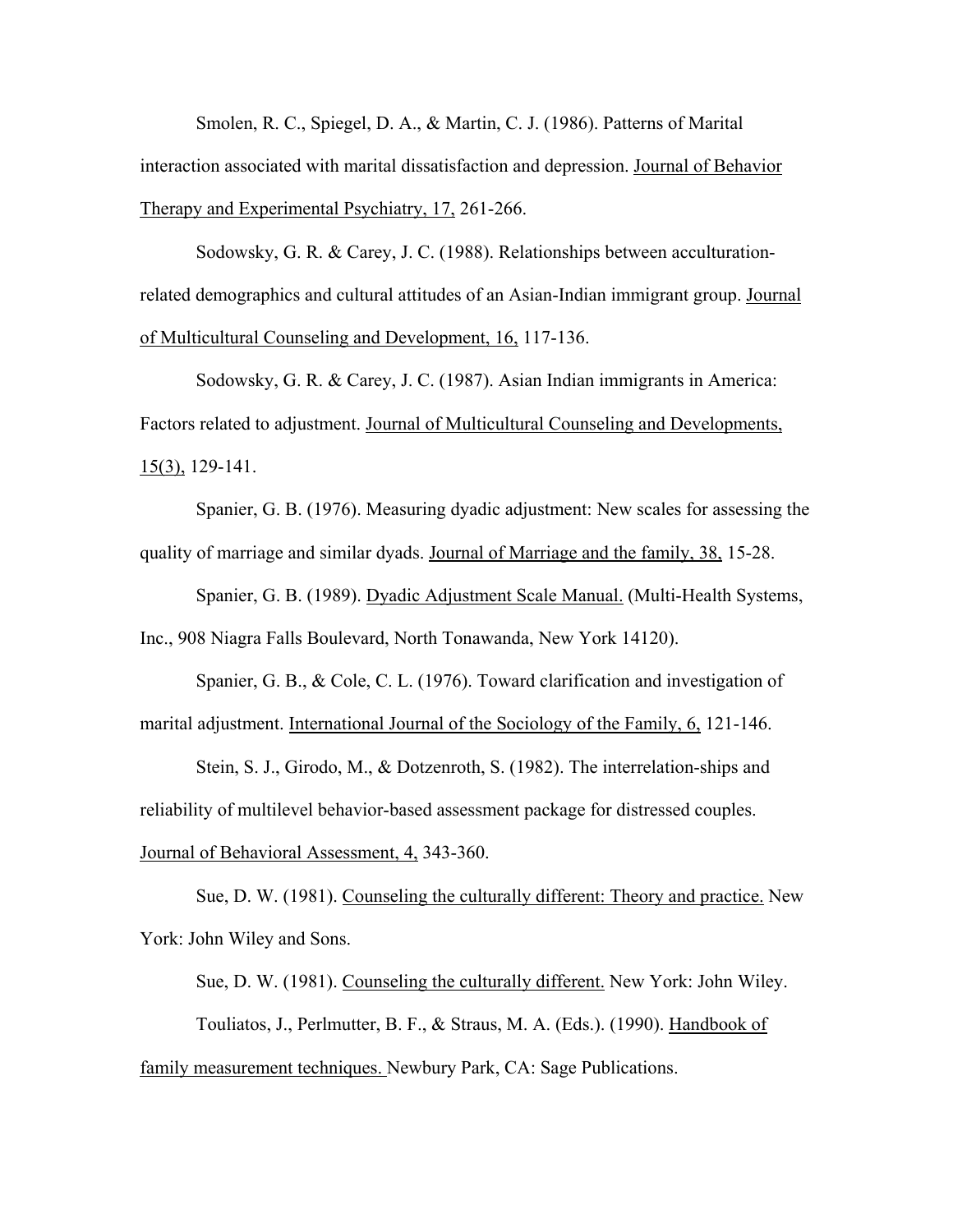Triandis, H. C., Bontemp, R., Villareal, M. J., Asai, M., & Lucca, N. (1988).

Individualism and collectivism: Cross-cultural perspectives on self-ingroup relationships. Journal of Personality and Social Psychology, 19, 323-338.

Wakil, S. P., Siddque, C. M., & Wakil, F. A. (1981). Between two cultures: A study in socialization of children of immigrants. Journal of Marriage and the Family, 43, 929-940.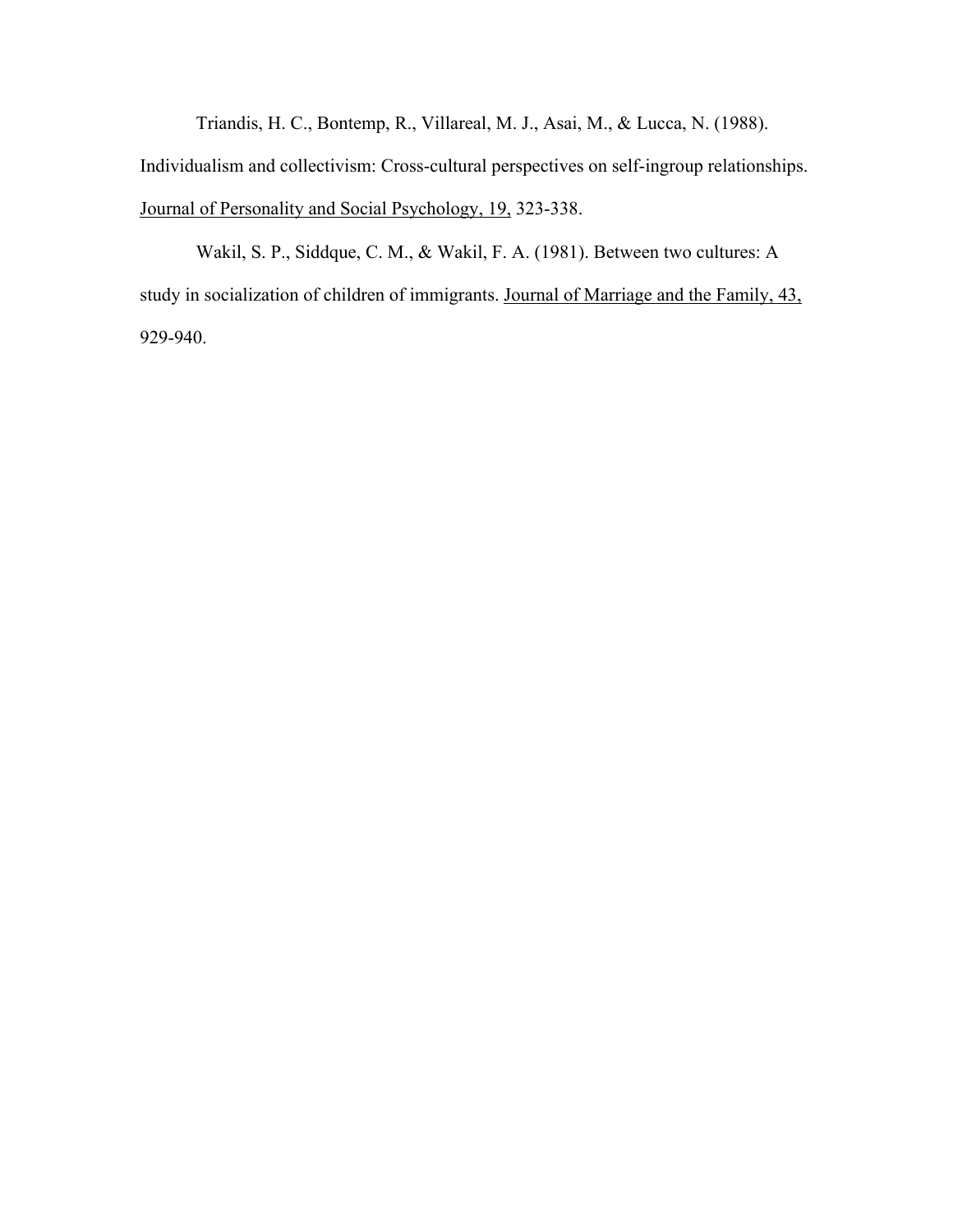## Dear Participant:

I am a marriage and family therapy graduate student at the University of Wisconsin-Stout in Menomonie, Wisconsin. I am studying to see whether a theory of family therapy that is currently used to assess and treat families, couples, and individuals regardless of their culture, is applicable to Asian-Americans of Indian descent. For this purpose, I am asking you to fill out three questionnaires that should take about 10-15 minutes.

Your participation will help therapists and researchers better understand the relationship dynamics that are unique to the Asian-Indian families in the US. You are not asked to reveal your identity, so the information you provide will remain anonymous. I hope you will enjoy answering the questionnaires, and find the experience interesting and educational. It may even give you some new things to think about.

To participate, you should be between the ages of 20 and 55, married and currently living with your spouse, and both you and your spouse should be of Asian Indian descent. If you do not meet these criteria, please pass this questionnaire packet on to a friend or relative who does. I will need a certain number of people to make this a valid study. Since this study is examining married individuals, you and your spouse should complete separate questionnaire sets (I have enclosed one packet for each of you). Although participation of both is encouraged, it is not necessary, and it's fine even if only one of you is able to send in your response.

While the questions are intended to be "personal", people rarely find them offensive, and the risks involved in completing the questionnaires are minimal. When answering the questions, you'll find that it's assumed that a marriage or family relationship requires adjustments and accommodations. Therefore, a certain amount of tension is part of any marriage or family. Your candor and openness in responding to the items cannot be stressed enough.

In order for us to use the data you will be providing, it is important that you complete every section of the questionnaire packet and be sure not to leave any items unanswered. Your participation, however, is voluntary, and you may elect not to answer any questions, or terminate your participation at any time. By completing and returning the questionnaire, you are giving consent to be participant in this study.

Please complete and return this packet within a week to ten days of receipt in the attached addressed and stamped envelope. If, at any time, you have questions, or you experience any discomfort or anxiety as a result of your participation in this study, please feel free to contact this researcher at the address, telephone number, or e-mail address listed below. You can also contact me if you would like to know the findings of this study after it has been completed.

Thank you very much for taking the time to participate in the study.

Sincerely,

Pooja Bhatt University of Wisconsin-Stout 221, Vocational Rehabilitational Bidg. Menomonie, Wl 54751 Phone: (715) 232 2404 Email: pooja500@hotmail.com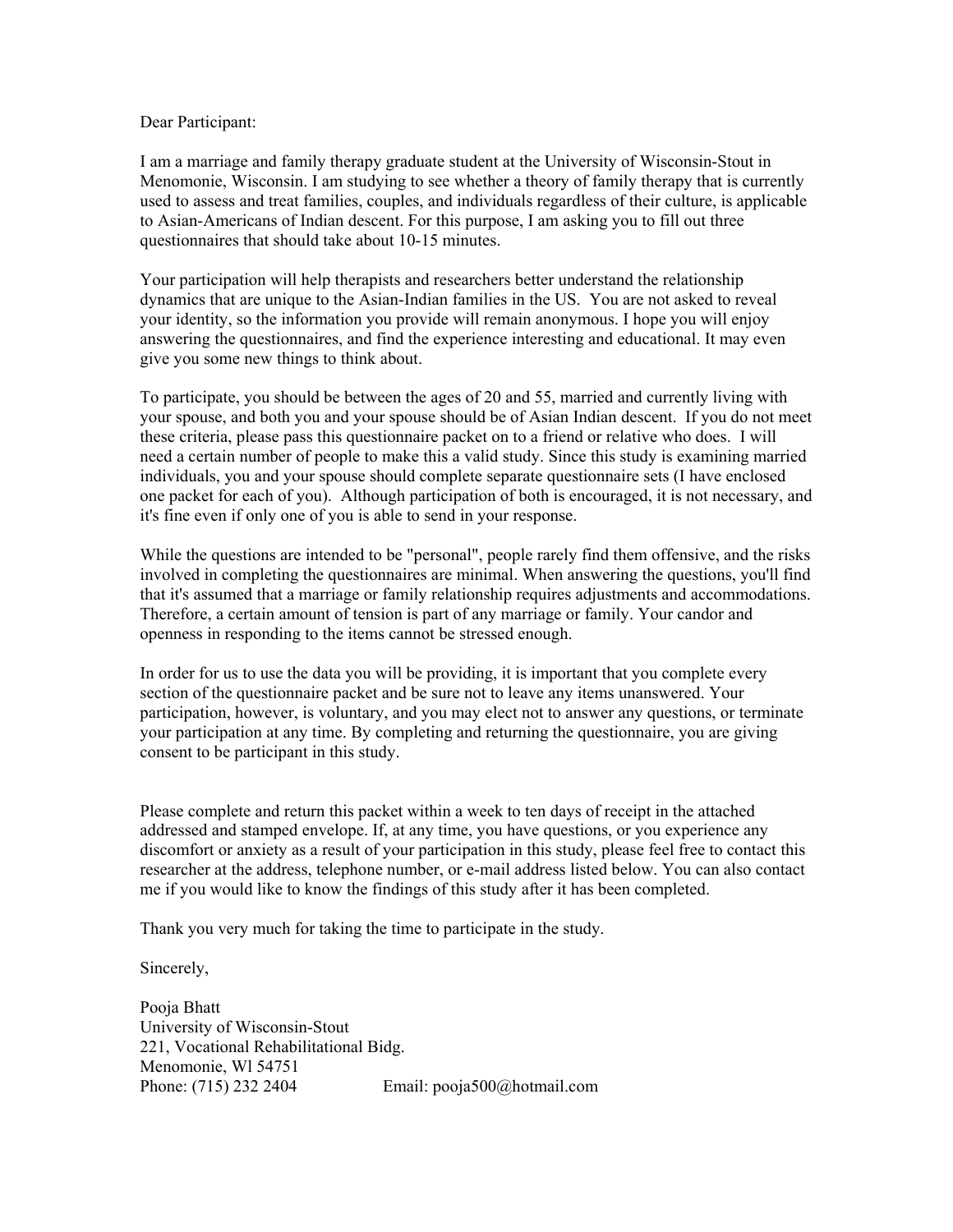## **DEMOGRPAHIC INFORMATION FORM**

Directions: Please use checkmarks or write in answers where appropriate.

Age:  $\_\_$ 

Sex: Male: Female:

| Do you have any brothers and sisters?       | Yes | N <sub>0</sub> |
|---------------------------------------------|-----|----------------|
| If yes, please list their age and sex below |     |                |
| Age                                         | Sex |                |
|                                             |     |                |
|                                             |     |                |

Your total number of years of education:

How long have you been married to your spouse?

Type of marriage: \_\_\_\_\_\_\_\_ Arranged \_\_\_\_\_\_\_ Love

Have you ever been divorced? \_\_\_\_\_ Yes \_\_\_\_\_ No If yes, how many times have you been divorced?

Have you and your current spouse ever been separated? Yes No Total annual family income: \_\_\_\_\_ \$0-25,000 \_\_\_\_\_ \$26,000-50,000  $$101,000-150,000$   $$101,000-150,000$  Above \$150,000 Do you have any children? \_\_\_\_\_ Yes \_\_\_\_\_ No If yes, how many How many people live in your home other than you and your spouse? (List the number and their relationship to you, e.g. 3 children, I father, I mother-in-law, I uncle, 2 nephew, 2 cousins, I friend

etc.)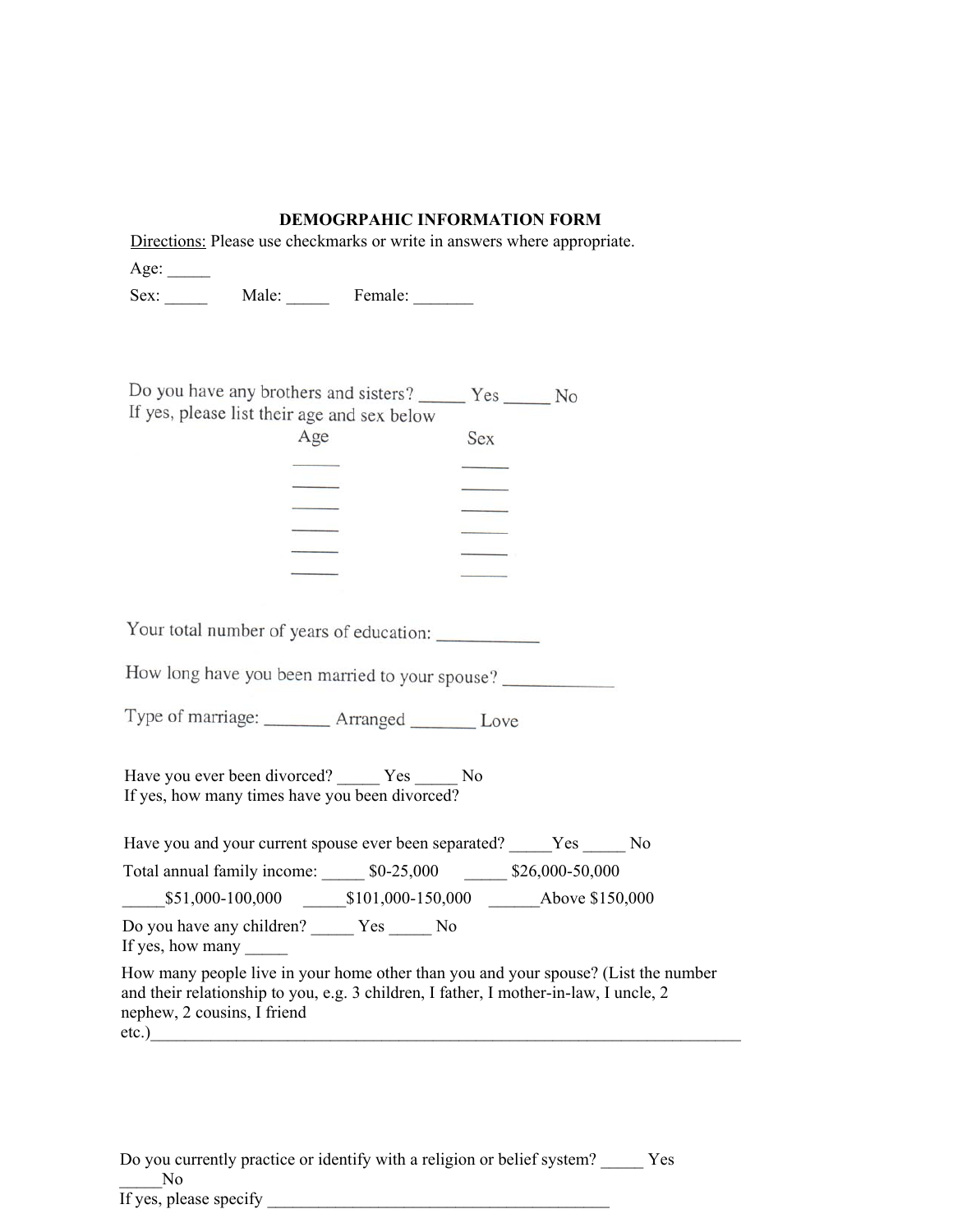## FSPP

INSTRUCTIONS: Below are statements describing childhood and adolescent behavior. Following each statement are the numbers from 0 to 3. Read each statement carefully. Circle the number that represents the extent to which you agree or disagree with each statement as it pertains to your childhood and adolescence, as follows: 0=completely disagree; l=disagree; 2=agree; 3=completely agree. Remember, these statements reflect your behavior, experiences, and opinions throughout your childhood and adolescence and NOT those that are more current. There are no right or wrong answers. Please do not leave any statements unanswered.

|                                                                                                                     | Completely     |              |                      |   | Completely |  |
|---------------------------------------------------------------------------------------------------------------------|----------------|--------------|----------------------|---|------------|--|
|                                                                                                                     | Disagree       |              | Disagree Agree Agree |   |            |  |
|                                                                                                                     | 0              |              | $\mathcal{L}$        | 3 |            |  |
| 1. When I was a child there was another family<br>whose house I felt was like my second home.                       | $\theta$       | 1            | 2                    | 3 |            |  |
| 2. I felt helpless as I was growing up.                                                                             | $\theta$       |              | 2                    | 3 |            |  |
| 3.1 was never very attached to my parents.                                                                          | $\overline{0}$ | 1            | 2                    | 3 |            |  |
| 4. It seemed like running away from home could<br>have been the only means of becoming<br>independent as I grew up. | $\theta$       | $\mathbf{1}$ | $\overline{2}$       | 3 |            |  |
| 5. As I was growing up each member of my<br>family clearly had their own responsibilities.                          | $\theta$       | 1            | 2                    | 3 |            |  |
| 6. I became interested in the opposite sex about<br>the same time most of my friends did.                           | $\theta$       | 1            | $\overline{2}$       | 3 |            |  |
| 7. When I was growing up I never ran away from<br>home.                                                             | $\theta$       | 1            | $\overline{2}$       | 3 |            |  |
| 8. Members of my family expressed their anger<br>by not speaking to each other.                                     | $\theta$       | 1            | $\overline{2}$       | 3 |            |  |
| 9. There was never any violence in my parental<br>home.                                                             | $\Omega$       | 1            | $\mathfrak{D}$       | 3 |            |  |

|                                                                                                                        | Completely<br>Disagree Disagree Agree |  | Completely<br>Agree |   |
|------------------------------------------------------------------------------------------------------------------------|---------------------------------------|--|---------------------|---|
|                                                                                                                        |                                       |  |                     | 3 |
| 10. I sometimes feel guilty about how I acted to<br>my parent(s) as I grew up.                                         | $\theta$                              |  |                     | 3 |
| 11. My parent(s) would have preferred a child of<br>the opposite sex in my place.                                      | $\theta$                              |  |                     | 3 |
| 12. I felt (or feel it would be) better to leave my<br>parental home than to argue with my parent(s)<br>about leaving. | $\theta$                              |  |                     | 3 |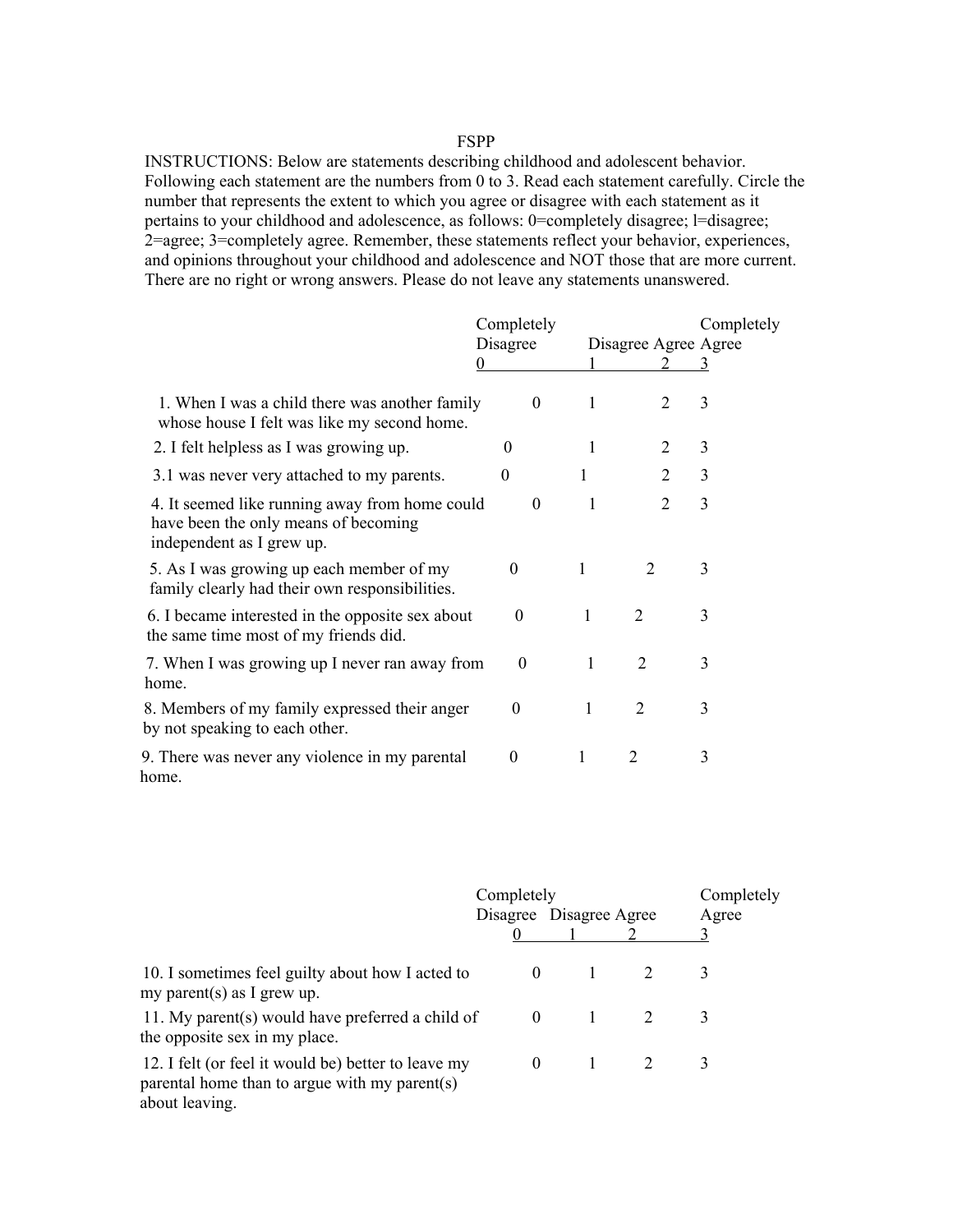| 13. As a child I was taught that problems and<br>worries would disappear if I did not think about<br>them. | 0        |              |                             | 3 |
|------------------------------------------------------------------------------------------------------------|----------|--------------|-----------------------------|---|
| 14. My parent(s) seemed to be satisfied with me.                                                           | 0        | 1            | 2                           | 3 |
| 15. My family seemed closest when major<br>problems affected one or more of us.                            | 0        |              | $\mathcal{L}$               | 3 |
| 16. I can remember waiting for the day that 1<br>would move out of my parent(s)' house.                    | 0        | 1            | 2                           | 3 |
| 17. The easiest way to gain independence is to<br>live at a distance from one's parent(s).                 | 0        | $\mathbf{1}$ | $\mathcal{D}_{\mathcal{L}}$ | 3 |
| 18. I had sexual relations for the first time<br>before I was 17 yrs. old.                                 | 0        | 1            | $\mathcal{L}$               | 3 |
| 19. My parent(s) used to openly share their<br>problems and worries with me.                               | 0        | 1            | 2                           | 3 |
| 20. The relationships in my family did not seem<br>to change when problems arose.                          | $\theta$ | 1            | 2                           | 3 |

INSTRUCTIONS: Your responses to each of the statements that follow reflect your behavior, experiences, and opinions of only the last **TWO** years. Please answer all statements.

|                                                                                                    | Completely       |              | Completely                    |   |  |
|----------------------------------------------------------------------------------------------------|------------------|--------------|-------------------------------|---|--|
|                                                                                                    |                  |              | Disagree Disagree Agree Agree |   |  |
|                                                                                                    | $\Omega$         |              | 2                             | 3 |  |
| 21. I feel more comfortable when my<br>opinions are similar to those of my friends.                | $\boldsymbol{0}$ | 1            | 2                             | 3 |  |
| 22. My emotional life is satisfying.                                                               | $\boldsymbol{0}$ | 1            | $\overline{2}$                | 3 |  |
| 23. It is easy for me to express my feelings to<br>others.                                         | $\boldsymbol{0}$ | 1            | $\overline{2}$                | 3 |  |
| 24. I say things to people that I later regret.                                                    | $\boldsymbol{0}$ | $\mathbf{1}$ | $\overline{2}$                | 3 |  |
| 25. Being liked by others is less important<br>than liking myself.                                 | $\theta$         | $\mathbf{1}$ | $\overline{2}$                | 3 |  |
| 26. Children should grow up to carry on their<br>$parent(s)'$ beliefs.                             | $\boldsymbol{0}$ | $\mathbf{1}$ | 2                             | 3 |  |
| 27. I prefer to maintain and defend my own<br>position rather than to conform to the<br>majority'. | $\theta$         | 1            | $\overline{2}$                | 3 |  |
| 28. When I become angry the feeling lasts<br>longer than I would like.                             | $\theta$         | 1            | 2                             | 3 |  |
| 29. I find it uncomfortable to oppose the<br>opinions of others.                                   | $\boldsymbol{0}$ | 1            | $\overline{2}$                | 3 |  |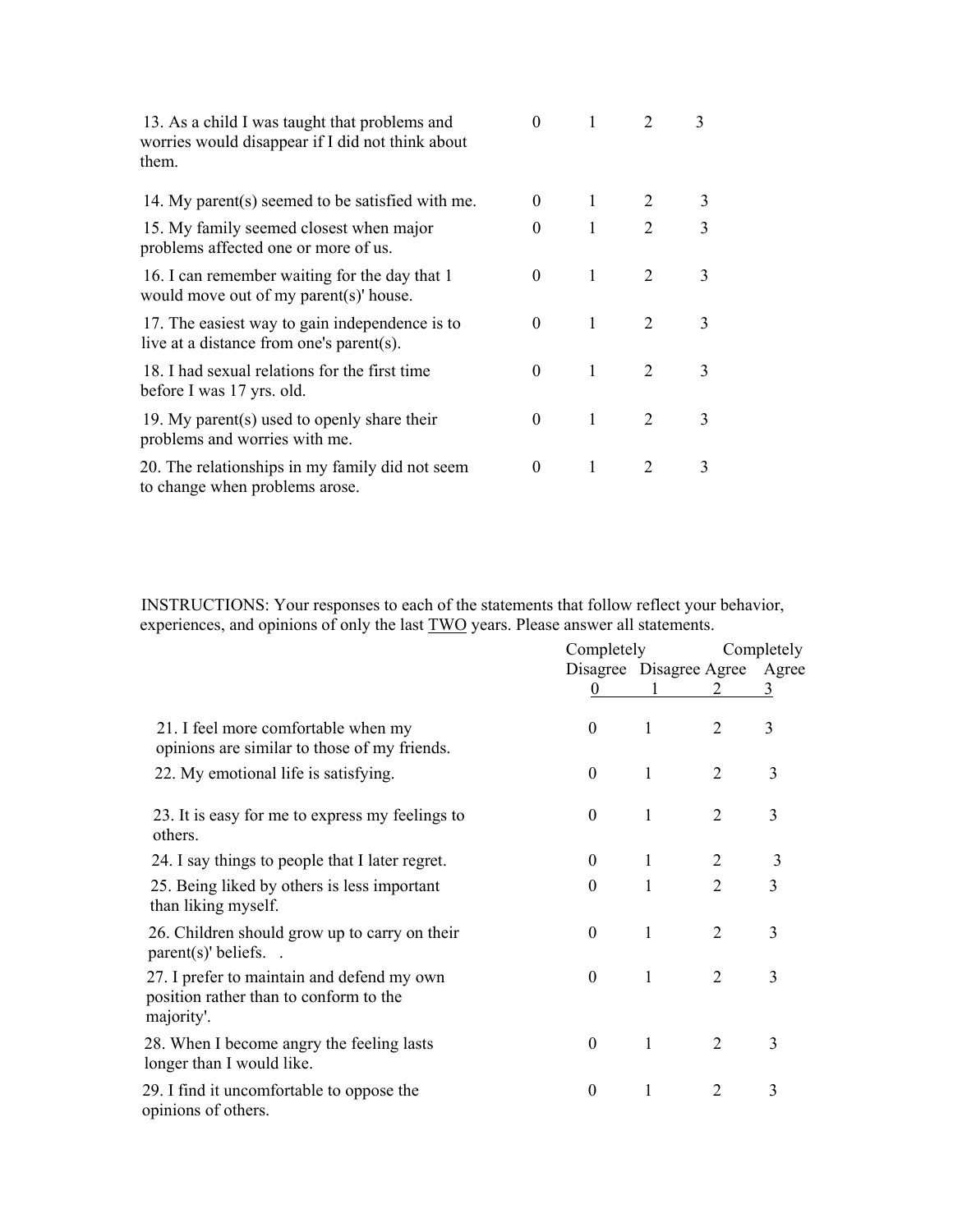30. I will change my opinions more on the 0 1 2 3 basis of new knowledge than on the basis of the opinions of others.

## DYADIC ADJUSTMENT SCALE

Most persons have disagreements in their relationships. Please indicate below the approximate extent of agreement or disagreement between you and your partner for each item on the following list.

|                                              | Always | Almost<br><u>Always</u> | Occa-<br>sionally<br><u>Agree</u> | Fre- | Almost<br>quently Always<br>Agree Disagree | Always<br>Disagree |
|----------------------------------------------|--------|-------------------------|-----------------------------------|------|--------------------------------------------|--------------------|
| 1. Handling family finances                  |        |                         |                                   |      |                                            |                    |
| 2. Matters of recreation                     |        |                         |                                   |      |                                            |                    |
| 3. Religious matters                         |        |                         |                                   |      |                                            |                    |
| 4. Demonstrations of affection               |        |                         |                                   |      |                                            |                    |
| 5. Friends                                   |        |                         |                                   |      |                                            |                    |
| 6. Sex relations                             |        |                         |                                   |      |                                            |                    |
|                                              |        |                         |                                   |      |                                            |                    |
| 7. Conventionality (correct or               |        |                         |                                   |      |                                            |                    |
| proper behavior)                             |        |                         |                                   |      |                                            |                    |
| 8. Philosophy of life                        |        |                         |                                   |      |                                            |                    |
| 9. Ways of dealing with parents              |        |                         |                                   |      |                                            |                    |
| or in-laws                                   |        |                         |                                   |      |                                            |                    |
| 10. Alms, goals, and things                  |        |                         |                                   |      |                                            |                    |
| believed important                           |        |                         |                                   |      |                                            |                    |
|                                              |        |                         |                                   |      |                                            |                    |
| 12. Making major decisions                   |        |                         |                                   |      |                                            |                    |
| 13. Household tasks                          |        |                         |                                   |      |                                            |                    |
| 14. Leisure time interests and<br>activities |        |                         |                                   |      |                                            |                    |
| 15. Career decisions                         |        |                         |                                   |      |                                            |                    |

|          |  |            | More                                    |
|----------|--|------------|-----------------------------------------|
|          |  | Most often | Occa-                                   |
| the time |  |            | the time than not sionally Rarely Never |

16. How often do you discuss or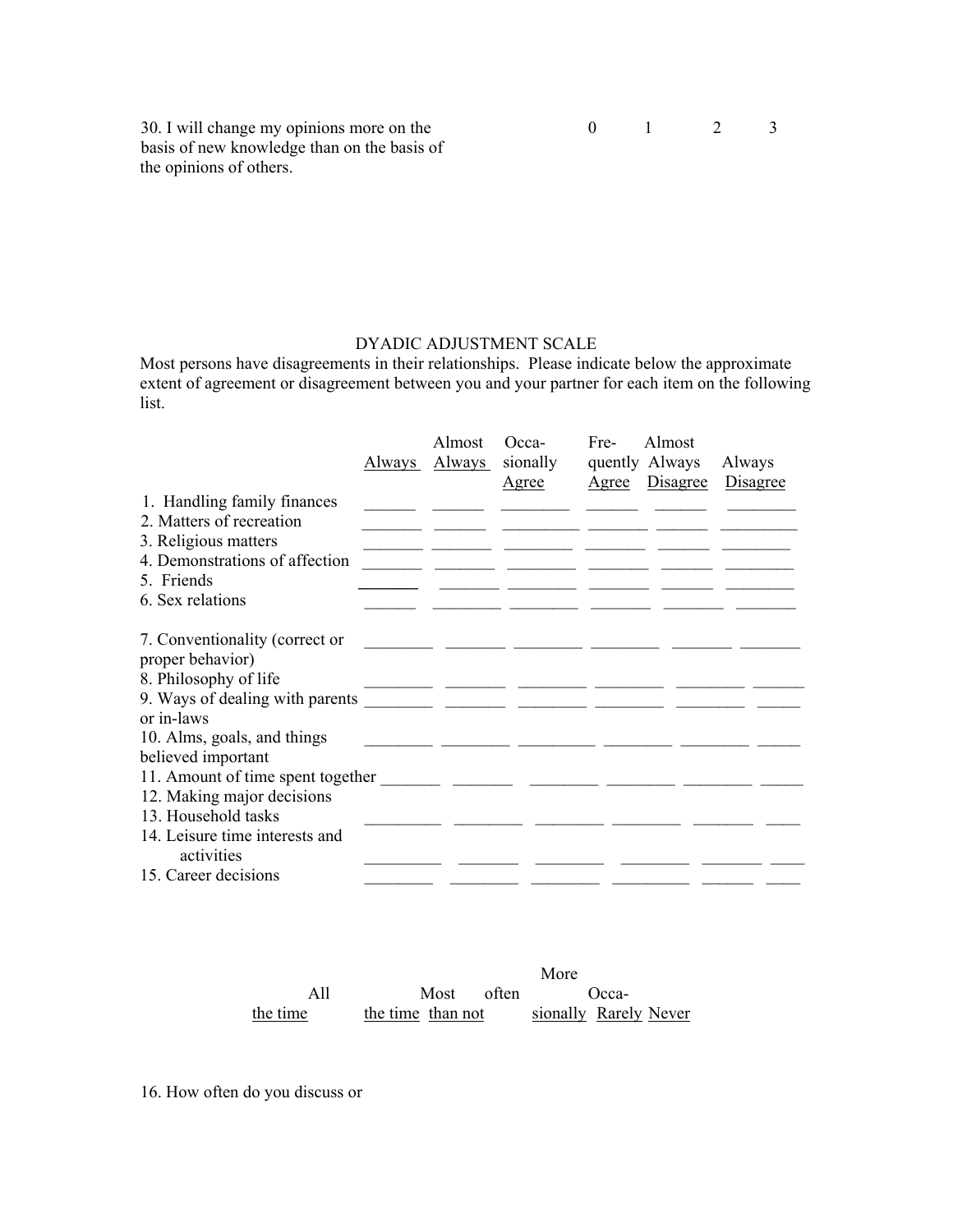| have you considered divorce,      |  |
|-----------------------------------|--|
| separation, or terminating        |  |
| your relationship?                |  |
| 17. How often do you or your mate |  |
| leave the house after a fight?    |  |
|                                   |  |
| 18. In general, how often do you  |  |
| think that things between you     |  |
| and your partner are going well?  |  |
|                                   |  |
| 19. Do you confide in your mate?  |  |
|                                   |  |
| 20, Do you over regret that you   |  |
| married? (or lived together)      |  |

| 21. How often do you and your                                                                                                                                                                                                                                                                                                                                                                                                                            | All   | Most of<br>the time the time than not | More<br>often    | Occa-<br>sionally Rarely   | Never                |            |
|----------------------------------------------------------------------------------------------------------------------------------------------------------------------------------------------------------------------------------------------------------------------------------------------------------------------------------------------------------------------------------------------------------------------------------------------------------|-------|---------------------------------------|------------------|----------------------------|----------------------|------------|
| partner quarrel?<br>22. How often do you and your                                                                                                                                                                                                                                                                                                                                                                                                        |       |                                       |                  |                            |                      |            |
| "get on each other's nerves?" $\frac{1}{\sqrt{1-\frac{1}{2}} \cdot \frac{1}{\sqrt{1-\frac{1}{2}} \cdot \frac{1}{\sqrt{1-\frac{1}{2}} \cdot \frac{1}{\sqrt{1-\frac{1}{2}} \cdot \frac{1}{\sqrt{1-\frac{1}{2}} \cdot \frac{1}{\sqrt{1-\frac{1}{2}} \cdot \frac{1}{\sqrt{1-\frac{1}{2}} \cdot \frac{1}{\sqrt{1-\frac{1}{2}} \cdot \frac{1}{\sqrt{1-\frac{1}{2}} \cdot \frac{1}{\sqrt{1-\frac{1}{2}} \cdot \frac{1}{\sqrt{1-\$<br>23. Do you kiss your mate? |       |                                       |                  |                            |                      |            |
| 24. Do you and your mate engage<br>In outside interests together?                                                                                                                                                                                                                                                                                                                                                                                        |       |                                       |                  |                            |                      |            |
| How often would you say the following events occur between you and your mate?                                                                                                                                                                                                                                                                                                                                                                            |       |                                       |                  |                            |                      |            |
|                                                                                                                                                                                                                                                                                                                                                                                                                                                          | Never | Less than Once or<br>once a<br>month  | twice a<br>month | Once or<br>twice a<br>week | Once a<br><u>day</u> | Hoi<br>oft |
| 25. Have a stimulating exchange<br>of ideas                                                                                                                                                                                                                                                                                                                                                                                                              |       |                                       |                  |                            |                      |            |
| 26. Laugh together<br>27. Calmly discuss something                                                                                                                                                                                                                                                                                                                                                                                                       |       |                                       |                  |                            |                      |            |
| 28. Work together on a project                                                                                                                                                                                                                                                                                                                                                                                                                           |       |                                       |                  |                            |                      |            |

These are some things about which couples sometimes agree and sometime disagree. Indicate if either item below caused differences of opinions or were problems in your relationship during the past few weeks. (Check yes or no)